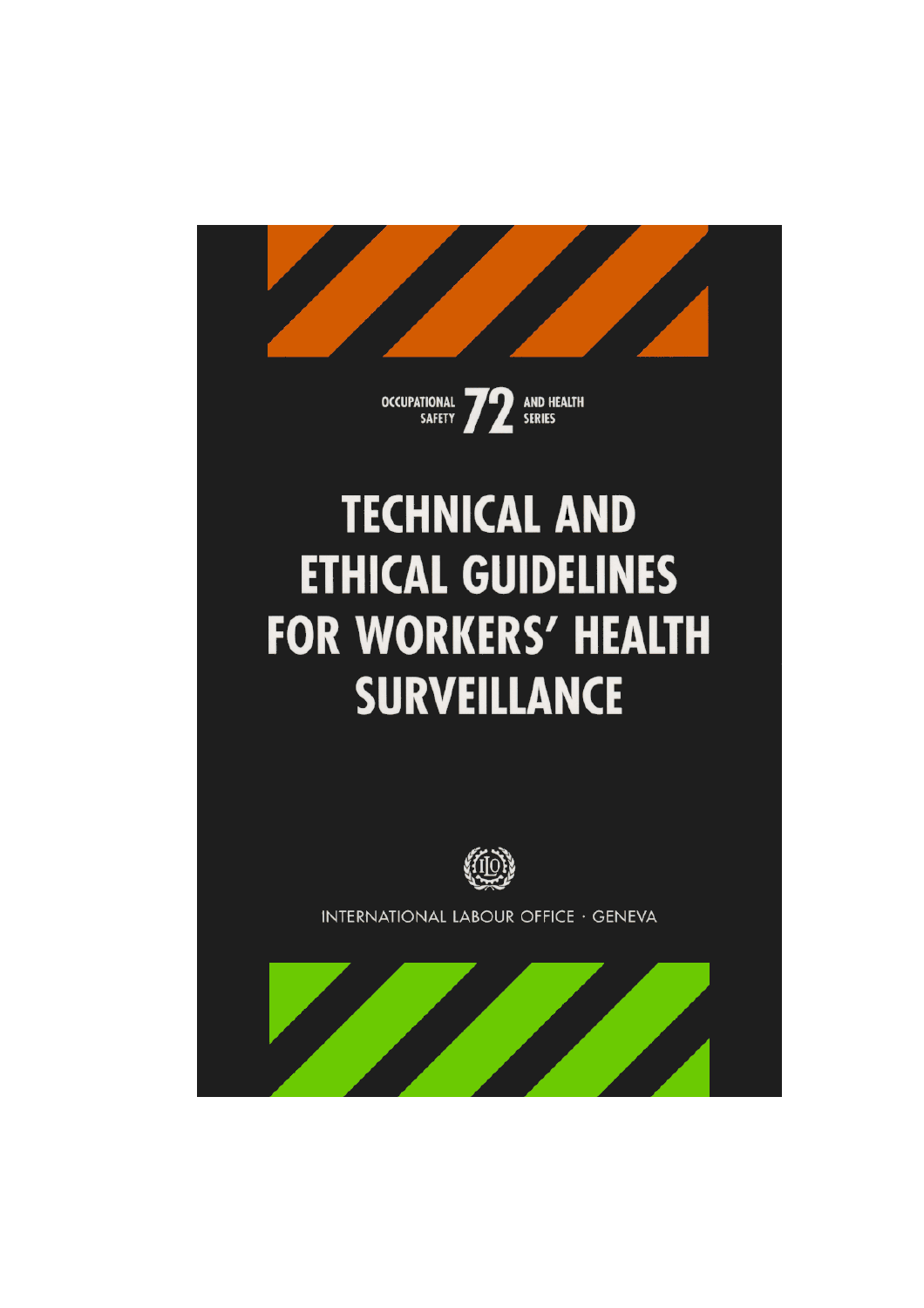The International Programme for the Improvement of Working Conditions and Environment (PIACT) was launched by the International Labour Organization in 1976 at the request of the International Labour Conference and after extensive consultations with member States.

PIACT is designed to promote or support action by member States to set and attain definite objectives aiming at "making work more human". The Programme is thus concerned with improving the quality of working life in all its aspects: for example, the prevention of occupational accidents and diseases, a wider application of the principles of ergonomics, the arrangement of working time, the improvement of the content and organization of work and of conditions of work in general, and a greater concern for the human element in the transfer of technology. To achieve these aims, PIACT makes use of and coordinates the traditional means of ILO action, including:

- the preparation and revision of international labour standards;
- operational activities, including the dispatch of multidisciplinary teams to assist member States on request;
- tripartite meetings between representatives of governments, employers and workers, including industrial committees to study the problems facing major industries, regional meetings and meetings of experts;
- action-oriented studies and research; and
- clearing-house activities, especially through the International Occupational Safety and Health Information Centre (CIS) and the Clearing-house for the Dissemination of Information on Conditions of Work.

This publication is the outcome of a PIACT project.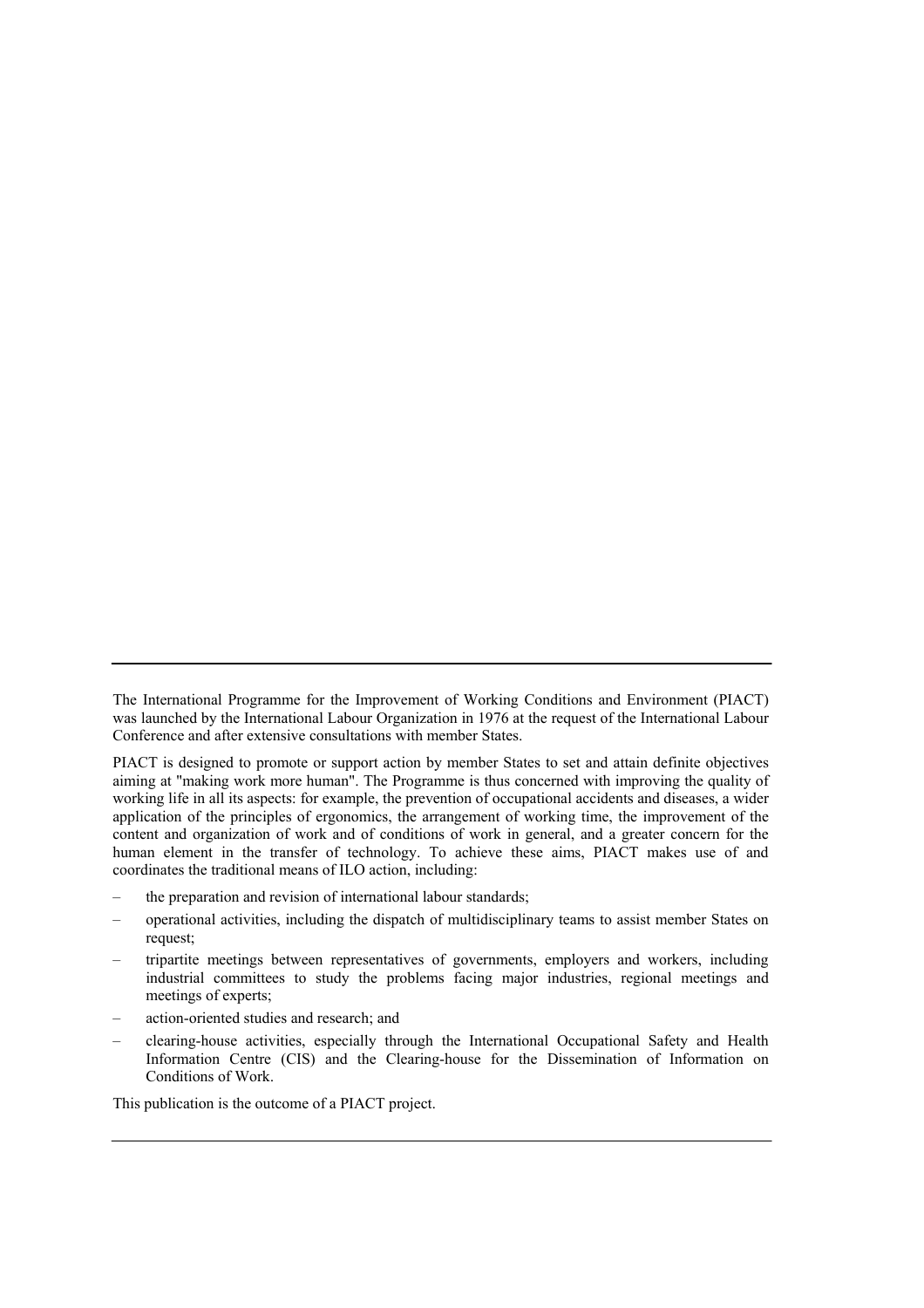**Technical and ethical guidelines for workers' health surveillance**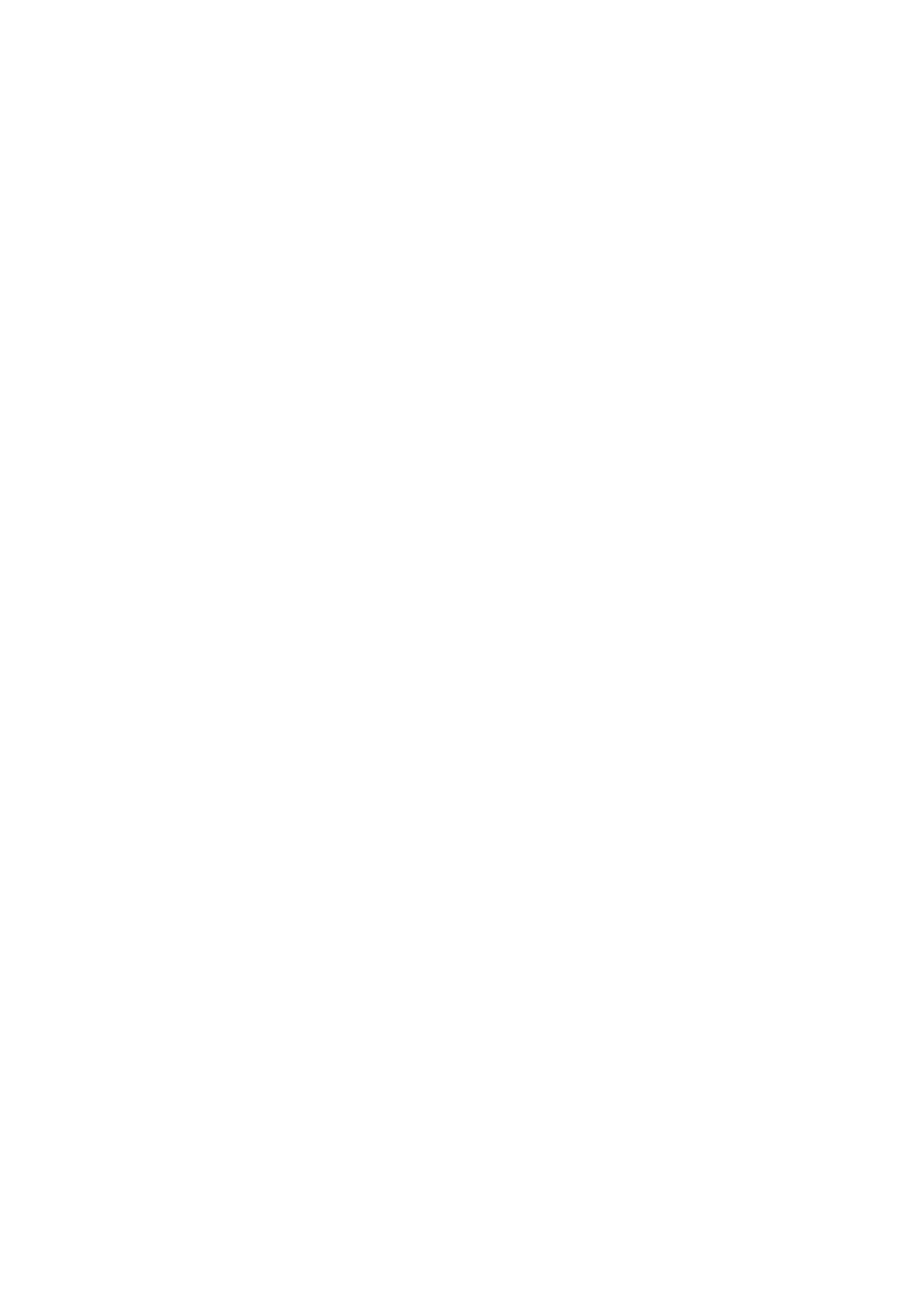OCCUPATIONAL SAFETY AND HEALTH SERIES No. 72

# **TECHNICAL AND ETHICAL GUIDELINES FOR WORKERS' HEALTH SURVEILLANCE**

INTERNATIONAL LABOUR OFFICE • GENEVA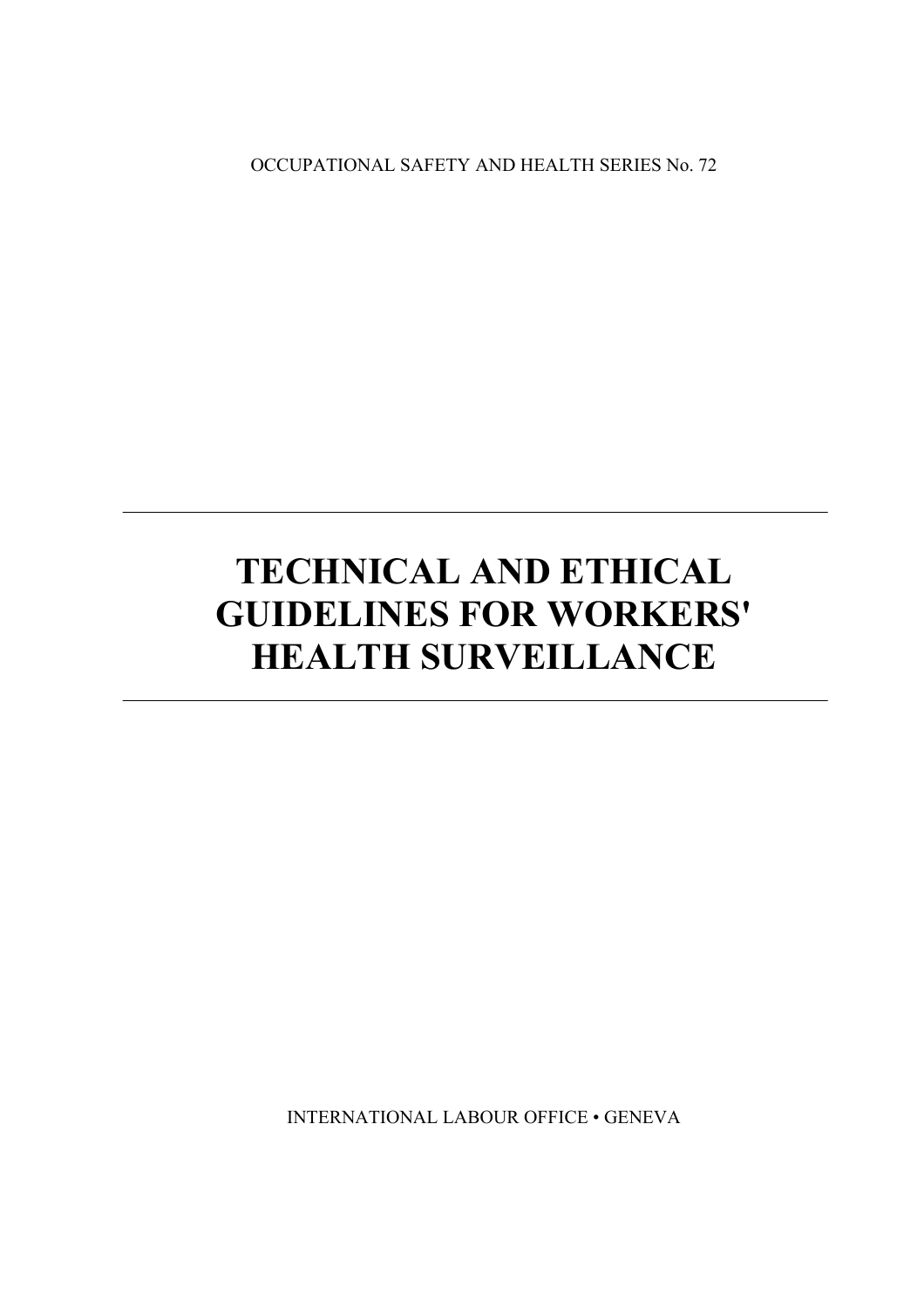Copyright © International Labour Organization 1998 First published 1998

Publications of the International Labour Office enjoy copyright under Protocol 2 of the Universal Copyright Convention. Nevertheless, short excerpts from them may be reproduced without authorization, on condition that the source is indicated. For rights of reproduction or translation, application should be made to the Publications Bureau (Rights and Permissions), International Labour Office, CH-1211 Geneva 22, Switzerland. The International Labour Office welcomes such applications.

Libraries, institutions and other users registered in the United Kingdom with the Copyright Licensing Agency, 90 Tottenham Court Road, London W1P 9HE (Fax: +44 171 436 3986), in the United States with the Copyright Clearance Center, 222 Rosewood Drive, Danvers, MA 01923 (Fax: +1 508 750 4470), or in other countries with associated Reproduction Rights Organizations, may make photocopies in accordance with the licences issued to them for this purpose.

#### ILO

*Technical and ethical guidelines for workers' health surveillance (OSH No. 72)* Geneva, International Labour Office, 1998 (Occupational Safety and Health Series No. 72)

/Guide/, /Occupational health service/, /Occupational health/, /Medical examination/, /Data collection/, /Confidentiality/. 13.04.2 ISBN 92-2-110828-7

Also published in French: *Principes techniques et éthiques de la surveillance de la santé des travailleurs: Principes directeurs* (ISBN 92-2-210828-0);

and in Spanish: *Principos directivos técnicos y éticos relativos a la vigilancia de la salud de los trabajadores* (ISBN 92-2-310828-4)

*ILO Cataloguing in Publication Data*

The designations employed in ILO publications, which are in conformity with United Nations practice, and the presentation of material therein do not imply the expression of any opinion whatsoever on the part of the International Labour Office concerning the legal status of any country, area or territory or of its authorities, or concerning the delimitation of its frontiers.

The responsibility for opinions expressed in signed articles, studies and other contributions rests solely with their authors, and publication does not constitute an endorsement by the International Labour Office of the opinions expressed in them.

Reference to names of firms and commercial products and processes does not imply their endorsement by the International Labour Office, and any failure to mention a particular firm, commercial product or process is not a sign of disapproval.

ILO publications can be obtained through major booksellers or ILO local offices in many countries, or direct from ILO Publications, International Labour Office, CH-1211 Geneva 22, Switzerland. Catalogues or lists of new publications are available free of charge from the above address.

Printed by the International Labour Office, Geneva, Switzerland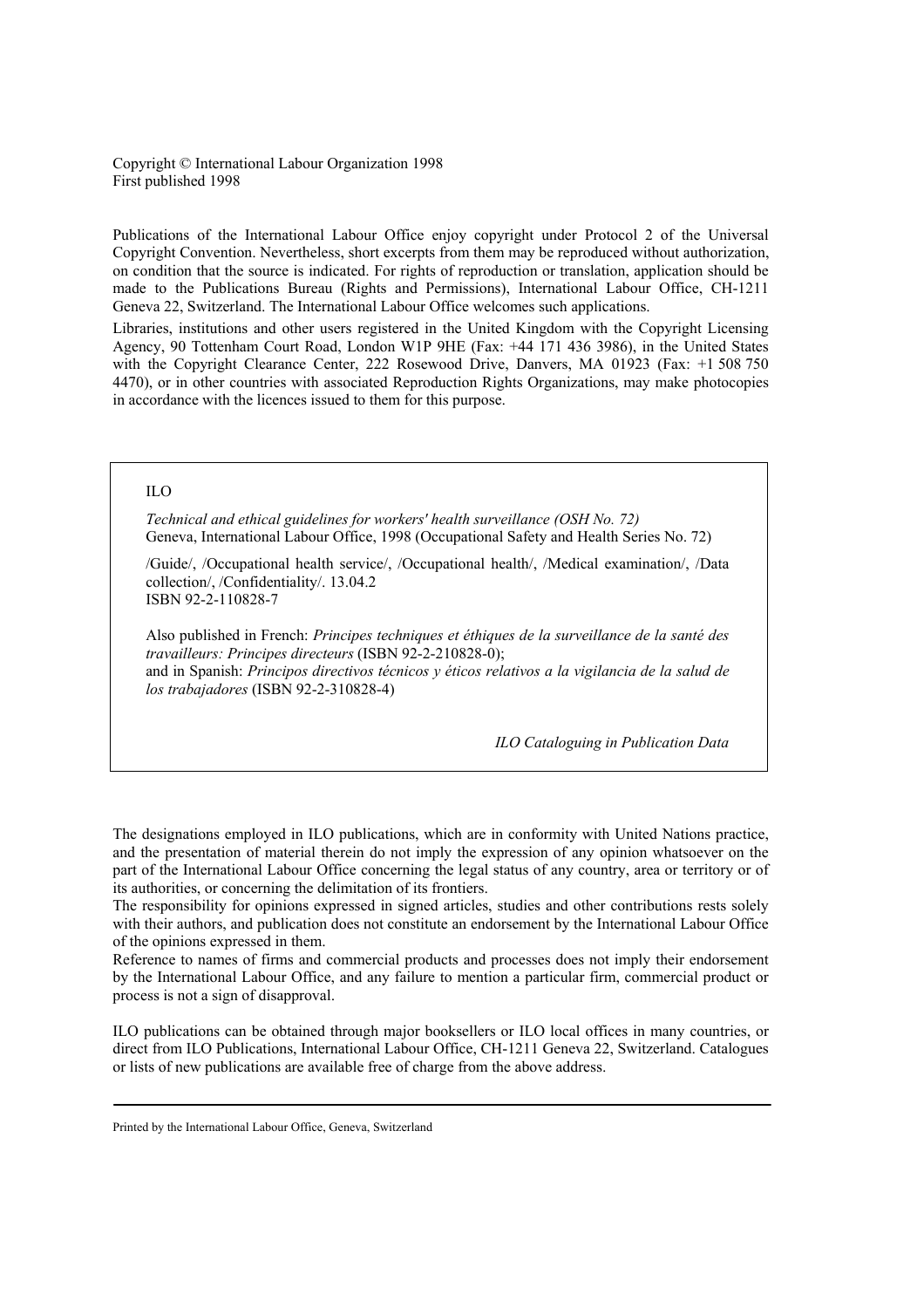## <span id="page-6-0"></span>**Preface**

Health data are of a sensitive nature. Inappropriate or inaccurate collection of health information can have serious and long-lasting consequences for individual workers. Some kinds of health assessments, tests and investigations may not be justified from an occupational health point of view, and may represent an unwarranted intrusion into the private life of the individual worker. They may also introduce discrimination based on health findings into the workplace. Thus, it is of great importance that health-related information is collected, processed and used in a well-controlled system that will protect the privacy of workers, as well as to ensure that health surveillance is not utilized for discriminatory purposes, or used in any other manner prejudicial to their interests.

Major fluctuations have occurred in employment patterns in recent years, due to rapid changes in technology, the development of the tertiary and other sectors and an increasingly competitive environment. These changes in turn have led to an increasing number of precarious and temporary workers, as well as epidemics of musculoskeletal disorders and occupational stress. Much has also changed in the health sector. For example, some newly developed and sophisticated means for conducting investigations – like genetic screening – could infringe workers' privacy. All these developments call for good practice in workers' health surveillance from a technical, ethical, social and economic point of view.

The surveillance of workers' health has to be designed and established to meet challenges arising from this new and rapidly changing environment. Workers' health surveillance should be an essential component of programmes aimed at the protection of workers, and such programmes should be able to provide medical examinations prescribed by legislation. It is a means to implement preventive action, as there are diseases caused by work which have to be identified, treated and compensated. There is an obvious need for a well-designed workers' health surveillance system which would provide information essential for the effective organization and implementation of occupational health services, in order to reduce the burden and the cost of diseases in relation to work, and to prevent any misuse of the information.

The purpose of these guidelines is to assist all those who have responsibilities to design, establish, implement and manage workers' health surveillance schemes that will facilitate preventive action towards ensuring a healthy and safe working environment for all. As ILO guidelines, they are not a legally binding document; rather, they constitute practical recommendations. These guidelines do not replace national laws, regulations, international labour standards or other accepted standards. Local circumstances and the availability of financial and technical resources will determine how far it is practicable to follow the provisions of the guidelines. These provisions are considered to be the basic requirements for the surveillance of workers' health, and are not intended to discourage competent authorities from adopting higher standards. The guidelines can be used in the development of legislation, regulations, collective agreements, work rules, policies and practical measures at enterprise level on workers' health surveillance. They are of particular relevance to competent authorities, other governmental or public authorities such as public health departments and social security institutions, employers and workers, and their organizations.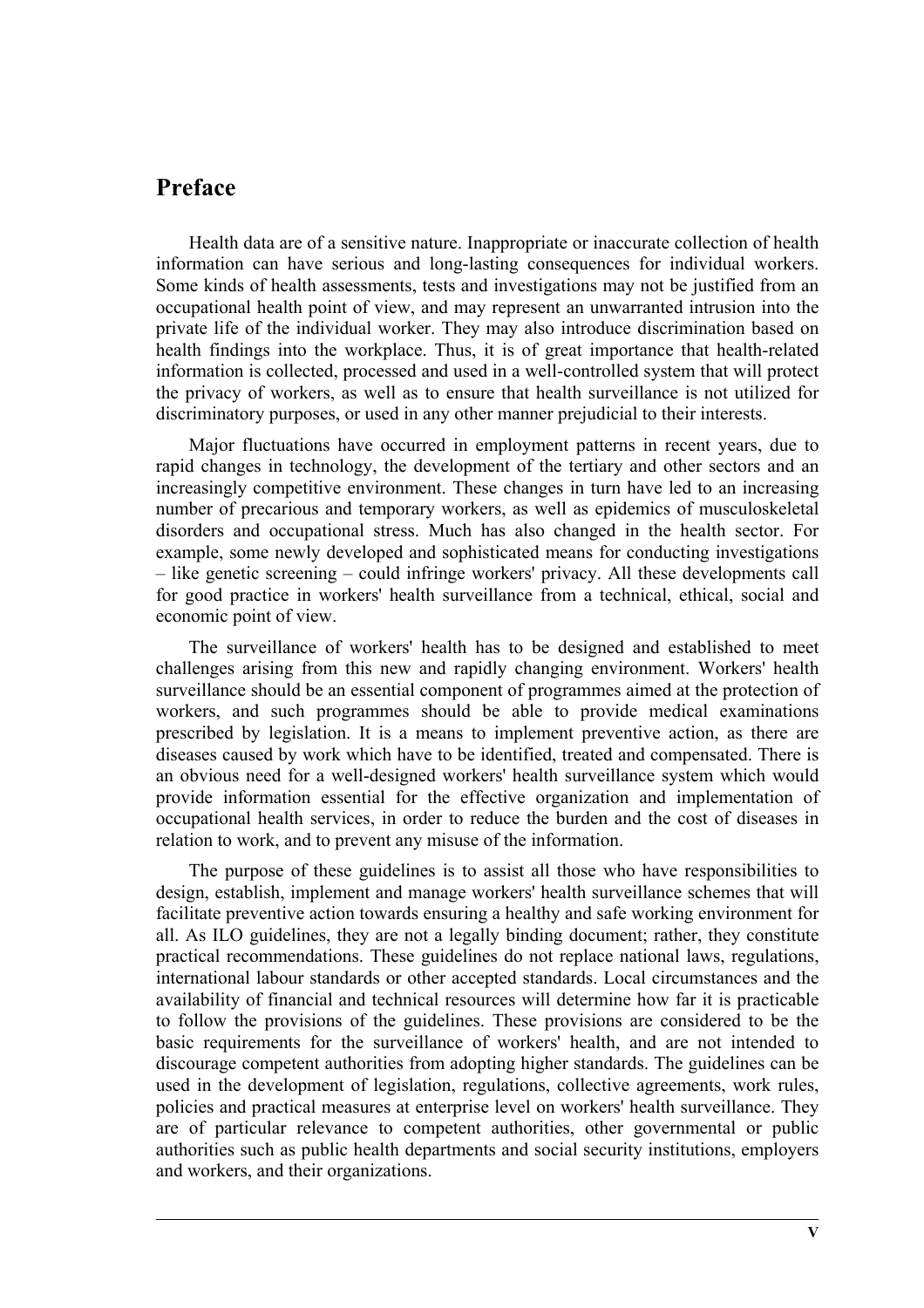These guidelines were adopted by an ILO Meeting of Experts on Workers' Health Surveillance, convened in Geneva from 2 to 9 September 1997 in accordance with the decision taken by the Governing Body of the ILO at its 267th Session (November 1996). The meeting was composed of 18 experts, six of whom were appointed following consultations with governments, and six each following consultations with the Employers'and Workers' groups of the Governing Body.<sup>1</sup>

#### <span id="page-7-0"></span>1 **Experts appointed after consultation with Governments**

Ms. Mara Ivana Bettiol, Economist, Occupational Hazards Supervisory Board, Buenos Aires (Argentina). Mr. Wenqi Wang, Senior Engineer, Ministry of Labour, Beijing (China).

- Dr. Marianne Saux, Chief of the Occupational Health Inspection Service, Labour Relations Department, Ministry of Employment and Solidarity, Paris (France).
- Dr. Zulmiar Yanri, Deputy Director for the Supervision of Workers' Safety and the Working Environment, Directorate-General of Industrial Relations and Labour Standards Development, Department of Manpower, Jakarta (Indonesia).
- Mr. Leen Van Vliet, Official, Directorate for Working Conditions, Ministry of Social Affairs and Employment, The Hague (Netherlands).
- Mr. Mohamed Ben Laiba, Director General, Institute of Occupational Health and Safety, Tunis (Tunisia).

#### **Experts nominated after consultations with the Employers' group**

- Dr. Nicholas Anuruo Okere, Medical Director, Nigerite Limited, Lagos (Nigeria).
- Mr. Geir Øyvind Bakka, Assistant Director, Occupational Health and Safety, Confederation of Norwegian Business and Industry (NHO), Oslo (Norway).
- Dr. Amjad Ali, Officer-in-charge of the Medical Department, Pakistan Petroleum Ltd., Karachi (Pakistan).
- Dr. Jan Van Charante, Occupational Physician, Managing Director, Foundation on Occupational Health, Paramaribo (Suriname).
- Mr. Ali M'kaissi, Official, Tunisian Confederation of Industry, Trade and Handicrafts (UTICA), Tunis (Tunisia).
- Mr. Derek White, Chief Medical Officer, British Telecommunications plc, London (United Kingdom).

#### **Experts appointed after consultation with the Workers' group**

- Mr. Ahmed Khalef, Union générale des travailleurs algériens (UGTA), Algiers (Algeria).
- Ms. Deborah Vallance, Australian Manufacturing Workers' Union, Melbourne (Australia).
- Ms. Bergie van den Bossche, Belgian Confederation of Christian Unions, Brussels (Belgium).
- Mr. David Bennett, Canadian Labour Congress, Ottawa (Canada).
- Ms. Ellen Imbernon, Confédération générale du travail (CGT), Paris (France).
- Mr. Kemchi Kumagai, Japanese Trade Union Confederation, Tokyo (Japan).

#### **Observers**

- International Commission on Occupational Health (ICOH).
- International Confederation of Free Trade Unions (ICFTU).
- International Organization of Employers (IOE).

International Council of Nurses (ICN).

International Occupational Hygiene Association (IOHA).

International Social Security Association (ISSA).

Pan American Health Organization (PAHO).

World Health Organization (WHO).

#### **ILO secretariat**

Dr. J. Takala, Chief, Occupational Safety and Health Branch.

Dr. G. H. Coppée, Head of the Medical Section, Occupational Safety and Health Branch.

Dr. S. Niu, Occupational Health Specialist, Occupational Safety and Health Branch.

Dr. G.R. Wagner, Consultant.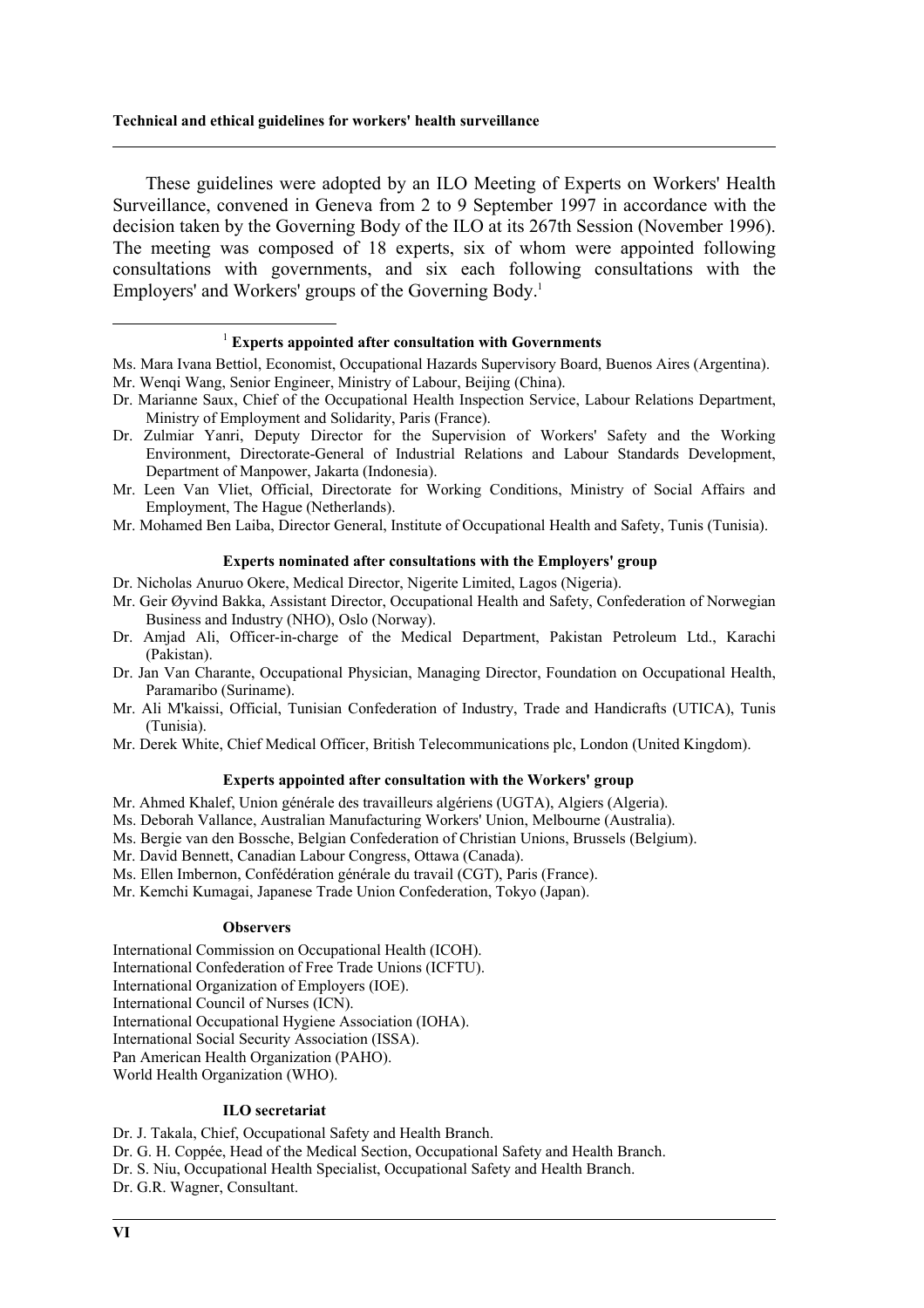The meeting concluded that there should be a clear linkage between workers' health surveillance and workplace control measures. It was stressed that workers' health surveillance, in itself, would not prevent injuries and diseases. Health surveillance was not an independent answer, but it was a useful complement to guide preventive action. It had to be placed in the right perspective, which was the elimination of dangerous machinery, equipment and conditions as well as the improvement of working conditions and environment.

The experts stressed that the emphasis should be placed on primary prevention, defined in terms of occupational safety and health policies combined with engineering design and control measures. The removal of unfit workers from employment, or the rotation and "protective reassignment" of workers according to the traditional medical model, constitute secondary prevention and should not be understood as primary prevention. It was, however, noted that, because of different stages of development in different countries, safer technologies could not always be introduced immediately. Therefore, protection of workers' health through secondary prevention was still needed in some cases.

The experts indicated that workers' health surveillance was necessary for preventive purposes at the workplace level. Its focus should be on the surveillance of health in relation to work. However, its scope and purpose should be broad enough to elicit and address new problems, in addition to the occupational health issues which are already known. It was pointed out that medical examinations and workers' health surveillance had to be observed and used at two levels: individual and collective.

The meeting recommended that the ILO and the WHO should publicize the Guidelines and promote education and training in this respect, giving examples of good and poor practice.

The Governing Body of the ILO approved the publication and distribution of the Guidelines at its 270th Session (November 1997).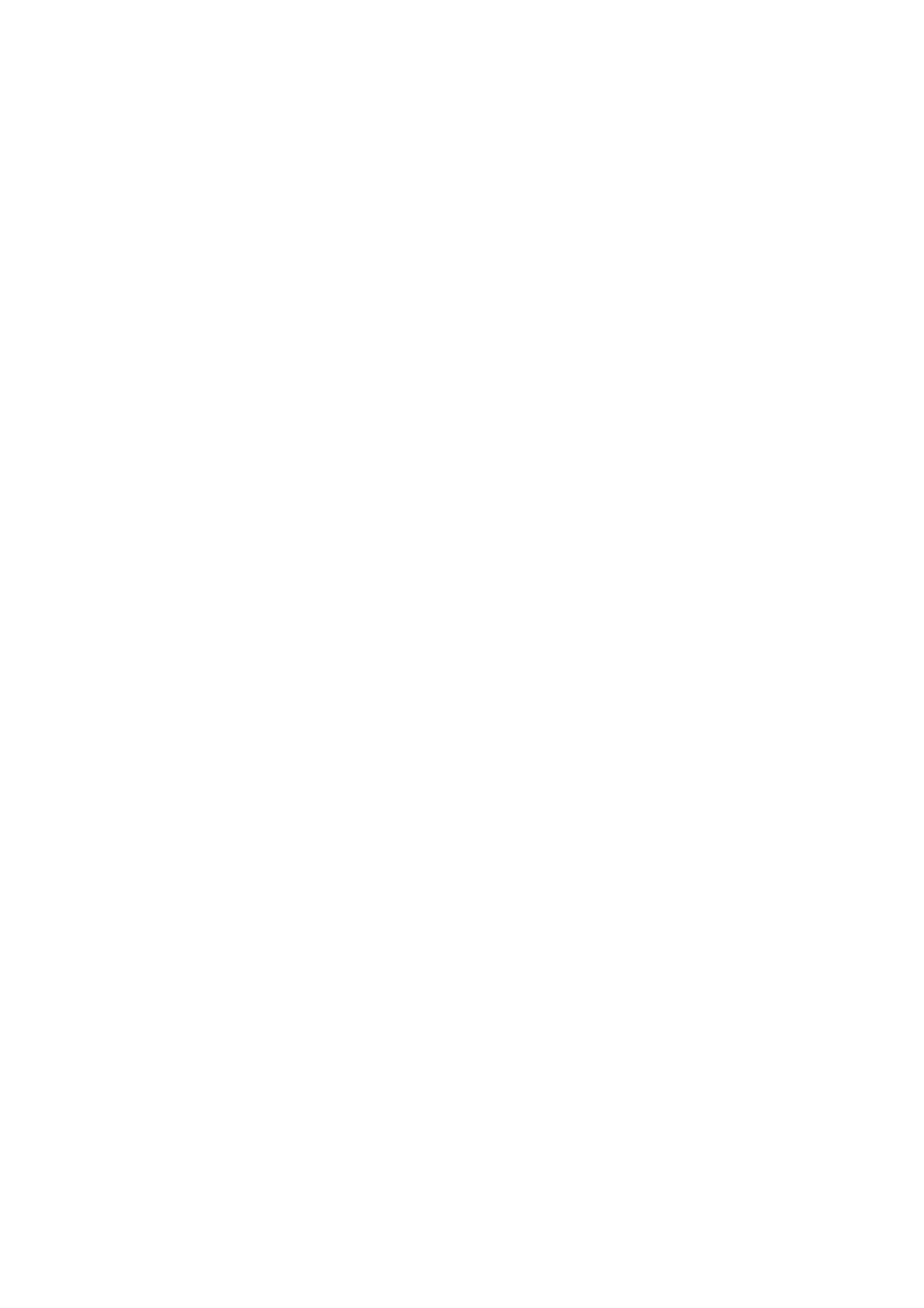## **Contents**

| 4. Collection, processing and communication of health-related data12 |  |
|----------------------------------------------------------------------|--|
|                                                                      |  |
|                                                                      |  |
|                                                                      |  |
|                                                                      |  |
|                                                                      |  |
|                                                                      |  |
|                                                                      |  |
|                                                                      |  |
|                                                                      |  |
| 2. Occupational Health Services Recommendation, 1985 (No. 171) 28    |  |
| 3. Schedule I from the Employment Injury Benefits Convention, 1964   |  |
| (No. 121): List of occupational diseases (amended 1980)36            |  |
|                                                                      |  |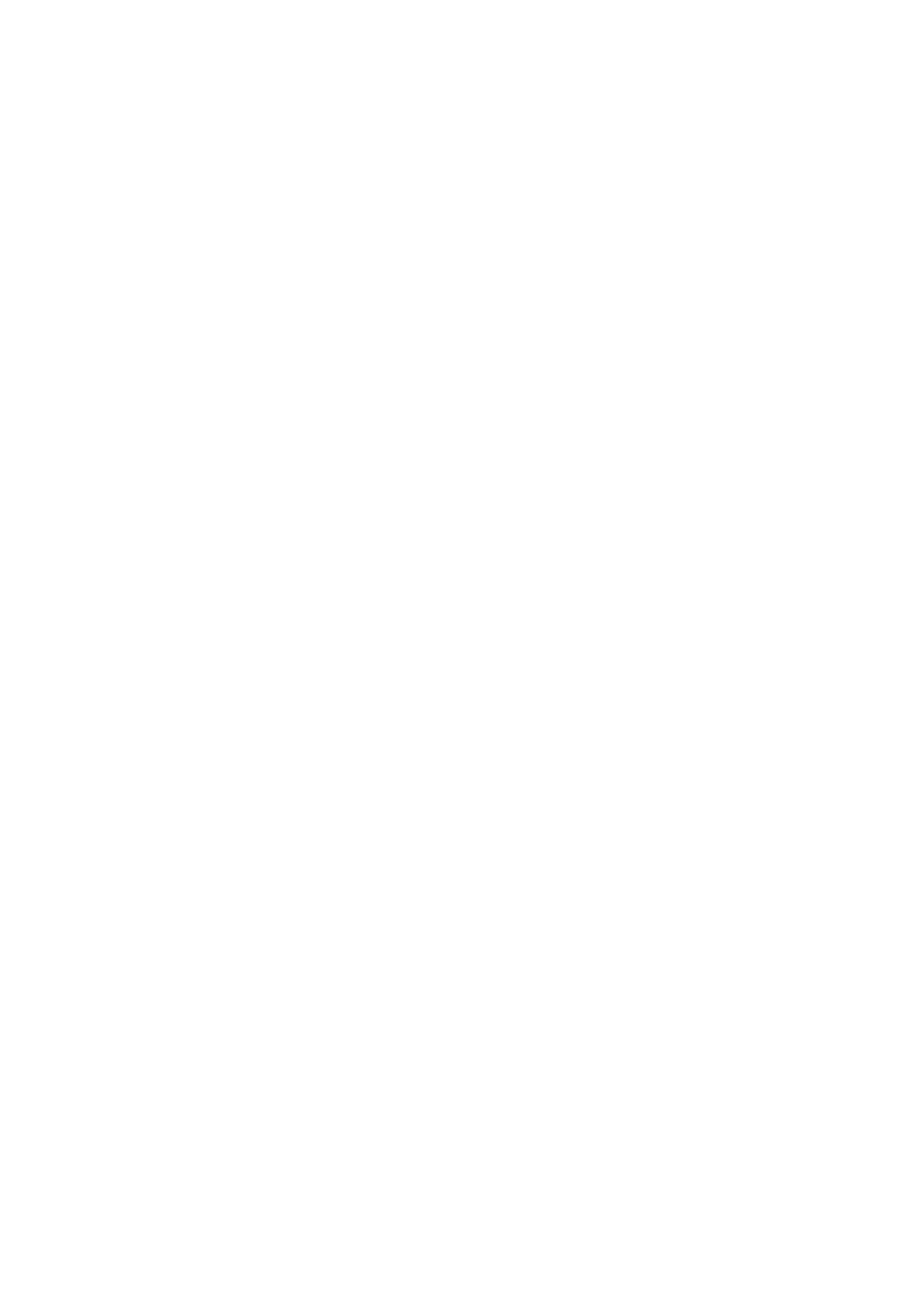## **Introduction**

l. l. In the past, medical examinations were considered to be the starting-point of any programme for the protection of the health of a working community. First aid and curative health care often represented an important step towards prevention and the protection of workers' health. The development of clinical and forensic medicine, coupled with the extension of compensation schemes for occupational injury, poisoning and disease during the first quarter of the twentieth century, further strengthened awareness of the need for prevention and led to the development of industrial medicine and industrial hygiene.

1.2. During the first half of the twentieth century, surveillance of the health of workers was limited to medical examinations for certain categories of workers (such as young workers) and for specific occupational hazards, as well as for specific occupations. Subsequently, it was extended to all workers in a number of countries, for example France and Japan. Medical examinations were carried out by certified or approved physicians in some countries, or by any physician in other countries. Later, the trend was to create a medical service at the workplace, where such medical examinations were carried out as one of its functions. These medical services usually had other functions, such as treating work injuries or taking care of workers' health in general (curative and preventive aspects). During the second half of the twentieth century, preventive occupational medicine and occupational health services were developed and institutionalized.

1.3. Diseases caused by work had to be identified, treated and compensated. The need for a medical approach was obvious. Recently, many things have changed: technical progress, more sophisticated means of investigation (biological monitoring and surveillance of the working environment), renewed emphasis on prevention and holistic approaches (for example, the total health of workers and multidisciplinary approaches) as well as on values (primary health care, and human and workers' rights) and organizational aspects that are conducive to sound practice from a technical, ethical, social and economic point of view.

1.4. The situation and the needs have changed over time. The concept of occupational health was redefined by the Joint ILO/WHO Committee on Occupational Health, at its 12th Session in 1995 (see Glossary). Expectations are different now. Some health surveillance programmes were poorly understood or ill-advised: their purposes and benefits were not always clearly expressed. The purpose of health surveillance needs to be clarified and its organization reassessed. Under these new circumstances the ILO convened a tripartite Meeting of Experts on Workers' Health Surveillance, which used the new definition as a starting-point for discussions.

## <span id="page-12-0"></span>*1*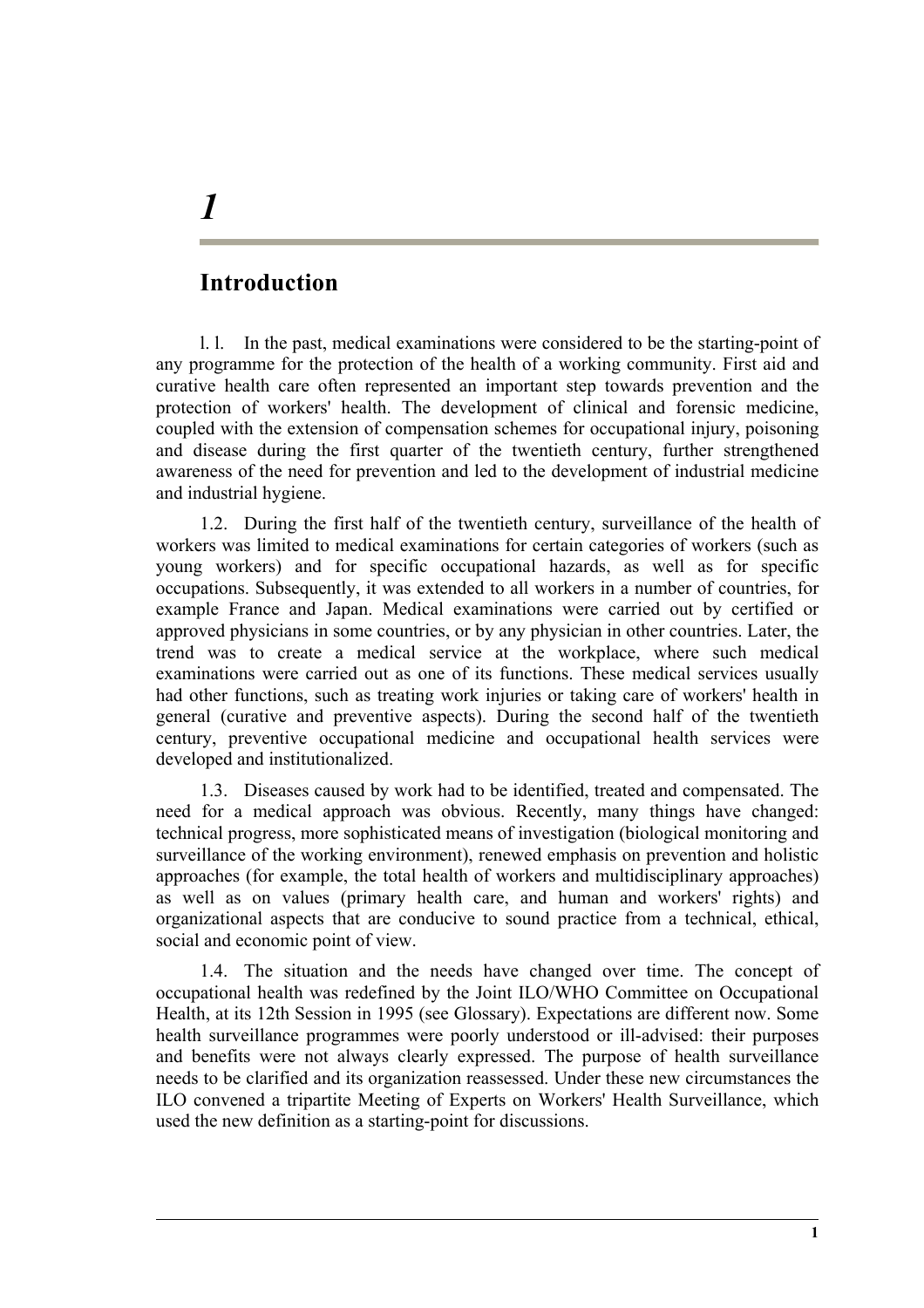## <span id="page-13-0"></span>**General principles and purposes**

2.1. These guidelines will place workers' health surveillance within the discipline of occupational safety and health. As a part of the occupational health programme, workers' health surveillance is used in conjunction with other tools including working environment surveillance. The central purpose is the primary prevention of occupational and work-related diseases and injuries. A particular programme on health surveillance at a workplace must state, at its outset, whether or not the programme has primary prevention purposes and, if so, what they are. The particular programme must state what the other purposes of the programme are, e.g. secondary prevention.

2.2. The surveillance of workers' health should contribute to the aims of occupational health defined by the Joint ILO/WHO Committee on Occupational Health at its 12th Session in 1995 (see Glossary).

2.3. The surveillance of workers' health should be appropriate to the occupational risks in the enterprise. There is a need to develop a strategy which will combine in a suitable manner individual and collective health assessments. The surveillance of workers' health should be accompanied by a number of safeguards concerning its purpose, its quality, the protection of workers' interests and the collection, transmission and use of health and medical data.

2.4. Workers' health surveillance must take place under controlled conditions within an organized framework, preferably occupational health services set up in accordance with the ILO's Occupational Health Services Convention, 1985 (No. 161), and Recommendation (No. 171) (see Appendices 1 and 2), which lay down general principles respecting occupational health practice, including workers' health surveillance, and the manner in which occupational health services should be established and operated.

2.5. Workers' health surveillance, within an organized framework, should be based on sound ethical and technical practice. Specifically, any workers' health surveillance programme must ensure:

(i) professional independence and impartiality of the relevant health professionals;

(ii) workers' privacy and confidentiality of individual health information.

Procedures in a particular programme must meet, clearly and demonstrably, four criteria of worth or value: need, relevance, scientific validity and effectiveness.

2.6. The collection, analysis and communication of workers' health information should lead to action. The particular programme must relate the results of the programme to its declared purposes, and must identify what the consequences will be for workers' health and livelihood (work, job security/income), and what the impact of the programme will be on the structure of the workplace and working conditions.

2.7. Workers' health surveillance programmes should be used for prevention purposes and in particular to: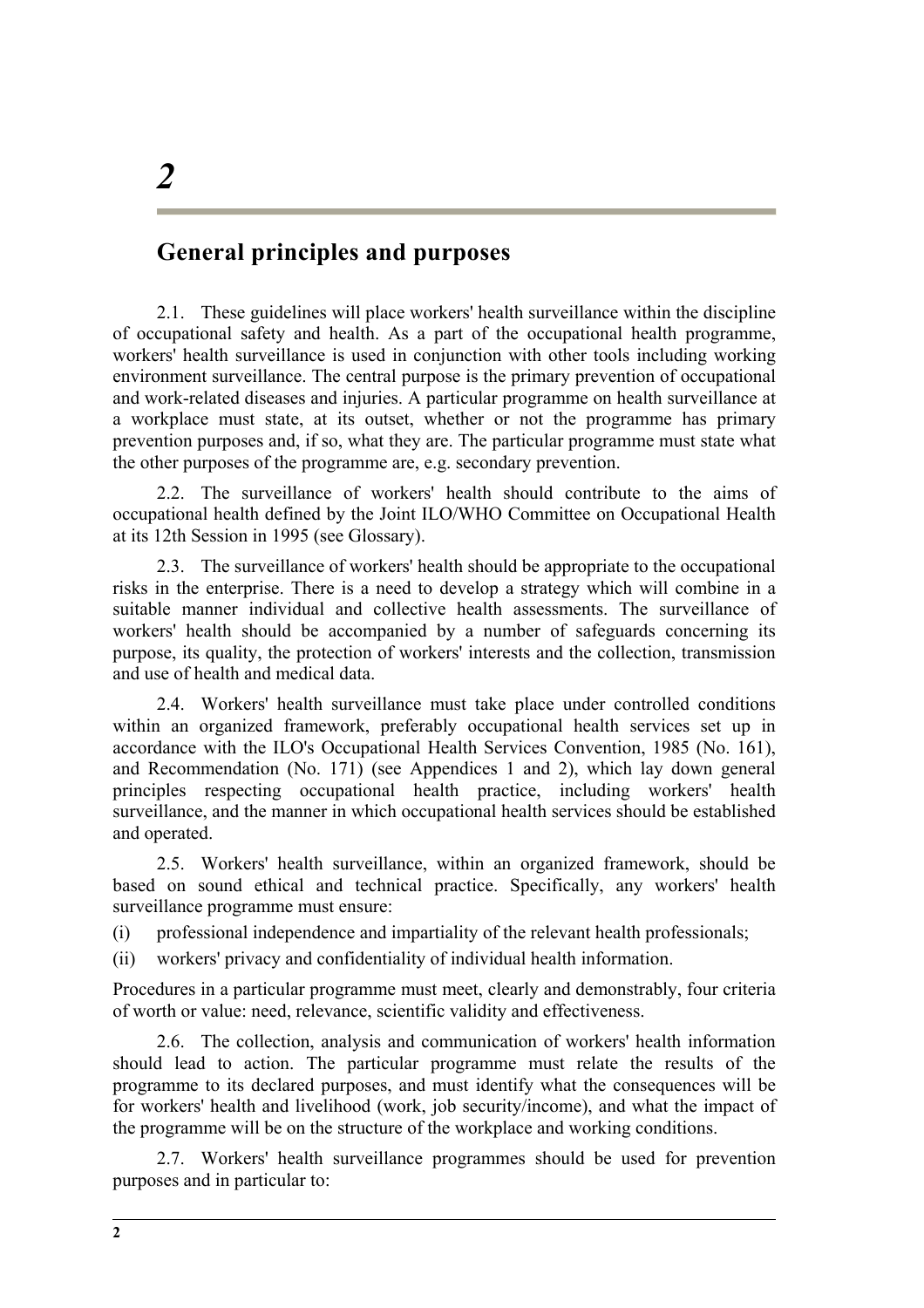- (i) describe the health status of working populations and socio-economic groups, by estimating the occurrence of occupational injuries and diseases (frequency, severity and trends in mortality and morbidity);
- (ii) stimulate occupational epidemiological studies and explain the causes of occupational injuries and diseases, by identifying the physical, behavioural, organizational, psychosocial and occupational exposure factors that cause specific injuries and diseases or their respective risk factors;
- (iii) predict the occurrences of occupational injuries and diseases and their distributions in working populations, in order to determine the specific focus for prevention;
- (iv) prepare action-oriented research and intervention studies, to eliminate causal factors through prevention and to mitigate their consequences by curative and rehabilitative activities; and
- (v) assess the effectiveness of previously implemented control measures.

2.8. Workers' health surveillance should be linked to the surveillance of occupational hazards present in the workplace. The surveillance of the respective workplace exposure or hazard may be just as useful as occupational injury and disease surveillance in targeting prevention programmes, even if the former is to be preferred.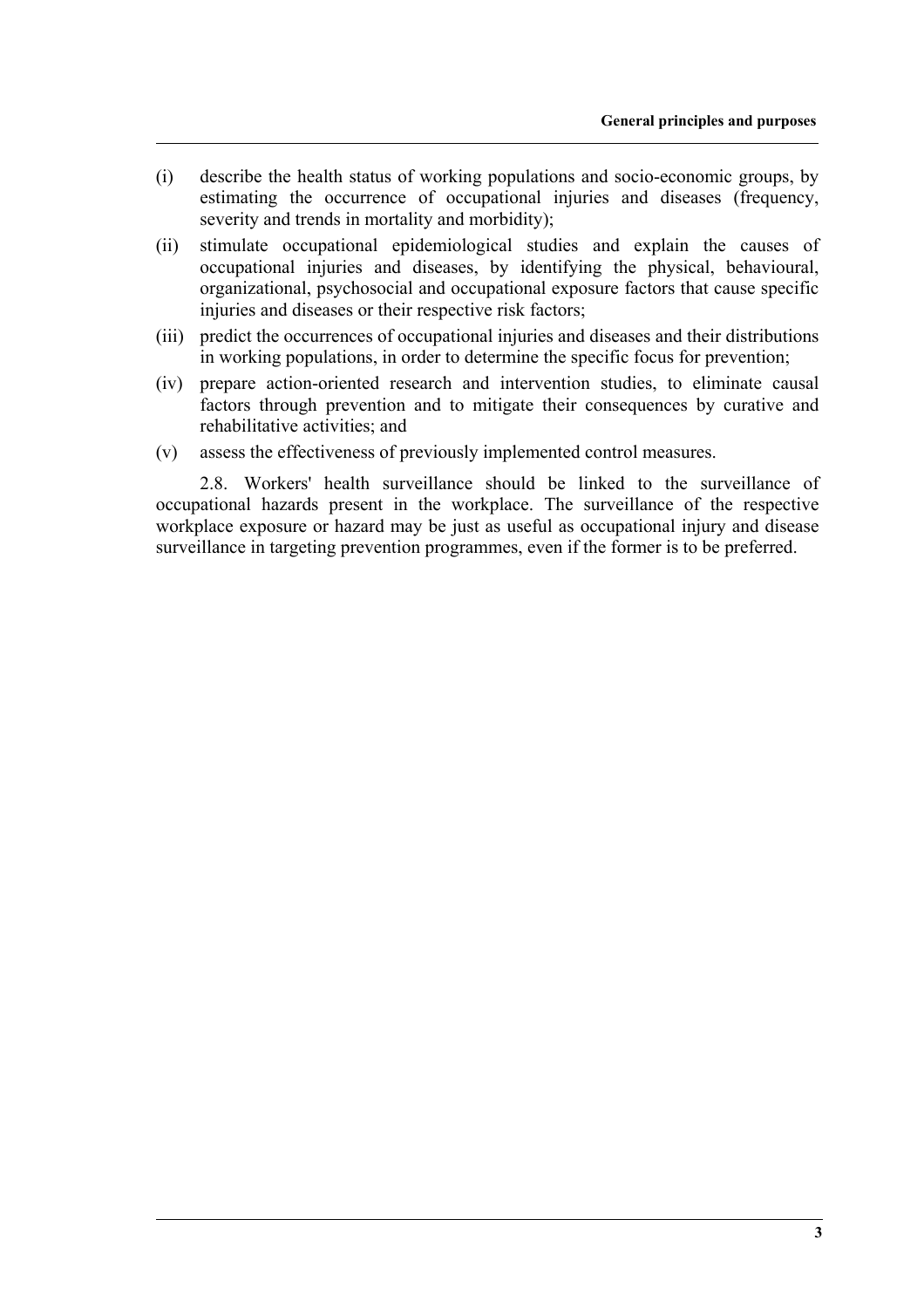## <span id="page-15-0"></span>**Organization of workers' health surveillance**

3.1. Workers' health surveillance should be organized to meet the aims of occupational safety and health, taking due account of the nature of occupational hazards in the workplace, the health requirements of the work, the health status of the working population, the resources available, and the awareness of workers and employers of the functions and purposes of such surveillance as well as the relevant laws and regulations. The assessment of the level(s) of surveillance appropriate to an enterprise should be based on a thorough investigation of all work-related factors which may affect workers' health.

3.2. Workers' health surveillance may be, carried out at the enterprise, industry, municipal, regional and national levels. It can be undertaken by occupational health services established in a variety of settings, e.g. within an enterprise or among enterprises, by the public health facilities available in the community where the enterprise is located, by worker-run centres, or contracted out to a professional institution, provided surveillance is carried out by qualified occupational health professionals.

3.3. A comprehensive system of workers' health surveillance includes individual and collective health assessments, occupational injury and disease recording and notification, sentinel event notification (see Glossary), surveys, investigations and inspections. It has three main components: collection of information from various sources; analysis and evaluation with regard to quality and intended use; and action and follow-up, including:

- (i) feedback to ensure an improved match between the collection of information and its use;
- (ii) guidance on health policies, occupational safety and health polices and programmes, including the financing of their implementation;
- (iii) early warning capabilities so that the competent authority, employers, workers and their representatives, occupational health professionals and research institutions can be alerted, in due course, to the occupational safety and health problems existing or emerging in a country; the system should not be passive but active; and
- (iv) evaluation of the success of any follow-up action and measures taken to improve working conditions and workers' health.

### **Assessments of workers' health**

3.4. Workers' health surveillance may be prescribed by law or not, and may be compulsory or voluntary. Any workers' health surveillance programme must be conducted in line with the basic principles outlined in Chapter 2.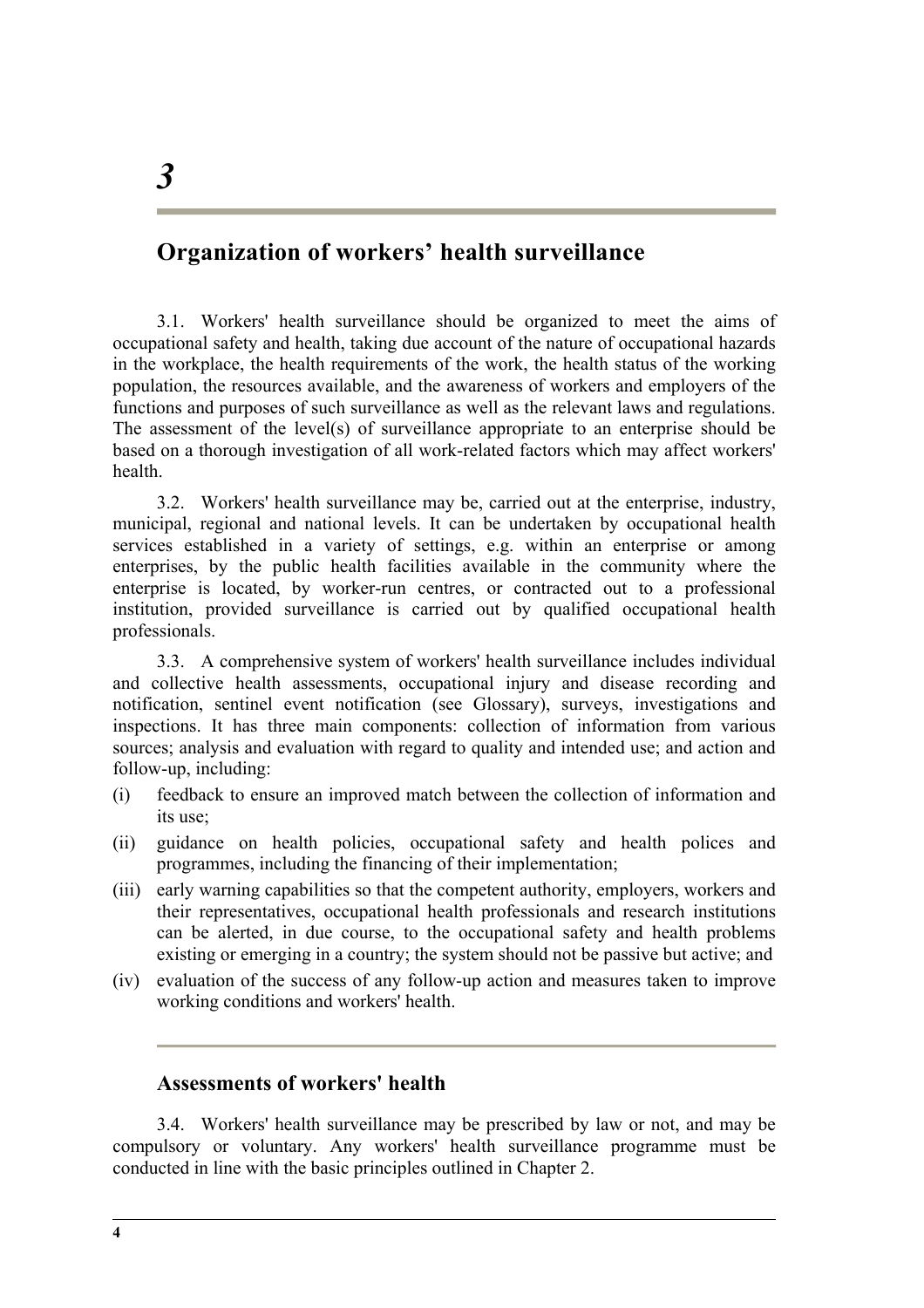3.5. Assessment of workers' health is one of the main components of any programme of prevention in the workplace. Medical examinations are the most commonly used means of health assessment of individual workers.

3.6. Medical examinations and consultations, either as part of screening programmes or on an as-needed basis, serve five main purposes:

- (i) evaluation of the effectiveness of control measures in the workplace;
- (ii) detection of pre-clinical and clinical abnormalities at a point when intervention is beneficial to individuals' health;
- (iii) prevention of further deterioration in workers' health;
- (iv) reinforcement of safe methods of work and of health maintenance; and
- (v) assessment of fitness for a particular type of work, the present concern being the adaptation of the workplace to the worker.

3.7. During medical examinations and consultations, it may be appropriate for the occupational physician to:

- (i) inform workers of potential injuries/diseases and control measures necessary for prevention;
- (ii) inform workers of potential diseases and conditions of work and exposures which are medically contra-indicated, and to advise them where they can get help in the treatment or correction of their condition;
- (iii) inform workers and their employers of the effectiveness or otherwise of control measures;
- (iv) help the employer to place workers in occupations that take into account their capacity for particular work;
- (v) draw the attention of young persons to their physical and mental aptitudes, in order to facilitate appropriate vocational guidance; and
- (vi) prevent the total exclusion of any worker from employment, and provide for the employment of each worker, despite any contra-indications, in work which he or she is capable of performing, taking into account the respective employment opportunities available.

3.8. Medical examinations and tests should not be carried out as a perfunctory routine. Due consideration should be given to their value and relevance. They should be governed by a set of principles which include:

- (i) selecting appropriate tests which are acceptable to workers;
- (ii) discarding tests that cannot meet requirements with respect to their relevance, specificity and sensitivity; and
- (iii) periodically reviewing health surveillance programmes as a whole and modifying them in the light of improved working conditions.

3.9. The procedures of medical examinations comprise a personal history and a clinical examination. They may include questionnaires, diagnostic tests, function measurements and biological tests of exposure levels to environmental agents in the workplace. The contents of these examinations should be relevant to the nature of hazards. Occupational health physicians or medical practitioners engaged in an occupational health practice should retain overall responsibility for biological tests and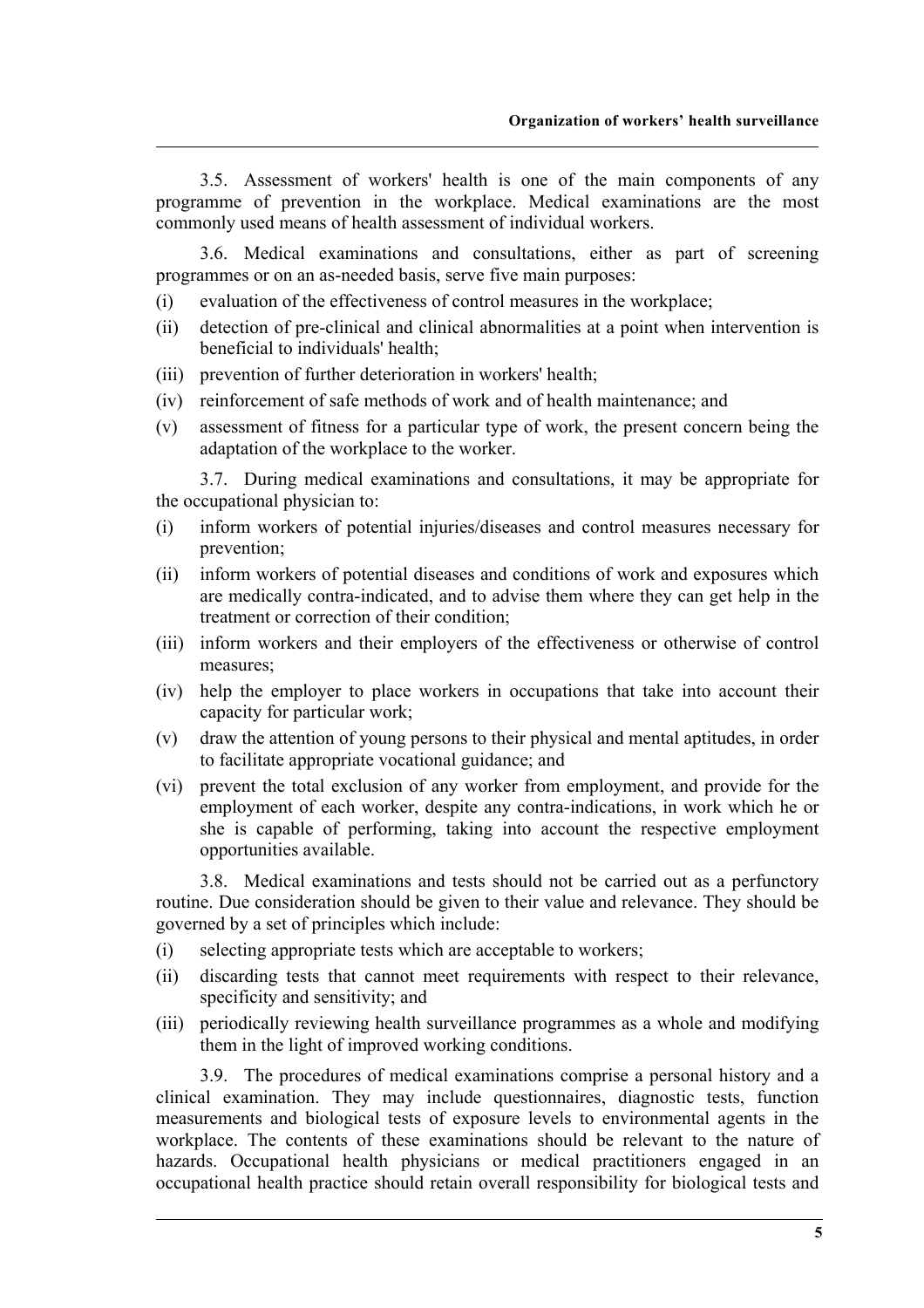other medical investigations, as well as for the interpretation of results, although tests can be performed by nurses, technicians and other trained personnel under their supervision.

3.10. Medical examinations should take place, where appropriate, before or shortly after employment or assignment, to collect information and to act as a baseline for future health surveillance.

3.11. There should be no single form of pre-employment medical examination. Such examinations should be adapted to the type of work, vocational fitness criteria and workplace hazards. The following general guidance points should be kept in mind:

- (i) a health assessment by questionnaire may suffice for most jobs;
- (ii) there should be no discrimination against disabled applicants who meet the requirements of a given job;
- (iii) the health assessment should be conducted bearing in mind the possibility of improving the working conditions through ergonomic engineering, the innovative design of work processes and the elimination of occupationally hazardous agents, or through replacement or substitution of the latter with safer materials or methods.

3.12. Medical examinations may take place at periodic intervals during employment and should be appropriate to the occupational risks of the enterprise. These examinations may also occur: (i) on resumption of work after a prolonged absence for health reasons, for the purpose of determining any possible occupational causes, recommending appropriate action to protect workers, and determining suitability for the job or the need for reassignment and rehabilitation; (ii) at the request of the worker, for example, when a worker changes work and, in particular, when a worker changes work for medical reasons.

3.13. In some cases, occupational health physicians may be required to carry out a medical examination of workers on or after the cessation of their assignment or employment, in order to establish a final bill of health and, taking into account the information provided by previous periodical examinations, to assess the effects which job assignments may have had on the workers' health. Continued post-employment surveillance using medical examinations may be desirable for people who have been exposed to agents with delayed effects, for the purposes of ensuring early diagnosis and treatment of such diseases as skin or bladder cancer.

3.14. Medical examinations should serve for prevention and protection purposes which include not only the protection and promotion of workers' health, but also the protection of access to work, entitlement to compensation, health insurance benefits and social protection. Under no circumstances should medical examinations for employment be used as a substitute for measures to prevent and control hazardous exposures. Medical examinations should be used to improve working conditions in such a way that they will facilitate the adaptation of work to workers.

3.15. Results of periodic examinations, in combination with information on environmental exposure levels, can be used to verify the level of protection provided by exposure limits and to contribute to their revision. In addition, such examinations may often be used to identify possible health effects of changes in working methods, work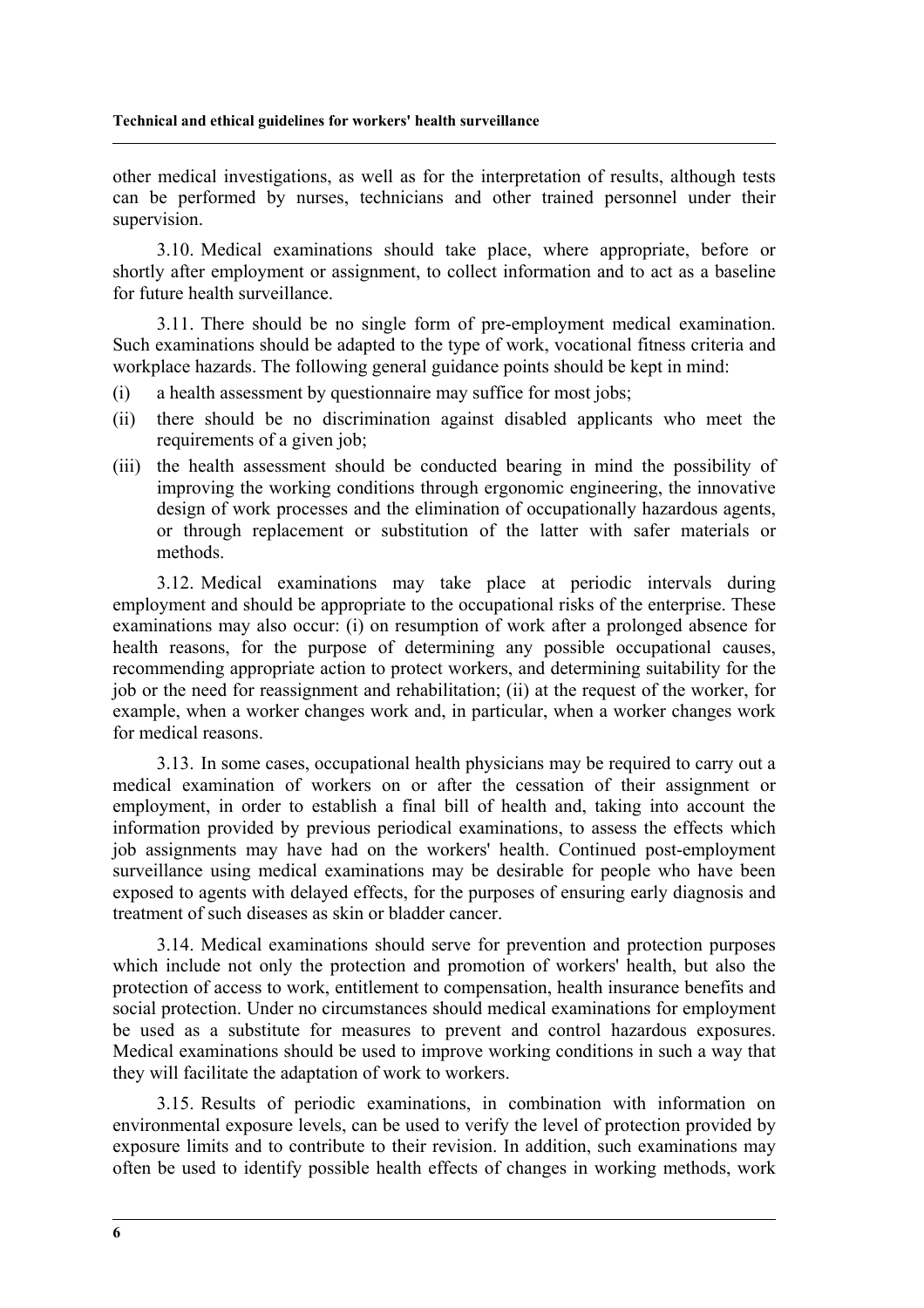<span id="page-18-0"></span>organization, working conditions, new technology, or materials used in the work process.

### **Biological tests and other investigations**

3.16. Specifically designed biological tests and other investigations – to detect, as early as possible, any signs of organic disorders or potentially harmful exposures – are available and are widely used. In most cases, they are an integral part of the medical examination. Such investigations are subject to the workers' informed consent and must be performed according to the highest professional standards and the lowest possible risk.

3.17. Biological tests and other medical investigations must be carried out under the supervision of a physician and be subject to medical confidentiality, and they must be relevant to the protection of the health of the worker concerned, with due regard to their sensitivity, specificity and predictive values.

3.18. When it is possible and appropriate to make a choice, preference must always be given to non-invasive methods and to examinations which do not pose any danger to the health of the worker concerned. An invasive investigation or an examination which involves a risk to the health of the worker may be advised only after an evaluation of the benefits to the worker and the risks involved, and cannot be justified in relation to insurance claims.

3.19. The use of biological monitoring tests, which are simple and have the best validated action levels (e.g. tests for lead, cadmium, mercury and carbon monoxide in blood, and for cadmium, fluoride and mercury in urine), are particularly useful in workers' health surveillance when properly used, and are cost-effective when used for the individual or collective monitoring of exposed workers. However, they should not be a substitute for the surveillance of the working environment and the assessment of individual exposures. Priority should be given to environmental (exposure limits) over biological (biological exposure limits) criteria. Values commonly found in the general public should be taken into account when assessing the significance of such results of biological monitoring.

3.20. At present, it is generally believed that genetic screening in relation to work is a disproportionate infringement of individual rights. Current scientific knowledge is not sufficient to warrant its use for an occupational health purpose.<sup>[1](#page-18-1)</sup>

<span id="page-18-1"></span> $\frac{1}{1}$  As indicated in *Protection of workers' personal data: An ILO code of practice* (Geneva, ILO, 1997), "genetic screening should be prohibited or limited to cases explicitly authorized by national legislation".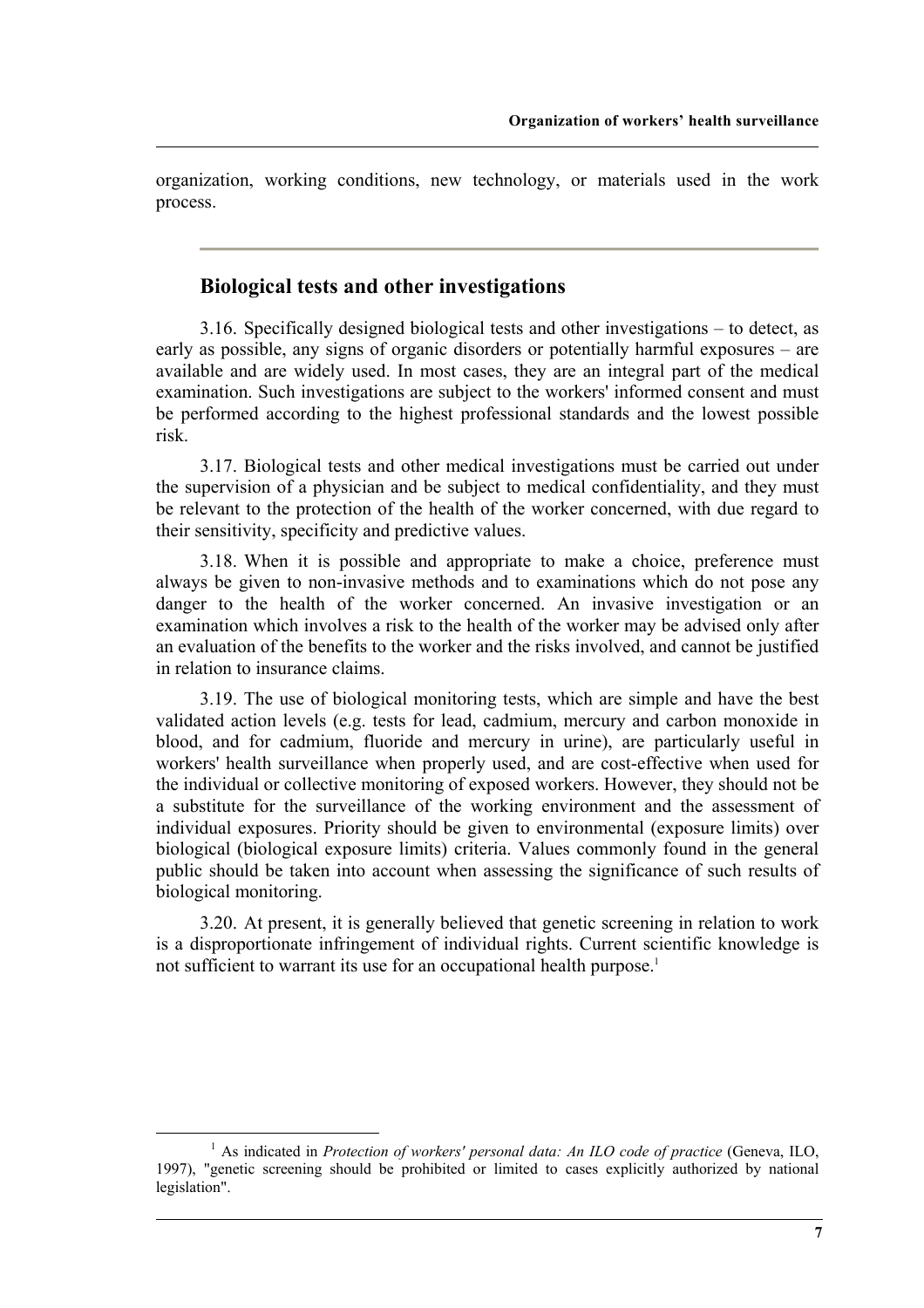<span id="page-19-0"></span>**Technical and ethical guidelines for workers' health surveillance** 

### **Sickness monitoring**

3.21. Monitoring sickness absence can help to identify whether there is any relation between the reasons for ill health or absence and any health hazards which may be present in the workplace.

3.22. Occupational health professionals should not become involved in the administrative management and control of sickness absence, but it is acceptable for occupational health professionals to advise on medical aspects of sickness cases while medical confidentiality is respected. Occupational health professionals should not be required by the employer to verify the reasons for absence from work. They may be asked by employers or workers' representatives to provide advice on the health status of the workforce in the enterprise and on medical problems which affect attendance and fitness for work.

3.23. For the purpose of the identification of possible relations between the reasons for ill health or absence and any health hazards which may be present in the workplace, occupational health physicians should have full access to data on the occurrence of ill health among workers and on absences from work for health reasons. In some cases, occupational health physicians may feel it necessary to liaise with a worker's family doctor. If this is the case, the worker's informed consent must be obtained before the liaison is established. The worker must have the right of access to the family doctor's medical report prior to its disclosure.

### **Recording and notification systems**

3.24. Systems for monitoring the mortality and morbidity of occupational injuries and diseases are generally established by national authorities within the framework of occupational disease and injury prevention, compensation or benefit programmes. There are also voluntary occupational injury and disease reporting systems. *Recording and notification of occupational accidents and diseases: An ILO code of practice* (Geneva, ILO, 1996) could also be used by member States as a basis for developing their own systems.

3.25. Workers' compensation data area useful source of surveillance information concerning cases of occupational disorders and the cost of work-related injuries and diseases. These data are useful for monitoring trends in the occurrence of selected occupational injuries and diseases, as well as for identifying high-risk jobs, occupations and activities for follow-up action.

3.26. The widespread underestimation (due to non-reporting or underreporting) of actual incidences of occupational injuries and diseases should be properly addressed. Epidemiological and other data from comparable conditions should be utilized to obtain a realistic picture of the magnitude of the problems. Surveillance of any disease depends upon its recognition (diagnosis). Appropriate attention should be given to the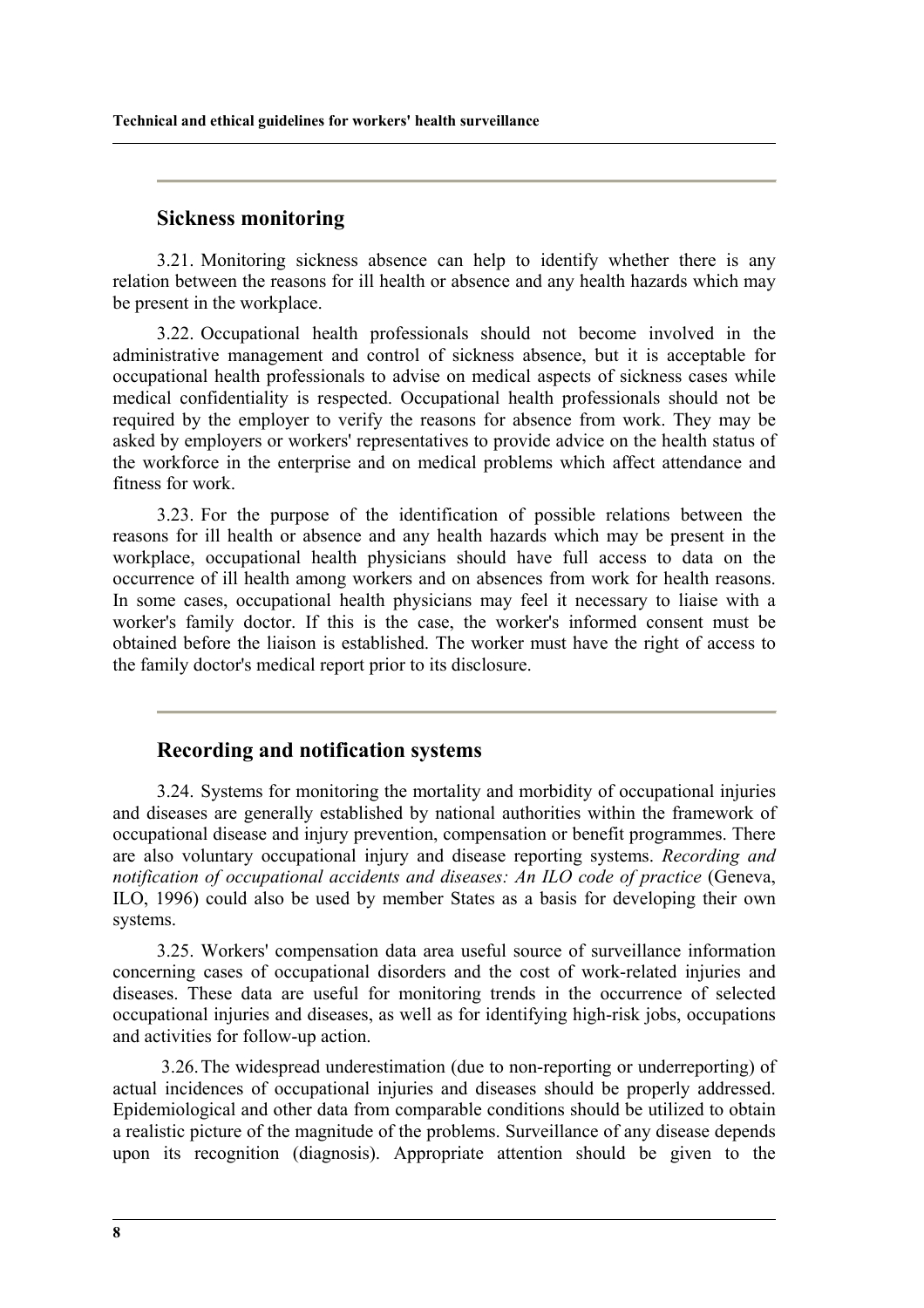<span id="page-20-0"></span>development of diagnostic criteria and to the training of physicians in applying these criteria and in gaining knowledge about diseases that are linked to patients' occupations.

### **Surveys, voluntary programmes and inspections**

3.27. Epidemiological surveys, as well as studies and research in occupational health and safety, are very useful approaches in the surveillance of diseases due to work. The ethical principles of scientific research, professional ethics and the protection of individual rights and confidentiality apply to all surveys and research.

3.28. Individual workers' health surveillance may identify health disorders which are not necessarily work-related, but might be. This could justify targeted special workers' health surveillance programmes, or targeted surveys for individuals or groups presenting a common health disorder or exposed to specific occupational hazards in the enterprise. Such surveys, carried out on a regular basis, represent a useful addition to workers' health surveillance.

3.29. The sentinel events approach is a very helpful procedure to identify high-risk jobs and activities for occupational disease and to provide clues to the aetiology of diseases. Sentinel surveillance may be used as a supplement and useful alternative solution to the under-reporting and underestimation problems faced by occupational injury and disease notification systems.

3.30. Significant incident reporting schemes developed for the rapid identification of hazards, the timely initiation of preventive measures and the prompt control of accidents and industrial disasters can also be used as sources of information by workers' health surveillance systems. "Near accident" recording provides a wealth of information where surveillance of actual injuries yields insufficient data.

3.31. Walk-through surveys, voluntary inspection programmes and audits carried out by occupational health professionals may identify specific or suspected occupational hazards which would justify a specific workers' health survey.

3.32. The medical inspections carried out by the labour inspectorate should play an essential role in ensuring that laws and regulations governing workers' health surveillance are properly applied. Medical inspectors should control and monitor the operation of occupational health services, where they exist, and collaborate with occupational physicians, nurses, hygienists and engineers engaged in an occupational health practice. In specific cases, medical inspectors may consider it necessary to organize or recommend targeted surveys concerning specific occupational hazards which have come to their knowledge during the course of their inspections. The role of occupational safety and health inspectors where medical inspectors do not exist is particularly important, to maintain a liaison between occupational health services, research institutions, universities, public health services and the institutions responsible for treatment, compensation and rehabilitation, as well as links with the regulatory process.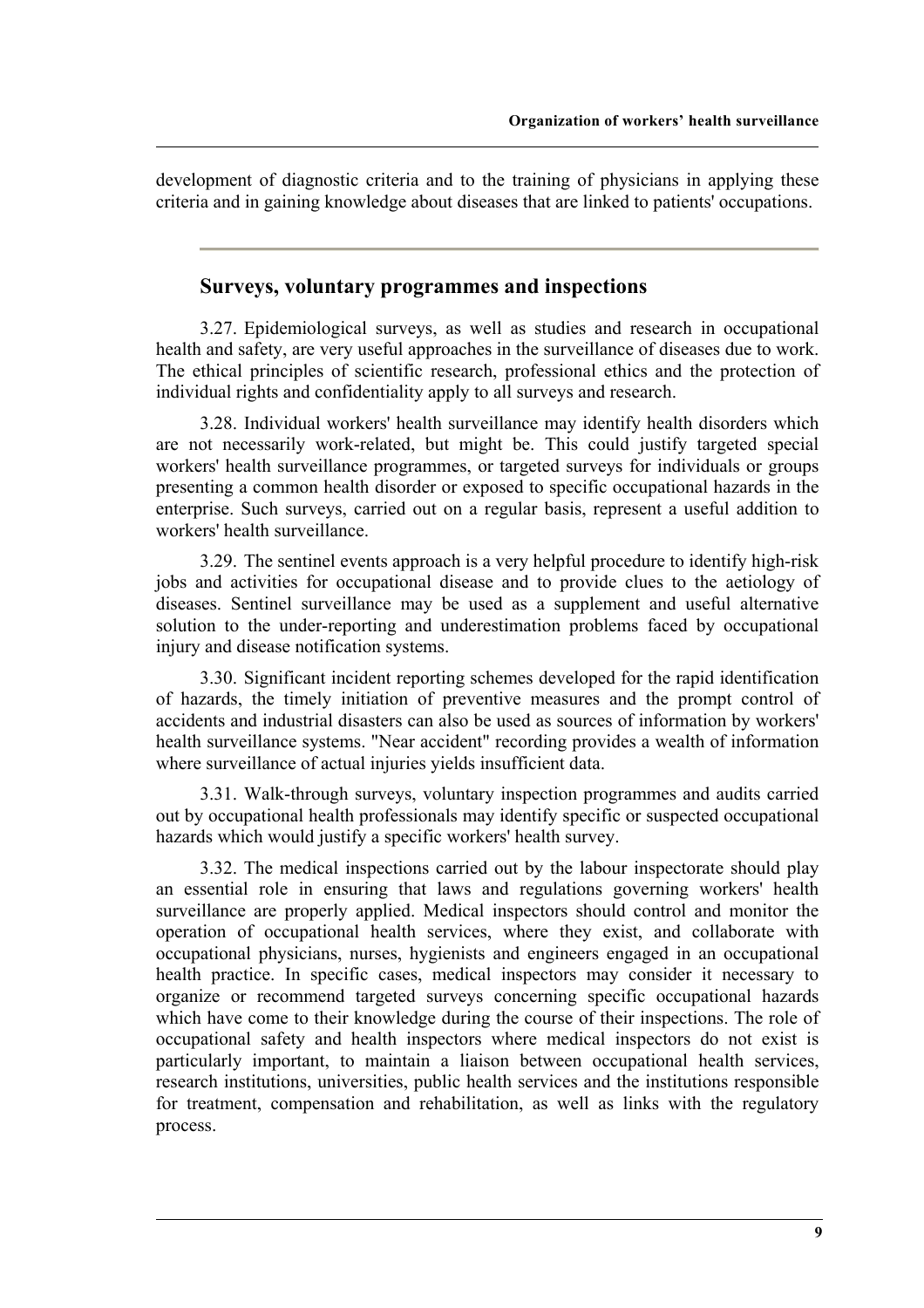### <span id="page-21-0"></span>**Other data sources**

3.33. In addition to records on workers' health surveillance by occupational health services, some health and disease data, routinely collected at national and regional levels for surveillance and administrative purposes, may be a relatively easy and efficient means of surveillance of workers' health in general and of occupational injuries and diseases in particular.

3.34. The advantages and disadvantages of the use of existing data sources for workers' health surveillance should be carefully considered. The utility of different data sources needs to be evaluated, as well as their possible use in the ongoing programmes of prevention of occupational illnesses and injuries.

3.35. National administrative data collection provides low cost sources of information which can give an overview of the distribution of deaths, disease and injury incidences across occupational and industry groups. The data can be used to identify areas for concern which require further investigation and to provide statistical estimates for the health status of workers and the extent of their health disorders.

3.36. Death certificates are an accessible source of mortality data and the analysis of death records is one of the most common forms of surveillance. The distribution of causes of death across occupational groups may indicate excess mortality which warrants further investigation. Medical examiners' and coroners' reports provide an additional and sometimes detailed source of mortality data. Routinely collected morbidity data (injury and disease notifications, case reports, etc.) are another source of useful information for workers' health surveillance. Vital event statistical information on deaths or births and some population-based registers are often relevant to surveillance.

3.37. Hospital discharge records can also provide information for the surveillance of occupational diseases and injuries. The magnitude of some diseases and injuries can be estimated by sampling emergency room records or records of primary health care services (at community or district levels in a particular population or geographical area). However, since such data are collected within hospitals or curative health services, they may represent only a conservative estimate of the targeted disorder in the area.

3.38. Trauma registries provide important and comprehensive surveillance data for serious injuries. Disease registries are advantageous because mortality and morbidity data already collected for other reasons can be used at a relatively low cost. Cancer registry data are compiled from a range of sources including pathologists, hospitals, nursing homes, cancer treatment centres and death registries. They represent another source of information for occupational disease surveillance. Exposure registries, such as those for carcinogenic agents, are useful in providing information on possible occurrences of occupational diseases with a long latency period.

3.39. Workplace (employer) records of occupational injury and disease, if available, could be another useful information source for workers' health surveillance. Some manufacturers keep detailed records of workers' health problems relevant to their products, which could be a good source for surveillance purposes within the framework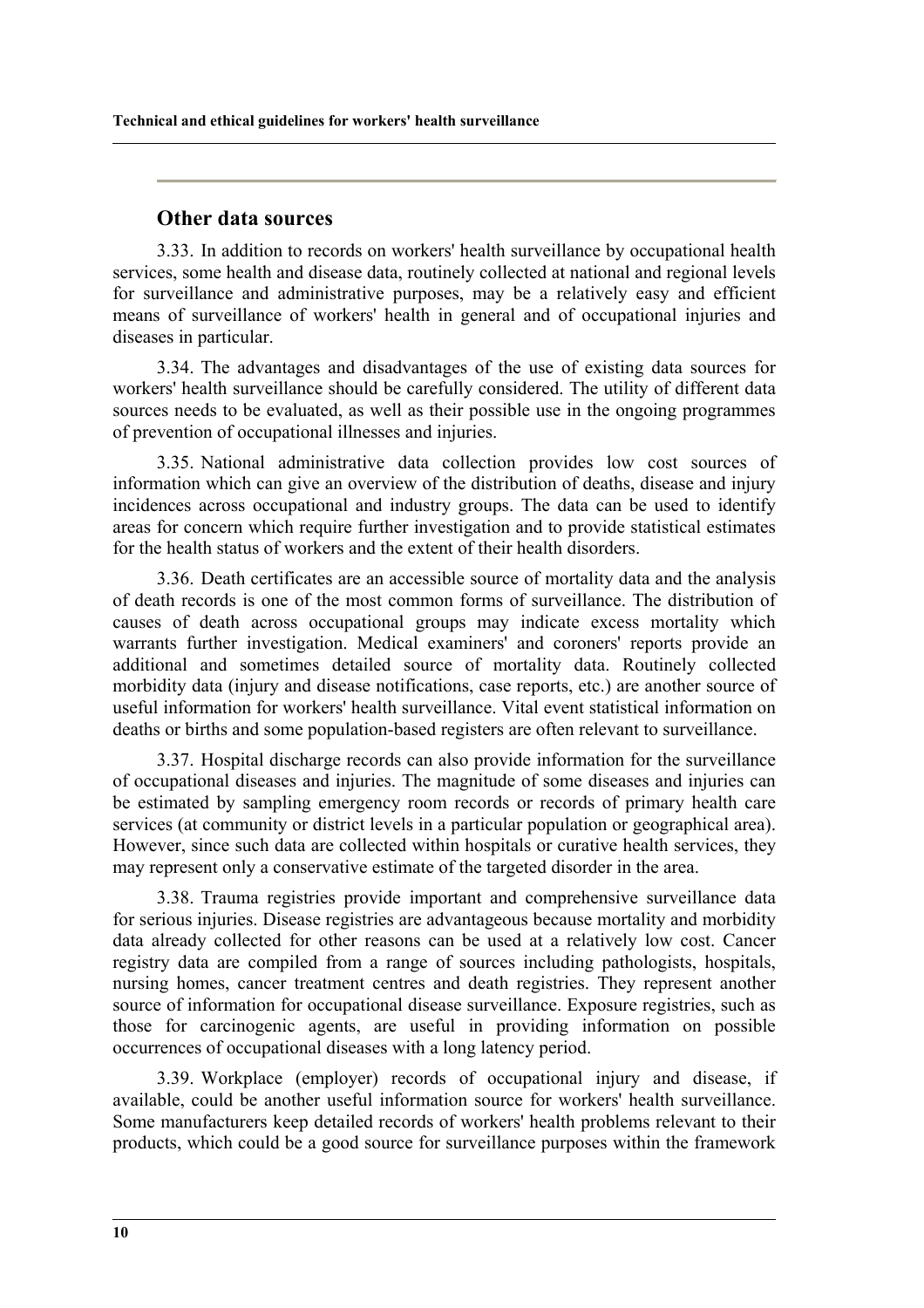of a responsible care programme. Trade unions may also have morbidity or mortality data which may prove relevant or useful.

3.40. Results of laboratory tests of biological samples (e.g. blood and urine) to determine the concentration of toxic substances absorbed by workers from their working environment can be used as an index of disease status in selected instances, and could provide valuable information for workers' health surveillance.

3.41. Since the cost of conducting a large scale survey is often high, the relatively cheaper option of including items in major surveys conducted by government or other agencies should be explored. Two major surveys – the national health survey and labour force survey – are important sources of information for workers' health surveillance. Studies should be carried out to assess the potential usefulness of such data sources, and to further improve the relevance and usefulness of these data to the study of occupational disorders.

3.42. Surveillance of occupational hazards and hazard mapping are also useful sources of information, even in the absence of a simultaneous health status assessment, because hazard surveillance establishes a link with prevention. Hazard surveillance may be used to identify hazardous processes where health surveillance is required. Hazard surveillance should be organized with a view to collecting information on known health hazards and identifying unknown hazards which may exist within the working environment and which would justify an individual health surveillance.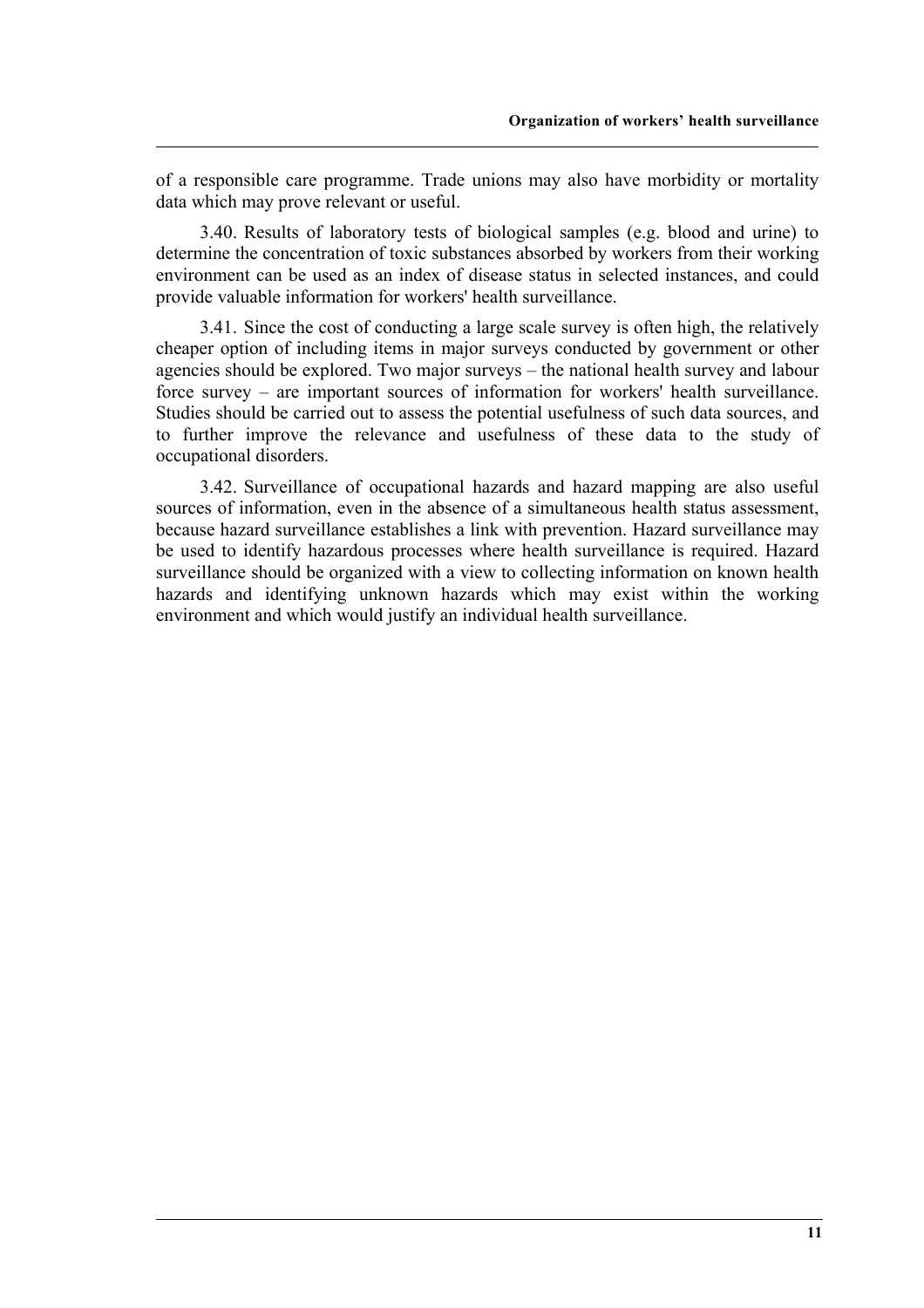## <span id="page-23-0"></span>**Collection, processing and communication of health-related data**

4.1. *Protection of workers' personal data: An ILO code of practice* contains general principles which should be applied in workers' health surveillance. Workers' health data should be collected for justified purposes and in conformity with the general principles of occupational health and safety. The ultimate goal of collecting workers' health information should be to enhance the protection of the health and safety of workers and the public, in line with the objectives which appear in the definition of occupational health.

4.2. Workers' health surveillance should process only the information which is useful for the assigned purpose. Appropriate attention should be attached to the extension of the use of information technology which, if not properly controlled, may result in a widespread misuse of data. Special instructions concerning health and medical records maintained in electronic form should be issued by the competent authority, in addition to general rules and regulations concerning privacy and personal data.

4.3. Good records and documentation are vital to all systems of workers' health surveillance. Health and occupational health professionals should contribute to the workers' personal health files with information relevant to the protection of workers' health and in accordance with their professional judgement and ethics. Personnel providing occupational health services should have access to the information contained in the file to the extent that it is relevant to the performance of their duties.

4.4. Workers' personal medical data should be collected in conformity with medical confidentiality and the general principles of occupational health and safety.

4.5. Workers' personal health data covered by medical confidentiality should be stored only by personnel bound by rules on medical confidentiality. Such data should be maintained separately from all other health data. Access to medical files and data should be restricted to medical professionals.

4.6. Workers have the right of access to their own personal health and medical files. This right should preferably be exercised through a medical professional of their choice. Special attention should be devoted to the need to maintain accurate and up-todate records. Measures should be taken to facilitate the exercise of the right of each worker to have any erroneous data corrected.

4.7. Confidentiality must be respected in the whole process of workers' health surveillance. Personal health files and medical records must be kept secure, under the responsibility of the occupational health physicians or occupational health nurses. The conditions under which, and the length of time during which, workers' health and medical records should be maintained should be prescribed by national laws and regulations or by the competent authority.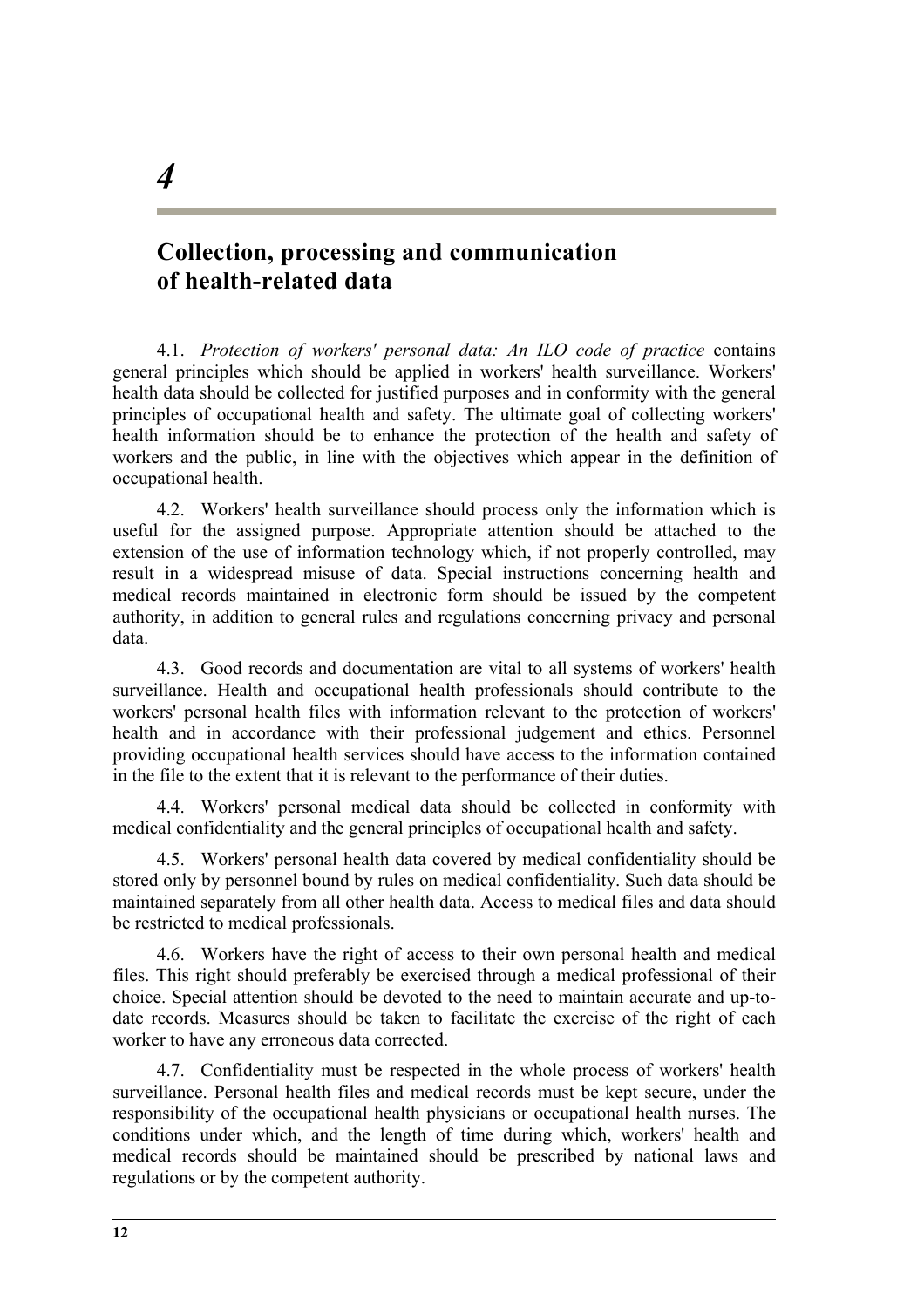4.8. Personal information of a medical nature should only be communicated in accordance with the provisions governing medical confidentiality. Workers should be informed prior to such communications. Personal health data may be communicated to third parties only with the informed consent of the worker concerned.

4.9. General and collective information on the health of workers in the enterprise must be provided to employers and workers and their representatives in an appropriate manner for prevention, protection and promotion purposes. Communication of data may imply an interaction between the originator and the receiver. It may entail an obligation on the receiver's side, for example, the need to take action.

4.10. Special attention should be given to the manner in which forms are conceived. There may be irrelevant questions and some important aspects may be missing. Forms and questionnaires to be filled in by workers or by occupational health professionals may not meet the necessary criteria of respect and confidentiality. Occupational health professionals should examine such forms and questionnaires, and endeavour to have them revised if necessary.

4.11. The danger that sophisticated investigations are often coupled with a lack of communication and explanations by the health professional should not be overlooked. Efforts should be made to limit investigations to those which are necessary for occupational health purposes and to ensure transparency, which will build a climate of confidence in the professional judgement and ability of occupational health professionals to provide sound advice that takes judicious account of the need to protect health and to maintain employment.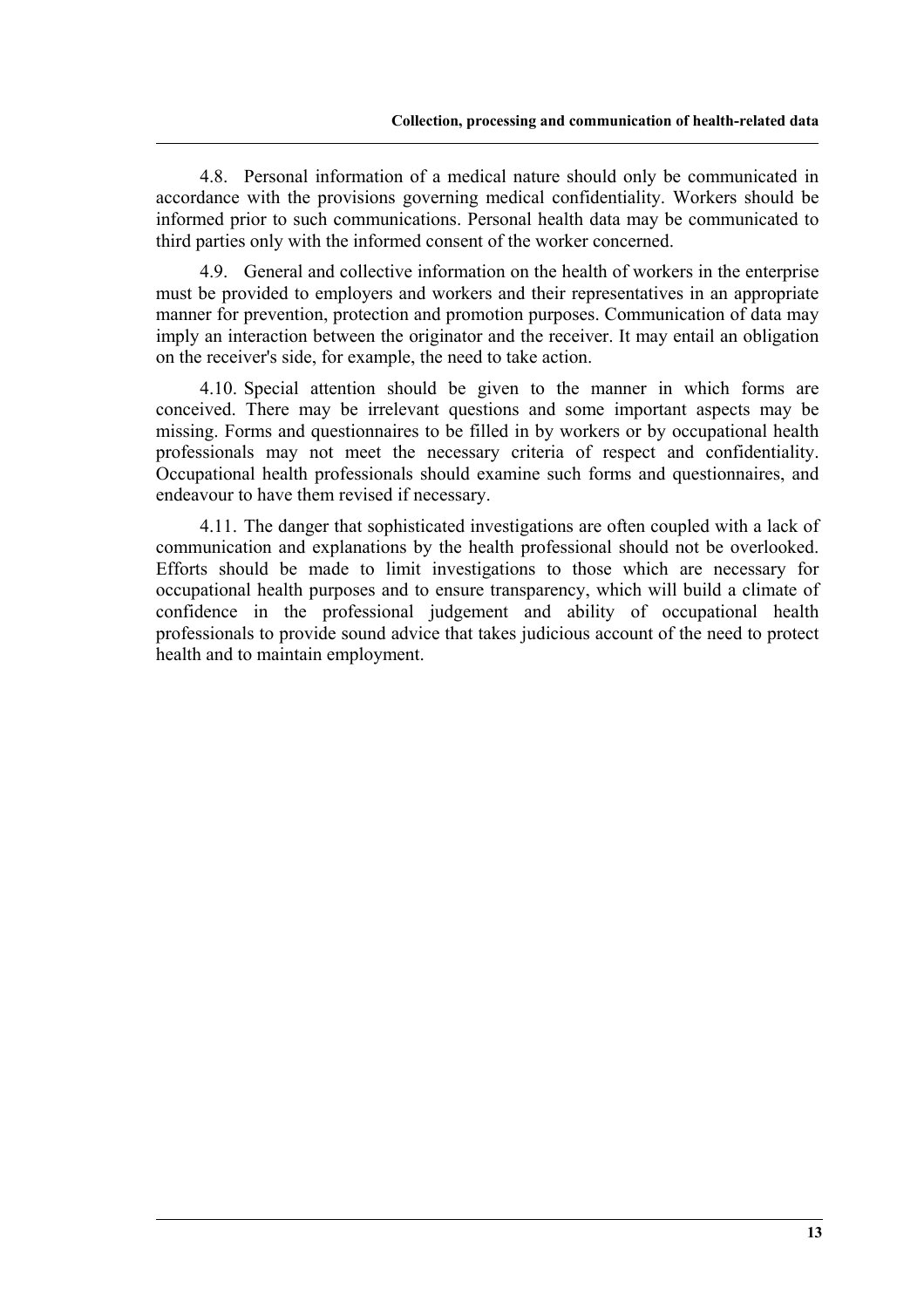## <span id="page-25-0"></span>**Use of health-related data**

5.1. Workers' health data collected within the framework of workers' health surveillance should be used to protect the health of workers (physical, mental and social well-being) individually and collectively.

5.2. When the results of workers' health surveillance are used for assessing the fitness of the worker for a specific job or type of work, the principles below should be followed:

- (i) within an occupational health perspective, there is no such thing as fitness for employment in general; fitness can be defined only in terms of a particular job or type of work; similarly, there is no such case as absolute "unfitness" for employment;
- (ii) fitness reflects the relationship between the demands of the specific work and the abilities of the worker who is to do the work; as both the work and the worker's health status are subject to change, any assessment of fitness for employment should be open to review, since it relates to one point in time;
- (iii) caution should be exercised when a diseased or physically disabled person is examined for fitness for employment, when two major risks should be avoided: the first is to overestimate functional disability by failing to allow for any adaptation of the job to the worker, while the second is to underestimate an intelligent and determined person's ability to overcome a disability and produce satisfactory results in a job that might be considered to be beyond such determination;
- (iv) fitness for employment should be viewed in the light of the interactions between fitness, ergonomics, functional and vocational rehabilitation.

5.3. The establishment of fitness criteria is often an oversimplification which may not be consistent with sound occupational health practice. In practice, it is preferable to express fitness in terms of "no medical contra-indication" to a specific job or work and to express "unfitness" in terms of the kinds of jobs and conditions of work and exposure to hazards which are medically contra-indicated, temporarily or permanently.

5.4. The shift from a "fitness" to "adaptation" approach implies that the results of the health assessment should also be used for the objectives of advising the worker and the employer on the measures that they should take to overcome the problem; on which lifestyle might minimize work-related problems; the use of individually adapted protective equipment; and advising the employer, management, workers' representatives and the safety and health committee, where it exists, on measures (collective, individual or both) to adapt the working environment or the work organization to the physiological and psychological needs of workers.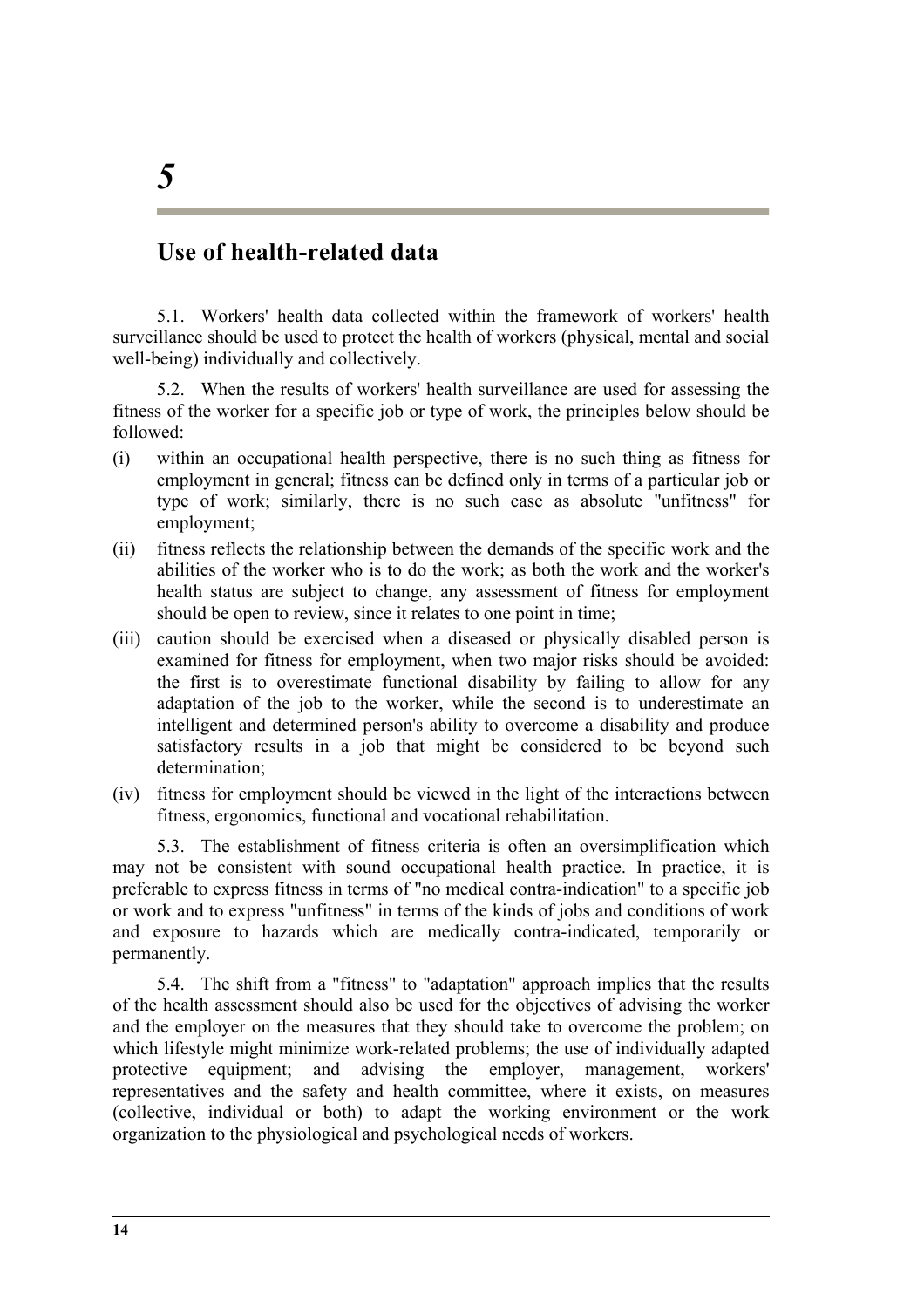5.5. When workers' health surveillance reveals that the health conditions of the worker and the nature of the tasks performed are likely to endanger the safety of others, the decision with regard to fitness may be difficult to take. The worker must be clearly informed of the situation, so that he or she can take remedial action. In the case of a particular hazardous situation, the management must be informed and take the necessary measures to safeguard other persons.

5.6. When an occupational disease has been detected in a worker, and continued employment might jeopardize health, remedial action should be taken in the interest of the worker. Primarily, this should consist of removing the hazards and improving the working environment and working conditions. However, occupational hazards may be intrinsically linked to the work and, in such cases, the removal from exposure or a particular work situation, either temporarily or permanently, may be the only solution. When alternative employment is provided, it should be consistent with the state of the worker's health and not likely to impede or retard recovery.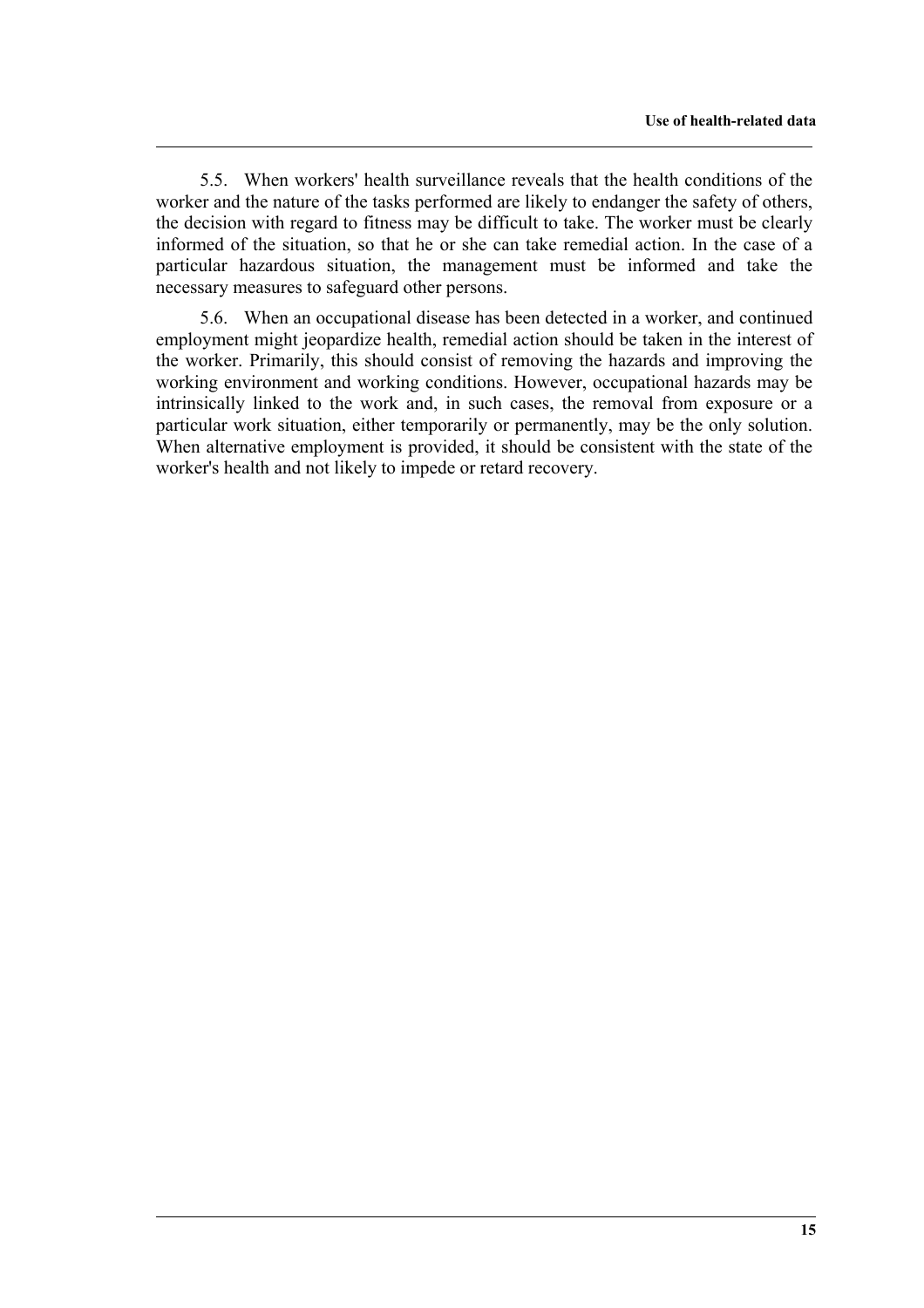## <span id="page-27-0"></span>**Responsibilities, rights and duties**

### **Competent authority**

6.1. The competent authority should, in consultation with the most representative organizations of employers and workers, formulate a comprehensive national policy on occupational health in general, and on workers' health surveillance in particular, as required or recommended by the Occupational Safety and Health Convention, 1981 (No. 155), the Occupational Health Services Convention, 1985 (No. 161), and their accompanying Recommendations (Nos. 164 and 171).

6.2. Such a policy should: be supported by laws and regulations and by a mechanism of inspection for their enforcement; indicate the goal of covering all workers and providing for a progressive extension of occupational health services; make provisions for coordination so that national health and labour infrastructures, expertise and resources are used efficiently to provide occupational health care to populations; and include provisions for a workers' health surveillance system which would be an integral part of the programme of prevention, protection and promotion at national, community and enterprise levels.

6.3. The competent authority should set minimum standards with regard to workers' health surveillance, including the right of access to appropriate health surveillance. Surveillance should include all necessary assessments to protect the health of workers, and make use of all the resources available in order to encourage the coverage of all workers, including the self-employed.

6.4. In order to ensure that workers' health surveillance is carried out in an appropriate manner, the competent authority should encourage the establishment of occupational health services and the designation (registration, licensing) of specific medical services and local hospitals within the national health infrastructure for the provision of occupational health services. The competent authority should also determine the qualifications required for personnel providing occupational health services, according to the nature of the duties to be performed.

6.5. The competent authority should supervise the implementation of workers' health surveillance, have an advisory role in this respect, and disseminate information on different national and international practices and experiences on this issue.

6.6. The competent authority should review national practice on workers' health surveillance, establish priorities and devise an approach to ensure that the workers' health surveillance reflects the needs at enterprise and local levels, so that workers' health surveillance is managed in a cost-effective manner with no loss of quality.

6.7. The competent authority should establish a list of occupational diseases subject to surveillance, which should be periodically reviewed. Such a list should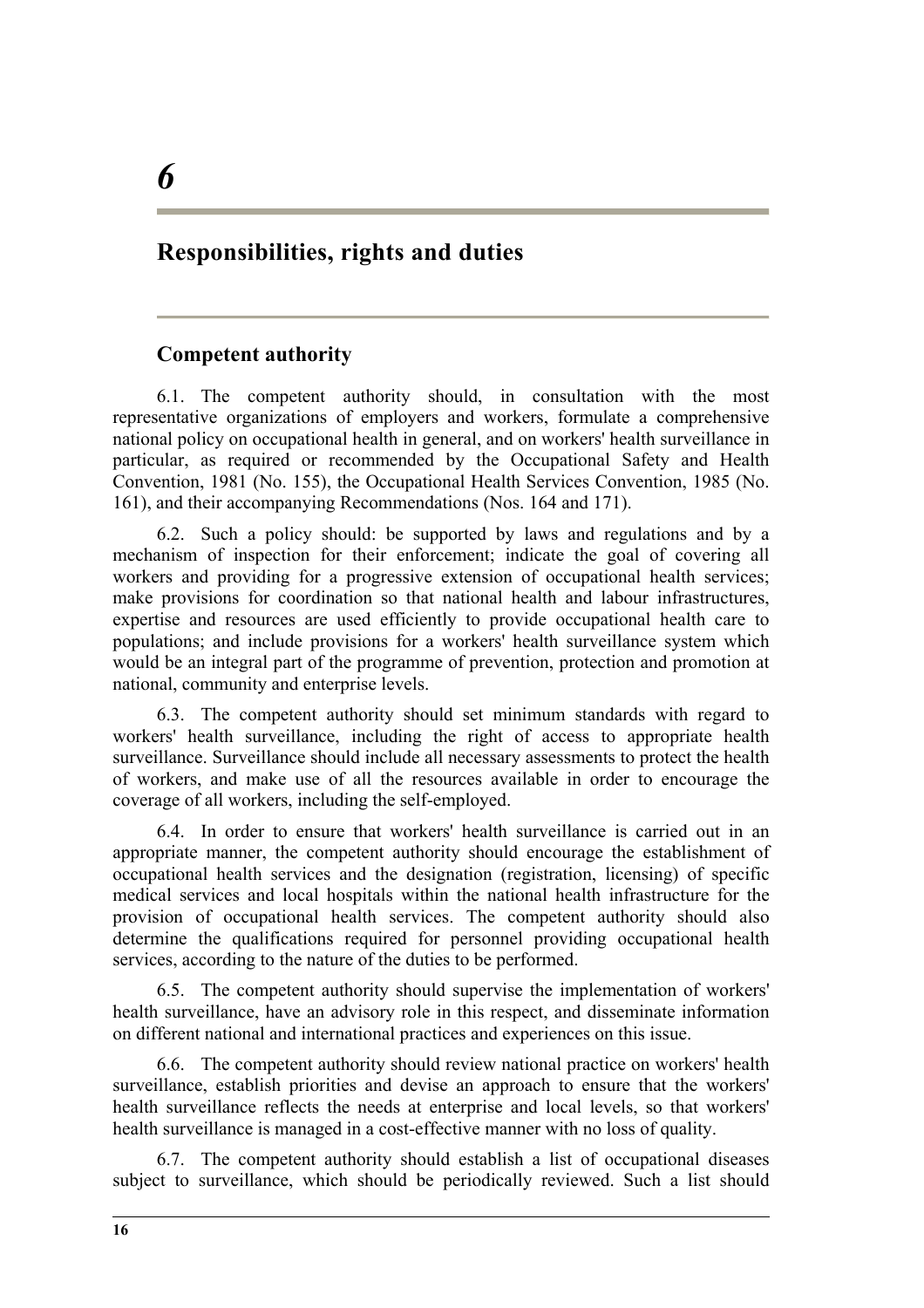<span id="page-28-0"></span>comprise those diseases listed in Schedule I of the Employment Injury Benefits Convention, 1964 (No. 121), as amended in 1980 in accordance with Article 31 of the Convention, and should preferably be expanded to include the occupational diseases mentioned in Annex B of *Recording and notification of occupational accidents and diseases: An ILO code of practice*, 1996 (see Appendices 3 and 4 of these guidelines, respectively).

6.8. The competent authority should adopt provisions for the purposes of protecting the privacy of workers and ensuring that health surveillance is not used for discriminatory purposes or in any other manner contrary to their interests. A procedure of appeal should be established to address cases where there is a difference of opinion between the occupational health physician and the worker concerning fitness for a specific occupation.

### **Employers**

6.9. The employer should make the necessary arrangements to provide workers with access to health surveillance, preferably during working hours and at no cost to the worker concerned. Such arrangements should be part of the occupational safety and health management system of the workplace. The employer should structure the administrative and organizational arrangements for workers' health surveillance in such a way that they operate in a smooth and effective manner.

6.10. The employer should ensure that workers have access to health surveillance appropriate to the health and safety risks they incur at work.

6.11. Employers may request a medical examination for workers in their employment or for workers they intend to recruit, but there should be a justification. In the case of recruitment, the examination should be conducted at the end of the process, when a decision about the employment of the person has been taken in principle, subject to the result of the medical examination.

6.12. The employer, in consultation with workers' representatives and the joint safety and health committees, where they exist, may offer medical surveillance and health promotion programmes to workers in their employment, preferably within the framework of organized occupational health services.

6.13. The employer may request from occupational health professionals anonymous, collective health-related information for prevention purposes and should be given appropriate and relevant information for taking effective measures to protect workers' health and to prevent further occurrences of occupational accidents and health disorders.

6.14. If a particular job is found medically contra-indicated for a worker, the employer must make every effort to find alternative employment or another appropriate solution, such as retraining or facilitating access to social benefits, rehabilitation or a pension scheme.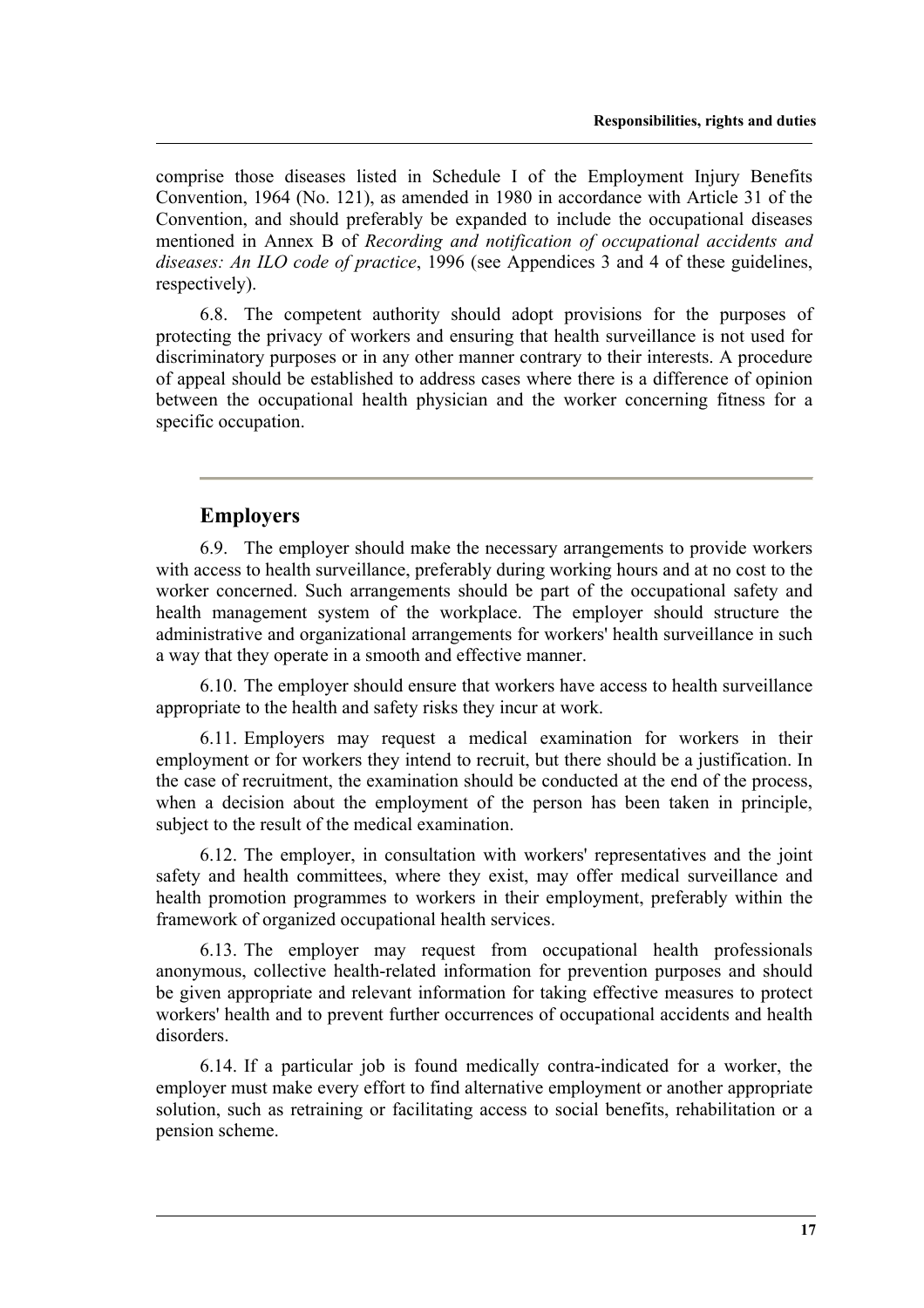### <span id="page-29-0"></span>**Workers**

6.15. Workers' representatives and the joint safety and health committees, where they exist, should have the right to receive collective reports on health surveillance and medical examinations, subject to the confidentiality of personal data.

6.16. Workers or their representatives should be involved in the decision-making process concerning the organization of the implementation of workers' health surveillance. Those representatives and the joint safety and health committees, where they exist, should also play an adequate role in order to prevent work-related injuries and diseases and promote workers' health, in cooperation with occupational health professionals.

6.17. Workers must participate and cooperate with occupational health professionals and the employer in the implementation of workers' health surveillance, which is conducted in conformity with these guidelines, including respecting instructions and benefiting from medical examinations as appropriate.

6.18. A worker undergoing a health assessment must be informed in advance of its purpose, the use to which information collected will be put and of the consequences (positive and negative) of accepting or refusing such an assessment. Workers should be informed in an objective and comprehensible manner of the reasons for the examinations and investigations relating to the health hazards involved in their work. They should be informed individually of the results of the medical examinations and of the respective assessment of health. When informing individual workers, their level of literacy and comprehension must be taken into account.

6.19. Before any medical examination or health assessment, an informed consent is necessary, and it should also be voluntary when the health surveillance is not prescribed by national laws and regulations. Workers must have the right to be advised individually on their health in relation to work. They must have the right to appeal and be informed of the procedure of appeal, should they disagree with the conclusions of their examinations.

6.20. Workers' representatives or the joint safety and health committees, where they exist, may request collective health assessments in relation to work when a problem of an occupational health nature is suspected. The worker should have the right to request an assessment of health (i.e. a medical examination or other tests as appropriate) if a disorder occurs which the worker believes is due to or related to work.

### **Occupational health professionals**

6.21. Taking into account relevant laws and regulations concerning workers' health surveillance and professional ethics, including ethical guidance at national and international levels, the occupational health professionals should assist: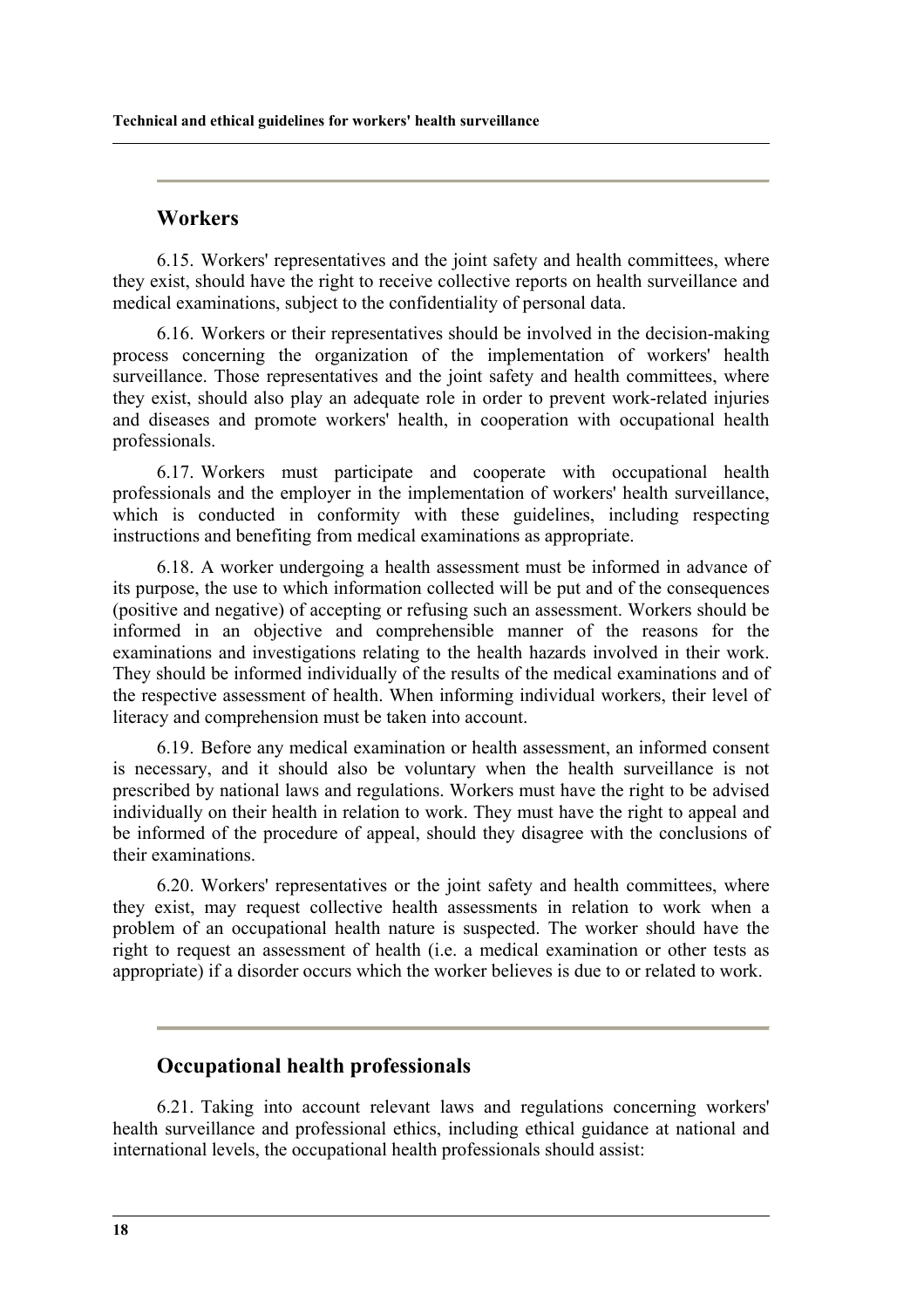- (i) employers in fulfilling their obligations of due care towards the health and safety of the workers in their employment;
- (ii) workers in protecting and promoting their health in relation to work and in maintaining their working capacity;
- (iii) workers' representatives and the joint safety and health committees, where they exist, to fulfil their tasks.

6.22. Medical confidentiality with regard to communications on conclusions of workers' health assessments should be strictly observed in accordance with national practice and recognized ethical guidelines. Occupational health professionals should take all necessary measures to prevent the results of a medical examination being used for purposes other than those intended, and to ensure that medical confidentiality is fully respected.

6.23. Occupational health professionals, in coordination with the management system of the workplace, should notify the competent authority of occupational accidents and diseases, in conformity with professional ethics, if required to do so by national law. They should provide appropriate information in this respect to employers and workers, their representatives, and the joint health and safety committees, where they exist, so that the recurrence of similar cases can be prevented and remedial action taken.

6.24. Occupational health professionals must acquire and maintain the competence necessary for their duties. They should consult or seek further expertise whenever necessary. They should be fully conversant with the respective conditions of work, in order to match them with an individual worker's state of health, and to make a sound decision on whether a worker is fit to undertake a specific job.

6.25. Medical examinations of workers should be carried out only by a physician or a nurse under the former's responsibility. Health assessments of workers should be made by health professionals, or within the framework of recognized occupational health services and under the supervision of a physician.

6.26. Within the framework of their broad mandate to take care of workers' health in the enterprise, occupational health professionals should have the right to request, when necessary, health assessments in addition to the minimum requirements of national laws and regulations.

6.27. Occupational health professionals have a special responsibility in preserving and safeguarding their professional independence in all circumstances, including by having a clause on ethics inserted in their contract of employment. Competent authorities should have an appeal procedure in the case of conflict between an occupational health professional and his or her employer. Occupational health professionals should have the right to contact the competent authority if necessary (duty of alert), and must preserve this right and exercise it in an impartial and responsible manner.

6.28. Occupational health professionals should regularly examine their occupational health practice on technical or ethical grounds. They should contribute to the establishment of referral systems, and provide assistance to workers who need to benefit from further expertise or wish to appeal against a decision. Their professional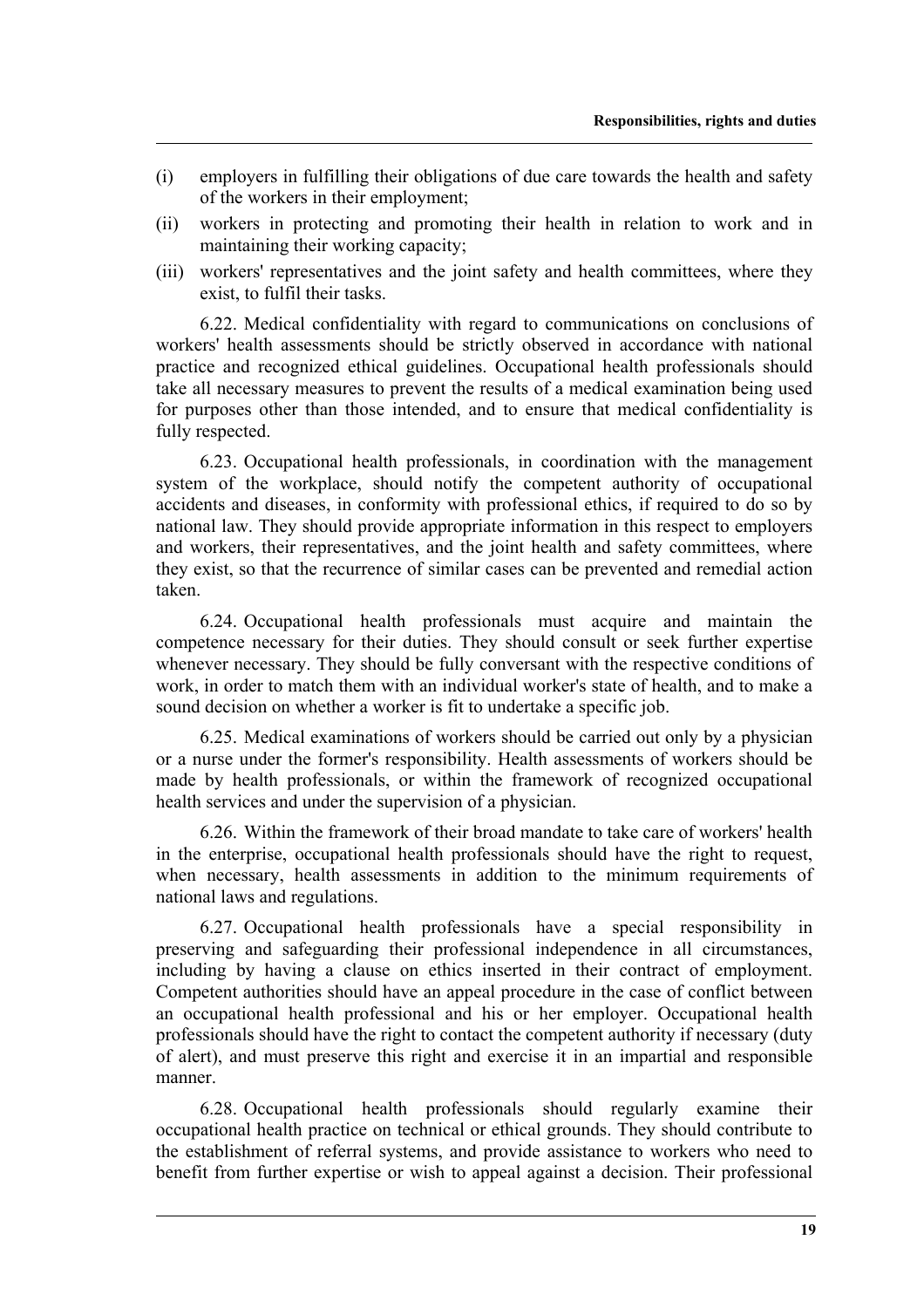associations should adopt national codes of ethics, taking into account the guidance given at the international level, and they should encourage their use and enforcement.

6.29. Occupational health professionals should have the duty to maintain a network of connections so as to facilitate multidisciplinary cooperation (safety, medicine, hygiene, ergonomics, etc.) and to provide workers with comprehensive occupational health care (prevention, rehabilitation, treatment, compensation).

6.30. Occupational health professionals should establish links between the workers' health surveillance targeted at specific hazards, specific diseases in particular groups of workers (hypertension, cardiovascular diseases, low back pain, breast and colon cancer), health promotion programmes for workers, including medical check-ups (concerning, inter alia, smoking and alcohol consumption, physical exercise, etc.), environmental health programmes and research in occupational health. Occupational health professionals should report objectively to the scientific community on the new findings of workers' health surveillance when appropriate. Occupational health epidemiological research should be linked to workers' health surveillance. Guidelines for biomedical research involving human subjects should apply to research in occupational health.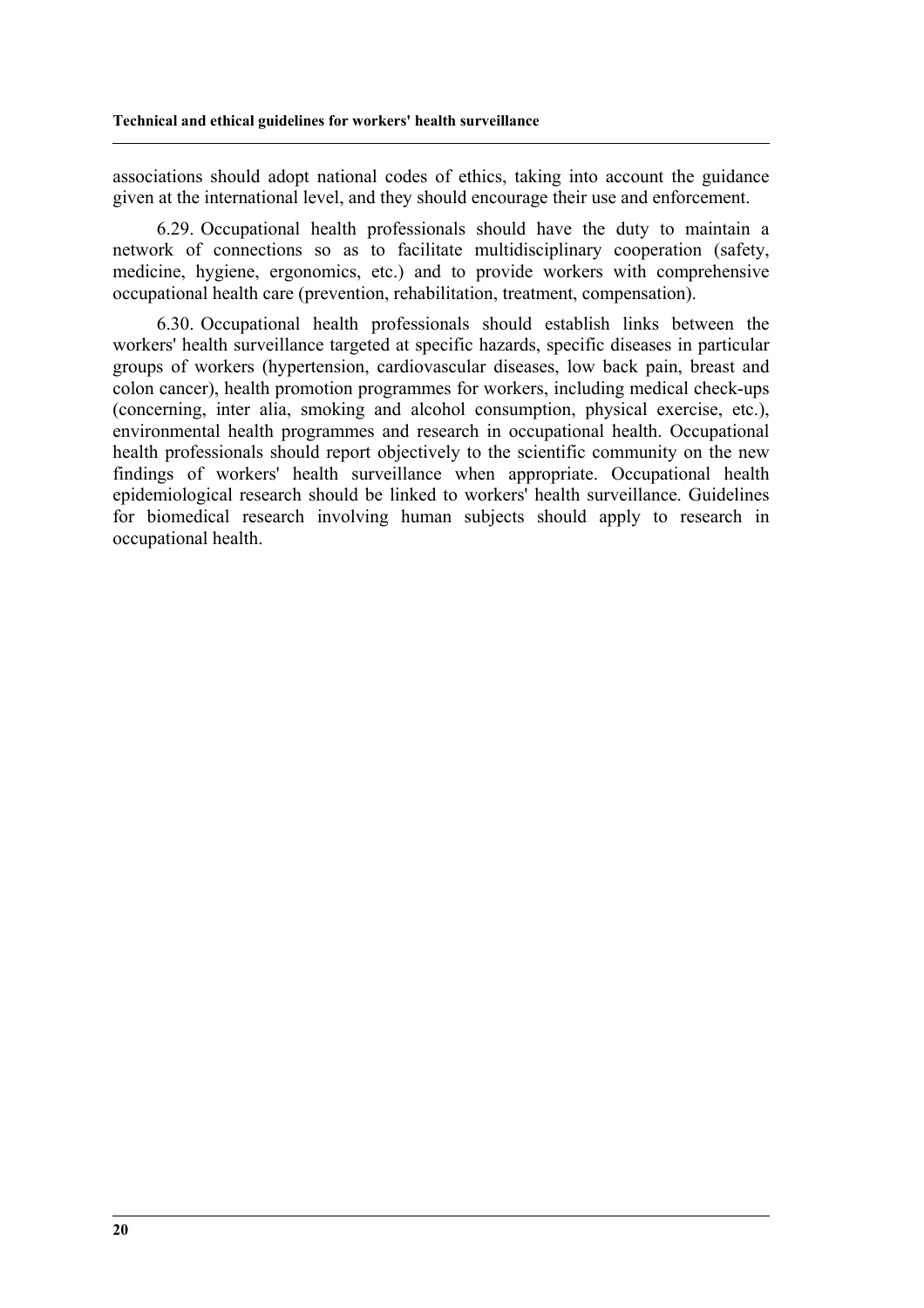## <span id="page-32-0"></span>**Glossary**

- **Health** is defined in the Preamble of the Constitution of the WHO as "a state of complete physical, mental and social well-being and not merely the absence of disease or infirmity". In 1978, WHO-EURO (Copenhagen) referred to health as a dynamic process which depends largely on the individual capacity to adapt to the environment; to be healthy means to maintain an intellectual and social activity despite any disorders or handicaps.
- **Health professionals** are persons who have been accredited through appropriate procedures to practise a profession in health (e.g. medicine, nursing).
- **Medical data** are those data collected for medical purposes, i.e. for the purpose of practising medicine; such data are those collected by a physician or by a health professional (for instance, a nurse or a paramedic) working under a physician's responsibility, and they should only be used for medical purposes.
- **Occupational health:** Since 1950, the ILO and the WHO have had a common definition of occupational health. This definition was adopted by the Joint ILO/WHO Committee on Occupational Health at its First Session (1950) and revised at its 12th Session (Geneva, November 1995):

Occupational health should aim at: the promotion and maintenance of the highest degree of physical, mental and social well-being of workers in all occupations; the prevention amongst workers of departures from health caused by their working conditions; the protection of workers in their employment from risks resulting from factors adverse to health; the placing and maintenance of workers in an occupational environment adapted to their physiological and psychological capabilities; and, to summarize, the adaptation of work to the workers and of each worker to his or her job. The main focus in occupational health is on three different objectives: (i) the maintenance and promotion of workers' health and working capacity; (ii) the improvement of working environment and work to become conducive to safety and health; and (iii) development of work organizations and working cultures in a direction which supports health and safety at work and, in doing so, also promotes a positive social climate and smooth operation, and may enhance the productivity of the enterprises. The concept of working culture is intended in this context to mean a reflection of the essential value systems adopted by the enterprise concerned. Such a culture is reflected in practice in the managerial systems, personnel policy, principles for participation, training policies and quality management of the enterprise.

- **Occupational health care** refers to the care of the health of workers. It includes preventive health care, health promotion, curative health care, first aid, rehabilitation and compensation, where appropriate, as well as strategies for prompt recovery and return to work.
- **Occupational health data** are those data collected for occupational health purposes; such data are collected by an occupational health professional, as defined in this document. Minimum requirements should be established with regard to sensitive health data, which should be covered by medical confidentiality.
- **Occupational health professionals** are persons who have been accredited through appropriate procedures to practise a profession related to occupational health or who provide occupational health services according to the provisions of relevant regulations. Occupational health professionals include all those who by profession carry out occupational safety and health activities, provide occupational health services or who are involved in occupational health practice, even if only occasionally. They may be occupational health physicians, nurses, occupational safety and health inspectors, occupational hygienists, occupational psychologists and specialists involved in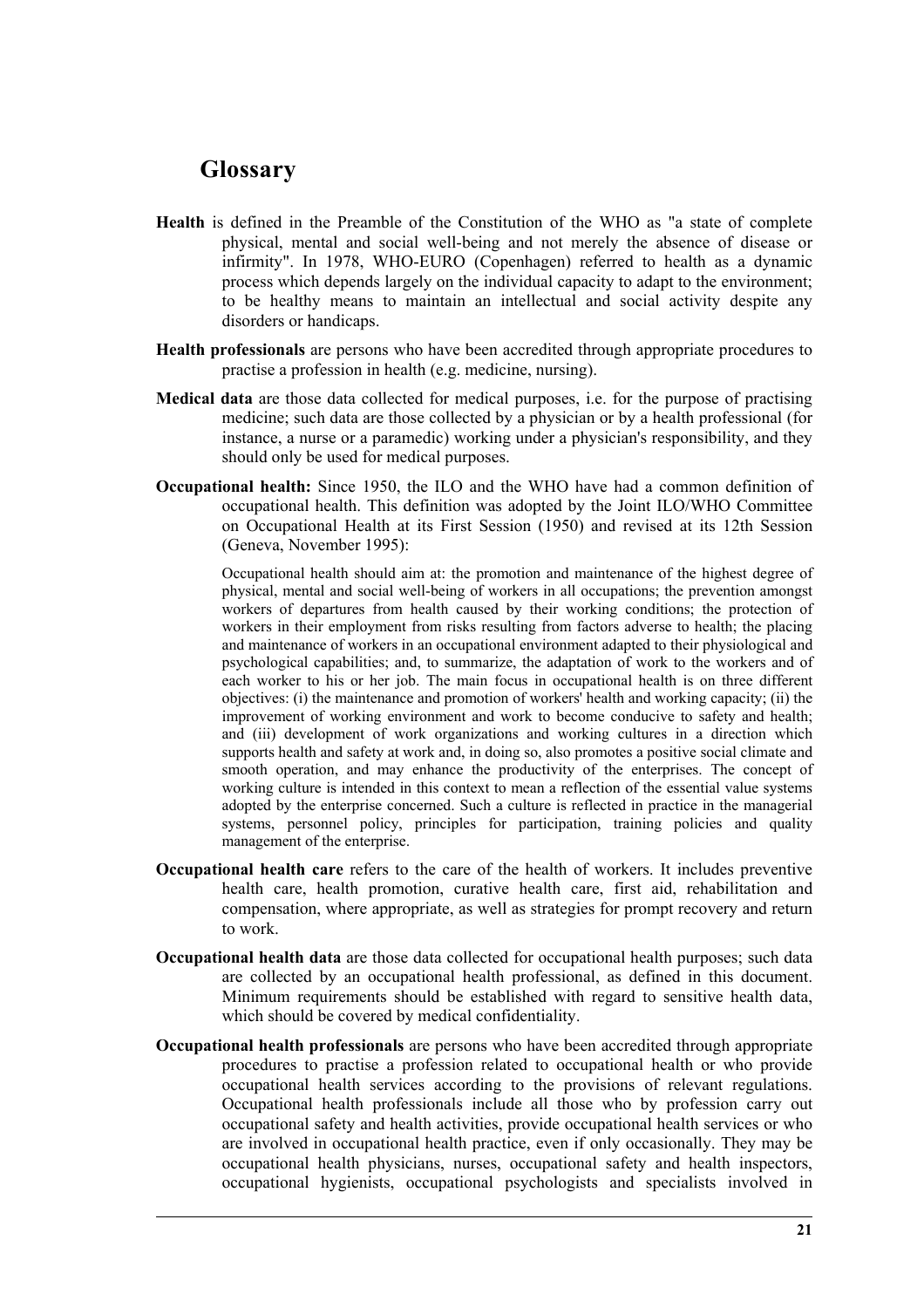ergonomics, accident prevention and the improvement of the working environment, as well as in occupational health and safety research. Many others, in addition to occupational health and safety professionals, are involved in the protection and promotion of the health of workers, e.g. management and workers' representatives.

- **Occupational health surveillance** is the ongoing systematic collection, analysis, interpretation and dissemination of data for the purpose of prevention. Surveillance is essential to the planning, implementation and evaluation of occupational health programmes and to the control of work-related ill health and injuries, as well as to the protection and promotion of workers' health. Occupational health surveillance includes workers' health surveillance and working environment surveillance.
- **Occupational health surveillance systems** are systems which include a functional capacity for data collection, analysis and dissemination linked to occupational health programmes. It refers to all activities at individual, group, enterprise, community, regional and country levels to detect and assess any significant departure from health caused by working conditions, and to monitor workers' general health. Occupational health surveillance programmes record instances of occupational exposures or work-related illness, injury or death and monitor trends in their occurrences across different types of economic activities, over time, and between geographical areas.
- **Occupational safety and health** is identified as the discipline dealing with the prevention of work-related injuries and diseases as well as the protection and promotion of the health of workers. It aims at the improvement of working conditions and environment. Members of many different professions (e.g. engineers, physicians, hygienists, nurses) contribute to "occupational safety, occupational health, occupational hygiene and improvement of the working environment".
- **Personal data** are any information related to an identified or identifiable person; minimum requirements for confidentiality should be established for health data.
- **Sentinel events** are designed to identify high-risk jobs and activities with regard to occupational health, as well as to provide pointers towards the aetiology of diseases.
- **Surveillance** is the ongoing and systematic collection, analysis and interpretation of data and the appropriate dissemination of such data.
- **Surveillance of the working environment** is a generic term which includes the identification and evaluation of environmental factors which may affect workers' health. It covers assessments of sanitary and occupational hygiene conditions, factors in the organization of work which may pose risks to the health of workers, collective and personal protective equipment, exposure of workers to hazardous agents and control systems designed to eliminate and reduce them. From the standpoint of workers' health, the surveillance of the working environment may focus on, but not be limited to, ergonomics, accident and disease prevention, occupational hygiene in the workplace, work organization, and psychosocial factors in the workplace.
- **Workers' health surveillance** is a generic term which covers procedures and investigations to assess workers' health in order to detect and identify any abnormality. The results of surveillance should be used to protect and promote the health of the individual, collective health at the workplace, and the health of the exposed working population. Health assessment procedures may include, but are not limited to, medical examinations, biological monitoring, radiological examinations, questionnaires or a review of health records.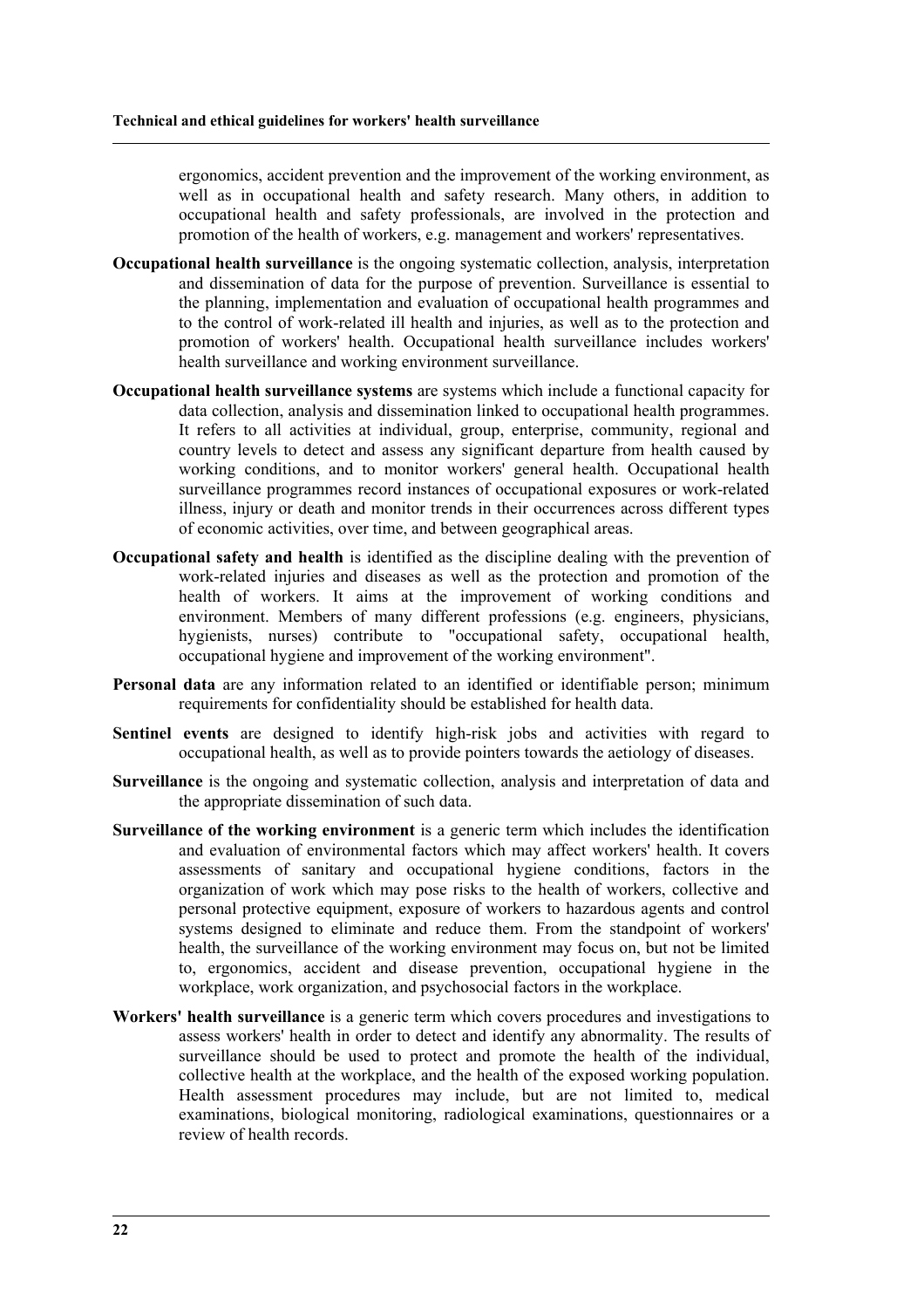## <span id="page-34-0"></span>**Appendix 1 Occupational Health Services Convention, 1985 (No. 161)**

The General Conference of the International Labour Organisation,

- Having been convened at Geneva by the Governing Body of the International Labour Office, and having met in its Seventy-first Session on 7 June 1985, and
- Noting that the protection of the worker against sickness, disease and injury arising out of his employment is one of the tasks assigned to the International Labour Organisation under its Constitution,
- Noting the relevant international labour Conventions and Recommendations, and in particular the Protection of Workers' Health Recommendation, 1953, the Occupational Health Services Recommendation, 1959, the Workers' Representatives Convention, 1971, and the Occupational Safety and Health Convention and Recommendation, 1981, which establish the principles of national policy and action at the national level,
- Having decided upon the adoption of certain proposals with regard to occupational health services, which is the fourth item on the agenda of the session, and
- Having determined that these proposals shall take the form of an international Convention;

adopts this twenty-sixth day of June of the year one thousand nine hundred and eighty-five the following Convention, which may be cited as the Occupational Health Services Convention, 1985:

### PART I. PRINCIPLES OF NATIONAL POLICY

#### *Article 1*

For the purpose of this Convention –

- (a) the term "occupational health services" means services entrusted with essentially preventive functions and responsible for advising the employer, the workers and their representatives in the undertaking on –
	- (i) the requirements for establishing and maintaining a safe and healthy working environment which will facilitate optimal physical and mental health in relation to work;
	- (ii) the adaptation of work to the capabilities of workers in the light of their state of physical and mental health;
- (b) the term "workers' representatives in the undertaking" means persons who are recognised as such under national law or practice.

#### *Article 2*

In the light of national conditions and practice and in consultation with the most representative organisations of employers and workers, where they exist, each Member shall formulate, implement and periodically review a coherent national policy on occupational health services.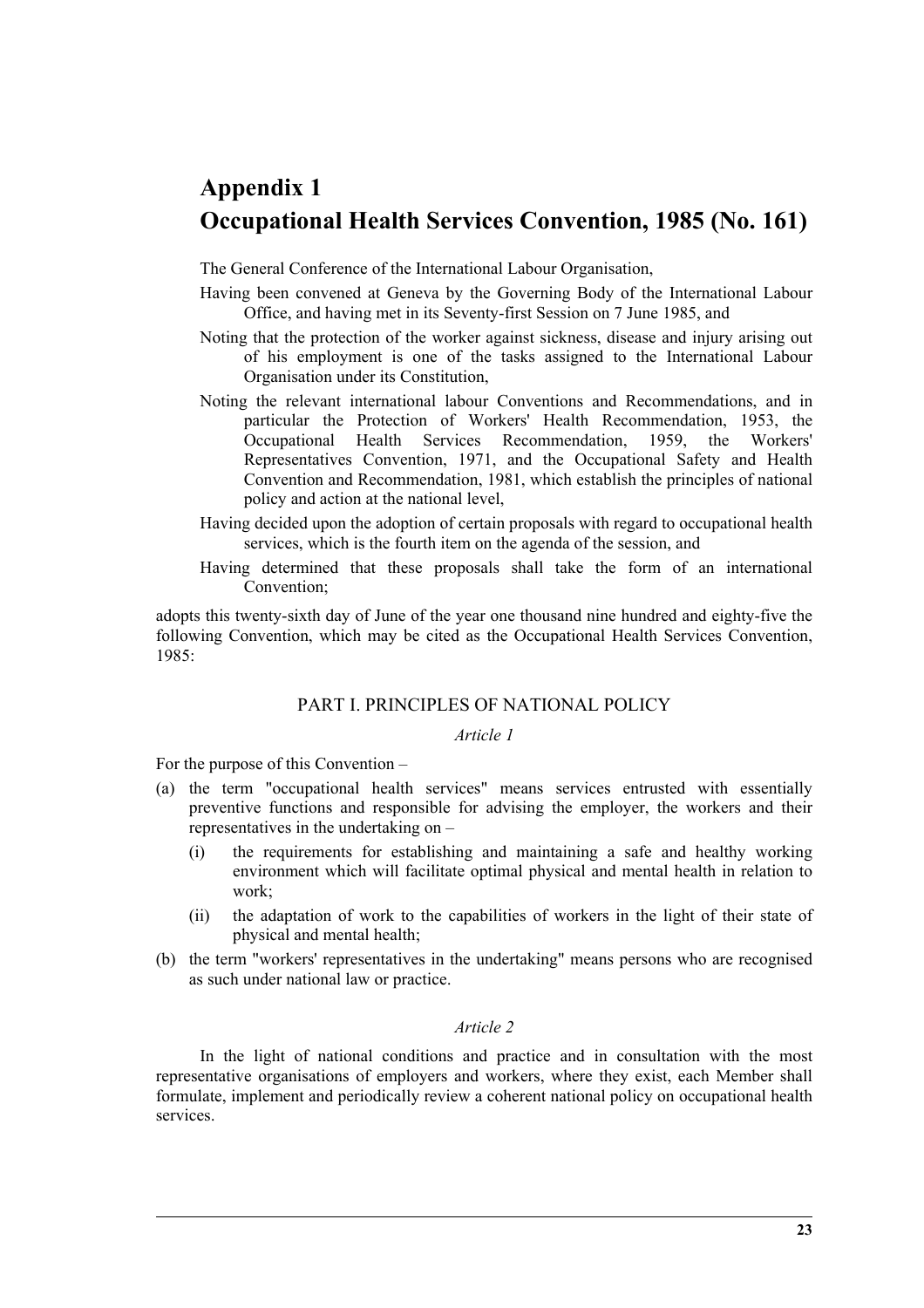#### *Article 3*

1. Each Member undertakes to develop progressively occupational health services for all workers, including those in the public sector and the members of production co-operatives, in all branches of economic activity and all undertakings. The provision made should be adequate and appropriate to the specific risks of the undertakings.

2. If occupational health services cannot be immediately established for all undertakings, each Member concerned shall draw up plans for the establishment of such services in consultation with the most representative organisations of employers and workers, where they exist.

3. Each Member concerned shall indicate, in the first report on the application of the Convention submitted under article 22 of the Constitution of the International Labour Organisation, the plans drawn up pursuant to paragraph 2 of this Article, and indicate in subsequent reports any progress in their application.

#### *Article 4*

The competent authority shall consult the most representative organisations of employers and workers, where they exist, on the measures to be taken to give effect to the provisions of this Convention.

#### PART II. FUNCTIONS

#### *Article 5*

Without prejudice to the responsibility of each employer for the health and safety of the workers in his employment, and with due regard to the necessity for the workers to participate in matters of occupational health and safety, occupational health services shall have such of the following functions as are adequate and appropriate to the occupational risks of the undertaking:

- (a) identification and assessment of the risks from health hazards in the workplace;
- (b) surveillance of the factors in the working environment and working practices which may affect workers' health, including sanitary installations, canteens and housing where these facilities are provided by the employer;
- (c) advice on planning and organisation of work, including the design of workplaces, on the choice, maintenance and condition of machinery and other equipment and on substances used in work;
- (d) participation in the development of programmes for the improvement of working practices as well as testing and evaluation of health aspects of new equipment;
- (e) advice on occupational health, safety and hygiene and on ergonomics and individual and collective protective equipment;
- (f) surveillance of workers' health in relation to work;
- (g) promoting the adaptation of work to the worker;
- (h) contribution to measures of vocational rehabilitation;
- (i) collaboration in providing information, training and education in the fields of occupational health and hygiene and ergonomics;
- (j) organising of first aid and emergency treatment;
- (k) participation in analysis of occupational accidents and occupational diseases.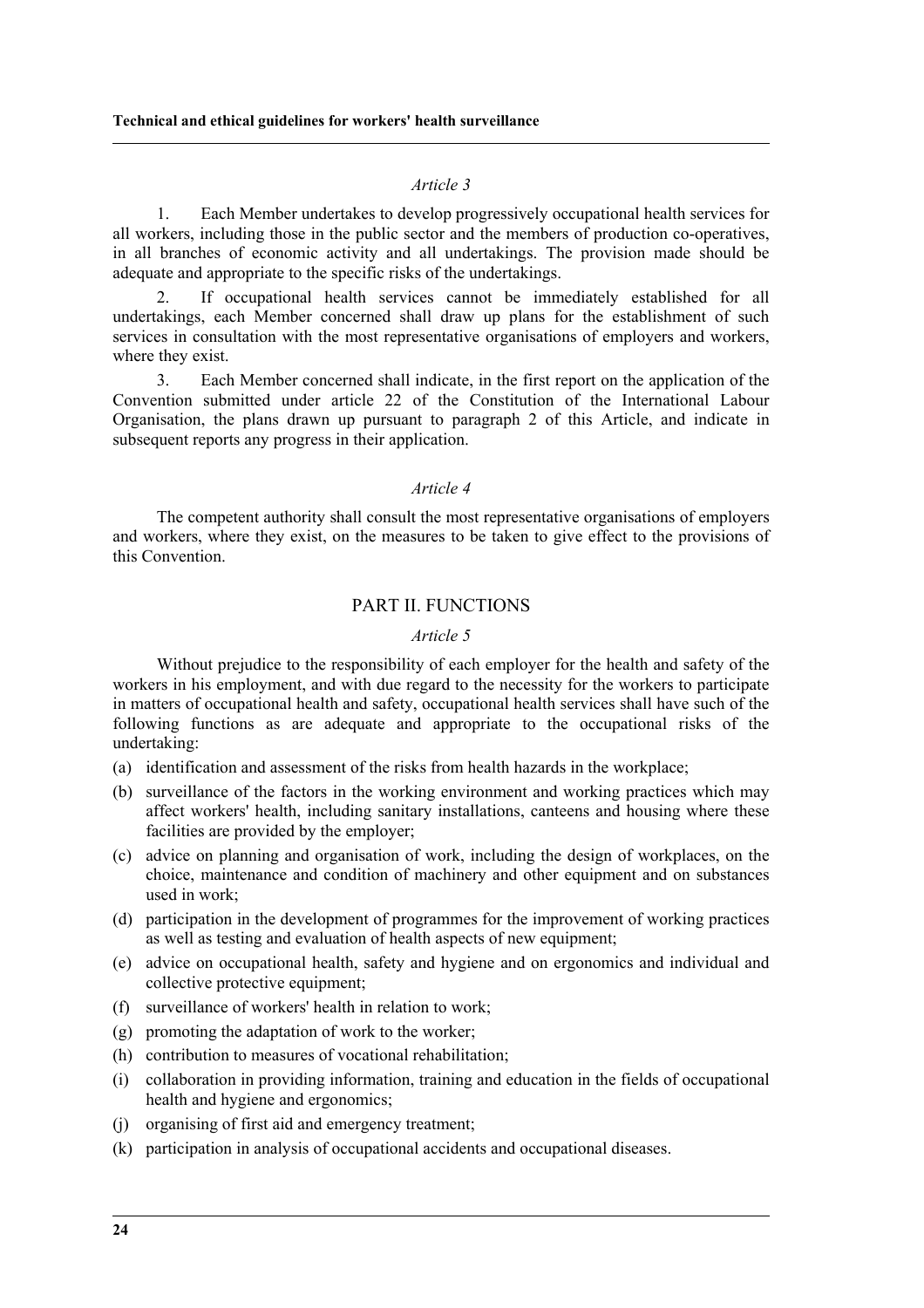### PART III. ORGANISATION

#### *Article 6*

Provision shall be made for the establishment of occupational health services –

- (a) by laws or regulations; or
- (b) by collective agreements or as otherwise agreed upon by the employers and workers concerned; or
- (c) in any other manner approved by the competent authority after consultation with the representative organisations of employers and workers concerned.

#### *Article 7*

1. Occupational health services may be organised as a service for a single undertaking or as a service common to a number of undertakings, as appropriate.

2. In accordance with national conditions and practice, occupational health services may be organised by –

- (a) the undertakings or groups of undertakings concerned;
- (b) public authorities or official services;
- (c) social security institutions;
- (d) any other bodies authorised by the competent authority;
- (e) a combination of any of the above.

#### *Article 8*

The employer, the workers and their representatives, where they exist, shall co-operate and participate in the implementation of the organisational and other measures relating to occupational health services on an equitable basis.

#### PART IV. CONDITIONS OF OPERATION

#### *Article 9*

l. In accordance with national law and practice, occupational health services should be multidisciplinary. The composition of the personnel shall be determined by the nature of the duties to be performed.

2. Occupational health services shall carry out their functions in co-operation with the other services in the undertaking.

3. Measures shall be taken, in accordance with national law and practice, to ensure adequate co-operation and co-ordination between occupational health services and, as appropriate, other bodies concerned with the provision of health services.

#### *Article 10*

The personnel providing occupational health services shall enjoy full professional independence from employers, workers, and their representatives, where they exist, in relation to the functions listed in Article 5.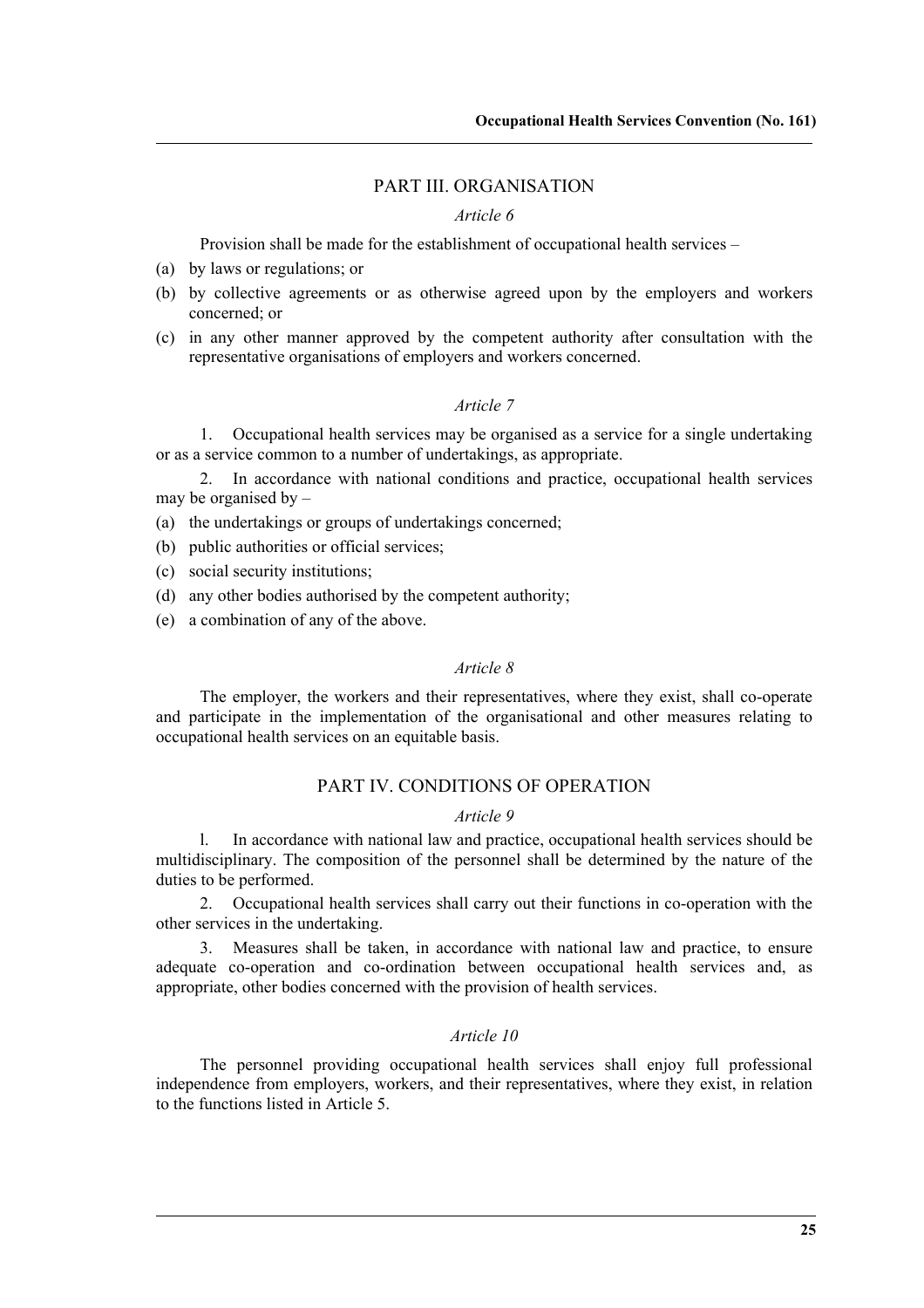#### *Article 11*

The competent authority shall determine the qualifications required for the personnel providing occupational health services, according to the nature of the duties to be performed and in accordance with national law and practice.

#### *Article 12*

The surveillance of workers' health in relation to work shall involve no loss of earnings for them, shall be free of charge and shall take place as far as possible during working hours.

#### *Article 13*

All workers shall be informed of health hazards involved in their work.

#### *Article 14*

Occupational health services shall be informed by the employer and workers of any known factors and any suspected factors in the working environment which may affect the workers' health.

#### *Article 15*

Occupational health services shall be informed of occurrences of ill health amongst workers and absence from work for health reasons, in order to be able to identify whether there is any relation between the reasons for ill health or absence and any health hazards which may be present at the workplace. Personnel providing occupational health services shall not be required by the employer to verify the reasons for absence from work.

#### PART V. GENERAL PROVISIONS

#### *Article 16*

National laws or regulations shall designate the authority or authorities responsible both for supervising the operation of and for advising occupational health services once they have been established.

#### *Article 17*

The formal ratifications of this Convention shall be communicated to the Director-General of the International Labour Office for registration.

#### *Article 18*

1. This Convention shall be binding only upon those Members of the International Labour Organisation whose ratifications have been registered with the Director-General.

2. It shall come into force twelve months after the date on which the ratifications of two Members have been registered with the Director-General.

3. Thereafter, this Convention shall come into force for any Member twelve months after the date on which its ratification has been registered.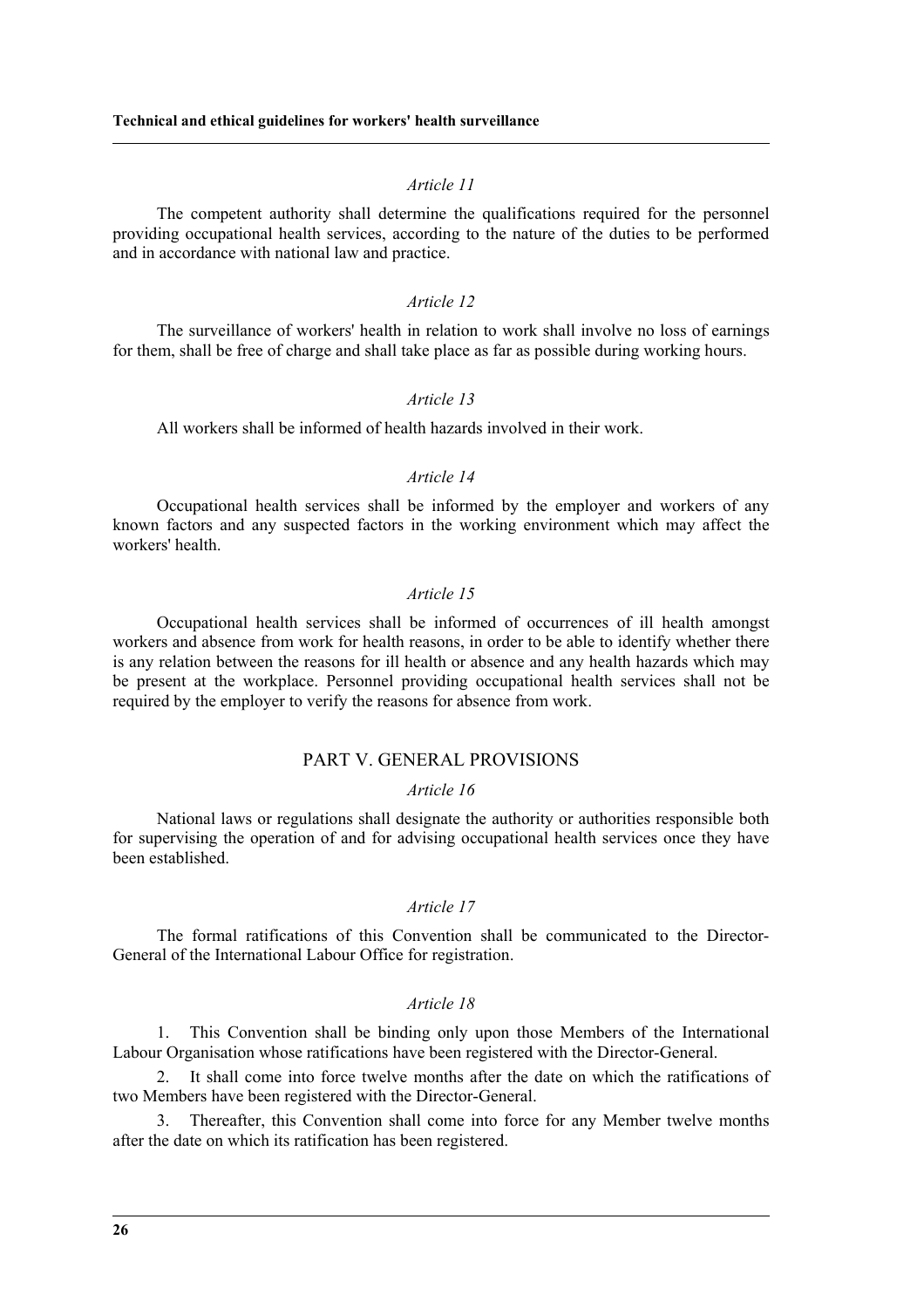#### *Article 19*

l. A Member which has ratified this Convention may denounce it after the expiration of ten years from the date on which the Convention first comes into force, by an act communicated to the Director-General of the International Labour Office for registration. Such denunciation shall not take effect until one year after the date on which it is registered.

2. Each Member which has ratified this Convention and which does not, within the year following the expiration of the period of ten years mentioned in the preceding paragraph, exercise the right of denunciation provided for in this Article, will be bound for another period of ten years and, thereafter, may denounce this Convention at the expiration of each period of ten years under the terms provided for in this Article.

#### *Article 20*

1. The Director-General of the International Labour Office shall notify all Members of the International Labour Organisation of the registration of all ratifications and denunciations communicated to him by the Members of the Organisation.

2. When notifying the Members of the Organisation of the registration of the second ratification communicated to him, the Director-General shall draw the attention of the Members of the Organisation to the date upon which the Convention will come into force.

#### *Article 21*

The Director-General of the International Labour Office shall communicate to the Secretary-General of the United Nations for registration in accordance with Article 102 of the Charter of the United Nations full particulars of all ratifications and acts of denunciation registered by him in accordance with the provisions of the preceding Articles.

#### *Article 22*

At such times as it may consider necessary the Governing Body of the International Labour Office shall present to the General Conference a report on the working of this Convention and shall examine the desirability of placing on the agenda of the Conference the question of its revision in whole or in part.

#### *Article 23*

1. Should the Conference adopt a new Convention revising this Convention in whole or in part, then, unless the new Convention otherwise provides –

- (a) the ratification by a Member of the new revising Convention shall *ipso jure* involve the immediate denunciation of this Convention, notwithstanding the provisions of Article 19 above, if and when the new revising Convention shall have come into force;
- (b) as from the date when the new revising Convention comes into force this Convention shall cease to be open to ratification by the Members.

2. This Convention shall in any case remain in force in its actual form and content for those Members which have ratified it but have not ratified the revising Convention.

#### *Article 24*

The English and French versions of the text of this Convention are equally authoritative.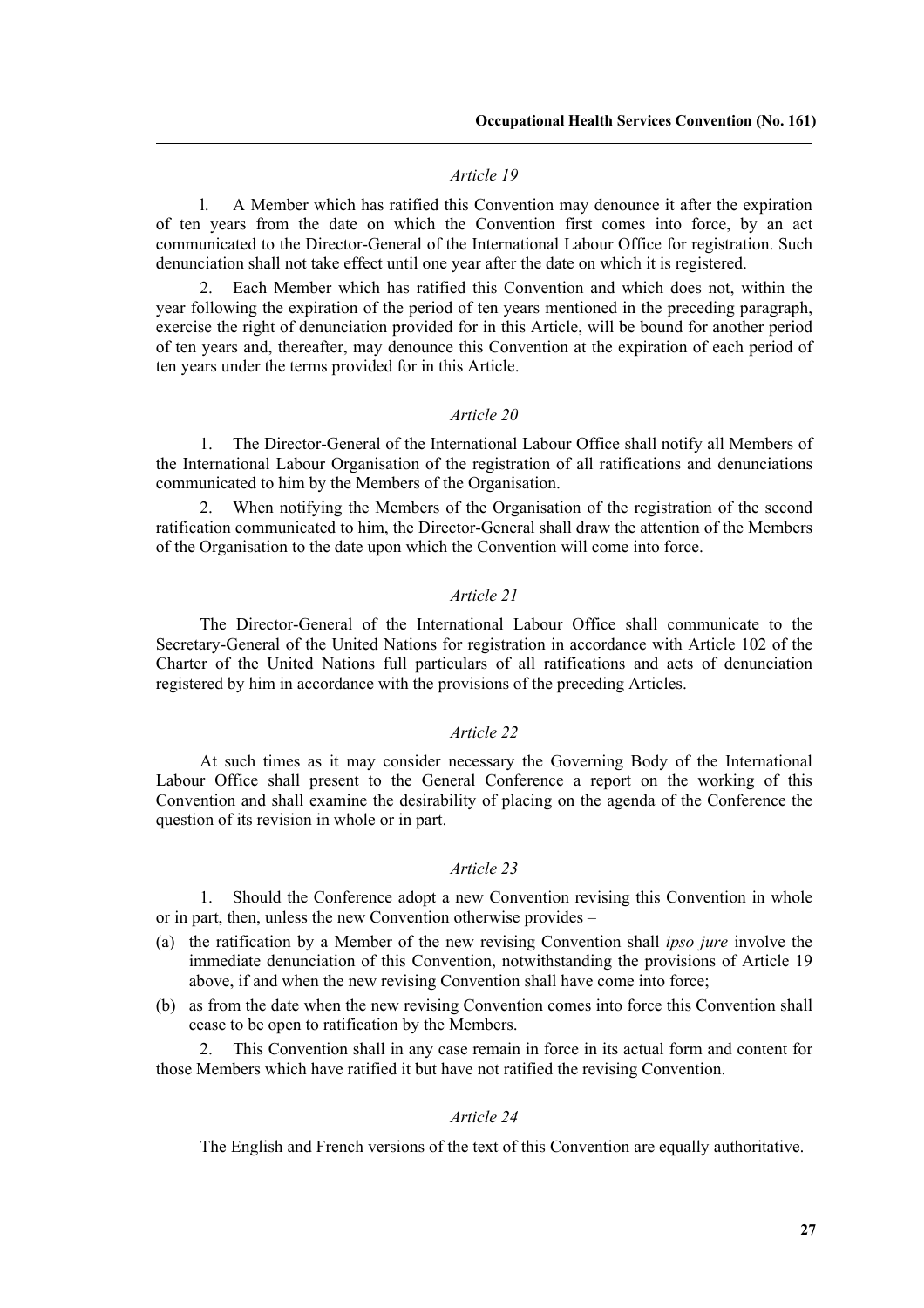## <span id="page-39-0"></span>**Appendix 2 Occupational Health Services Recommendation, 1985 (No. 171)**

The General Conference of the International Labour Organisation,

- Having been convened at Geneva by the Governing Body of the International Labour Office, and having met in its Seventy-first Session on 7 June 1985, and
- Noting that the protection of the worker against sickness, disease and injury arising out of his employment is one of the tasks assigned to the International Labour Organisation under its Constitution,
- Noting the relevant international labour Conventions and Recommendations, and in particular the Protection of Workers' Health Recommendation, 1953, the Occupational Health Services Recommendation, 1959, the Workers' Representatives Convention, 1971, and the Occupational Safety and Health Convention and Recommendation, 1981, which establish the principles of national policy and action at the national level, and the Tripartite Declaration of Principles concerning Multinational Enterprises and Social Policy adopted by the Governing Body of the International Labour Office,
- Having decided upon the adoption of certain proposals with regard to occupational health services, which is the fourth item on the agenda of the session, and
- Having determined that proposals shall take the form of a Recommendation supplementing the Occupational Health Services Convention, 1985;

adopts this twenty-sixth day of June of the year one thousand nine hundred and eighty-five the following Recommendation, which may be cited as the Occupational Health Services Recommendation, 1985:

#### I. PRINCIPLES OF NATIONAL POLICY

1. Each Member should, in the light of national conditions and practice and in consultation with the most representative organisations of employers and workers, where they exist, formulate, implement and periodically review a coherent national policy on occupational health services, which should include general principles governing their functions, organisation and operation.

2. (1) Each Member should develop progressively occupational health services for all workers, including those in the public sector and the members of production co-operatives, in all branches of economic activity and all undertakings. The provision made should be adequate and appropriate to the specific health risks of the undertakings.

(2) Provision should also be made for such measures as may be necessary and reasonably practicable to make available to self-employed persons protection analogous to that provided for in the Occupational Health Services Convention, 1985, and in this Recommendation.

#### II. FUNCTIONS

3. The role of occupational health services should be essentially preventive.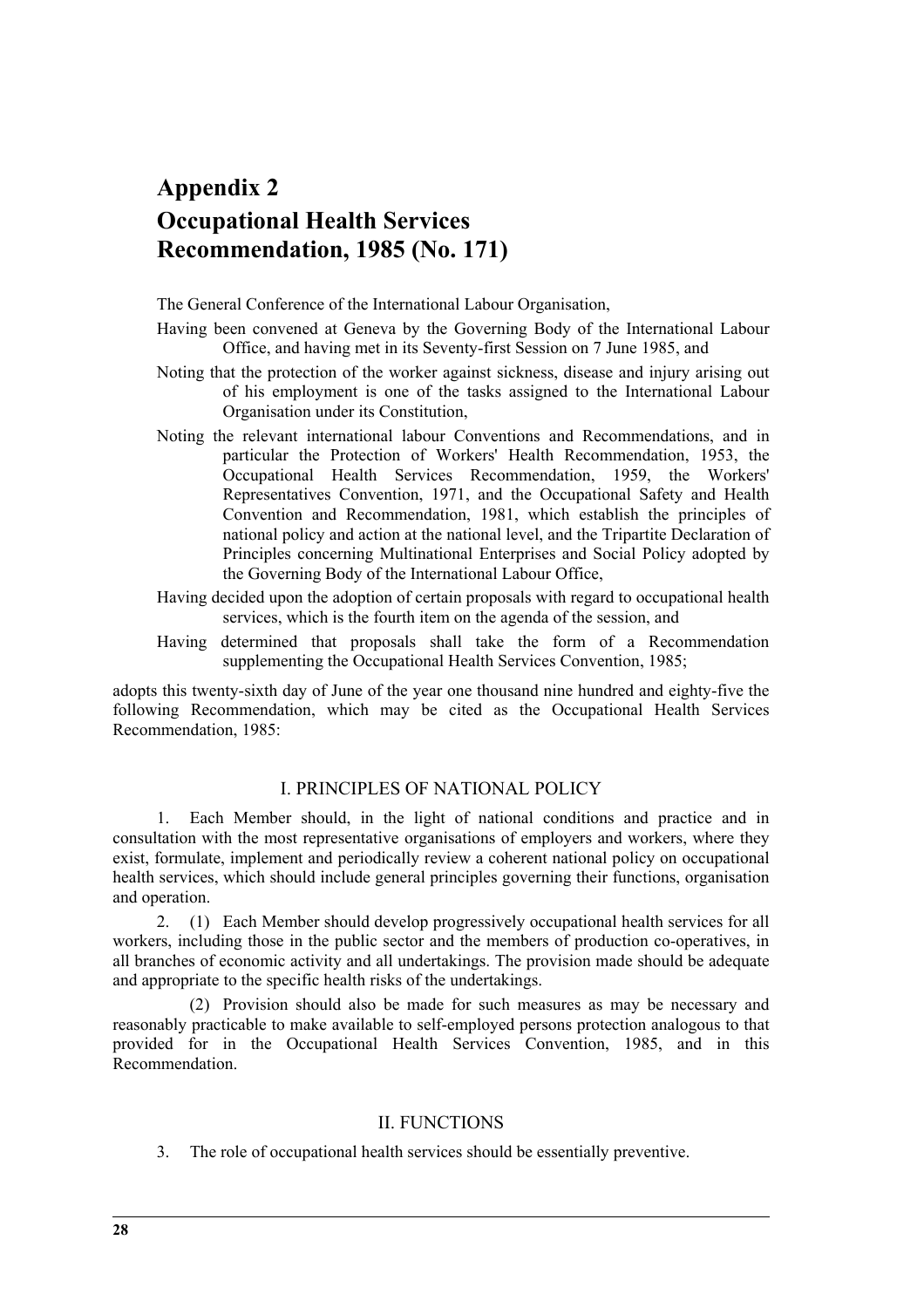4. Occupational health services should establish a programme of activity adapted to the undertaking or undertakings they serve, taking into account in particular the occupational hazards in the working environment as well as the problems specific to the branches of economic activity concerned.

#### A. SURVEILLANCE OF THE WORKING ENVIRONMENT

- 5. (1) The surveillance of the working environment should include –
- (a) identification and evaluation of the environmental factors which may affect the workers' health;
- (b) assessment of conditions of occupational hygiene and factors in the organisation of work which may give rise to risks for the health of workers:
- (c) assessment of collective and personal protective equipment;
- (d) assessment where appropriate of exposure of workers to hazardous agents by valid and generally accepted monitoring methods;
- (e) assessment of control systems designed to eliminate or reduce exposure.

(2) Such surveillance should be carried out in liaison with the other technical services of the undertaking and in co-operation with the workers concerned and their representatives in the undertaking or the safety and health committee, where they exist.

6. (1) In accordance with national law and practice, data resulting from the surveillance of the working environment should be recorded in an appropriate manner and be available to the employer, the workers and their representatives in the undertaking concerned or the safety and health committee, where they exist.

(2) These data should be used on a confidential basis and solely to provide guidance and advice on measures to improve the working environment and the health and safety of workers.

(3) The competent authority should have access to these data. They may only be communicated by the occupational health service to others with the agreement of the employer and the workers or their representatives in the undertaking or the safety and health committee, where they exist.

7. The surveillance of the working environment should entail such visits by the personnel providing occupational health services as may be necessary to examine the factors in the working environment which may affect the workers' health, the environmental health conditions at the workplace and the working conditions.

8. Occupational health services should –

- (a) carry out monitoring of workers' exposure to special health hazards, when necessary;
- (b) supervise sanitary installations and other facilities for the workers, such as drinking water, canteens and living accommodation, when provided by the employer;
- (c) advise on the possible impact on the workers' health of the use of technologies;
- (d) participate in and advise on the selection of the equipment necessary for the personal protection of the workers against occupational hazards;
- (e) collaborate in job analysis and in the study of organisation and methods of work with a view to securing a better adaptation of work to the workers;
- (f) participate in the analysis of occupational accidents and occupational diseases and in accident prevention programmes.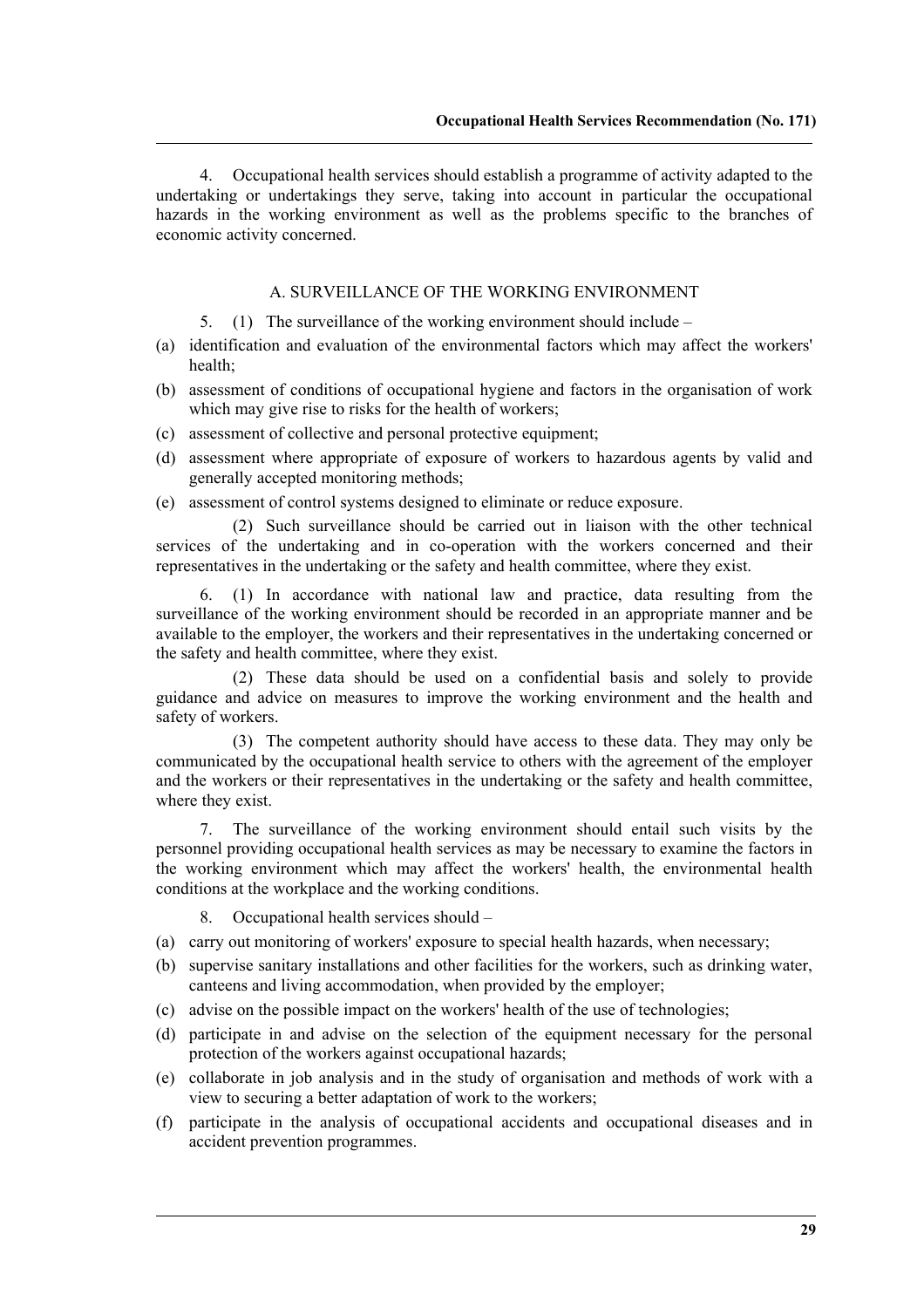#### **Technical and ethical guidelines for workers' health surveillance**

9. Personnel providing occupational health services should, after informing the employer, workers and their representatives, where appropriate –

- (a) have free access to all workplaces and to the installations the undertaking provides for the workers;
- (b) have access to information concerning the processes, performance standards, products, materials and substances used or whose use is envisaged, subject to their preserving the confidentiality of any secret information they may learn which does not affect the health of workers;
- (c) be able to take for the purpose of analysis samples of products, materials and substances used or handled.

10. Occupational health services should be consulted concerning proposed modifications in the work processes or in the conditions of work liable to have an effect on the health or safety of workers.

#### B. SURVEILLANCE OF THE WORKERS' HEALTH

11. (1) Surveillance of the workers' health should include, in the cases and under the conditions specified by the competent authority, all assessments necessary to protect the health of the workers, which may include –

- (a) health assessment of workers before their assignment to specific tasks which may involve a danger to their health or that of others;
- (b) health assessment at periodic intervals during employment which involves exposure to a particular hazard to health;
- (c) health assessment on resumption of work after a prolonged absence for health reasons for the purpose of determining its possible occupational causes, of recommending appropriate action to protect the workers and of determining the worker's suitability for the job and needs for reassignment and rehabilitation;
- (d) health assessment on and after the termination of assignments involving hazards which might cause or contribute to future health impairment.

(2) Provisions should be adopted to protect the privacy of the workers and to ensure that health surveillance is not used for discriminatory purposes or in any other manner prejudicial to their interests.

12. (1) In the case of exposure of workers to specific occupational hazards, in addition to the health assessments provided for in Paragraph 11 of this Recommendation, the surveillance of the workers' health should include, where appropriate, any examinations and investigations which may be necessary to detect exposure levels and early biological effects and responses.

(2) When a valid and generally accepted method of biological monitoring of the workers' health for the early detection of the effects on health of exposure to specific occupational hazards exists, it may be used to identify workers who need a detailed medical examination, subject to the individual worker's consent.

13. Occupational health services should be informed of occurrences of ill health amongst workers and absences from work for health reasons, in order to be able to identify whether there is any relation between the reasons for ill health or absence and any health hazards which may be present at the workplace. Personnel providing occupational health services should not be required by the employer to verify the reasons for absence from work.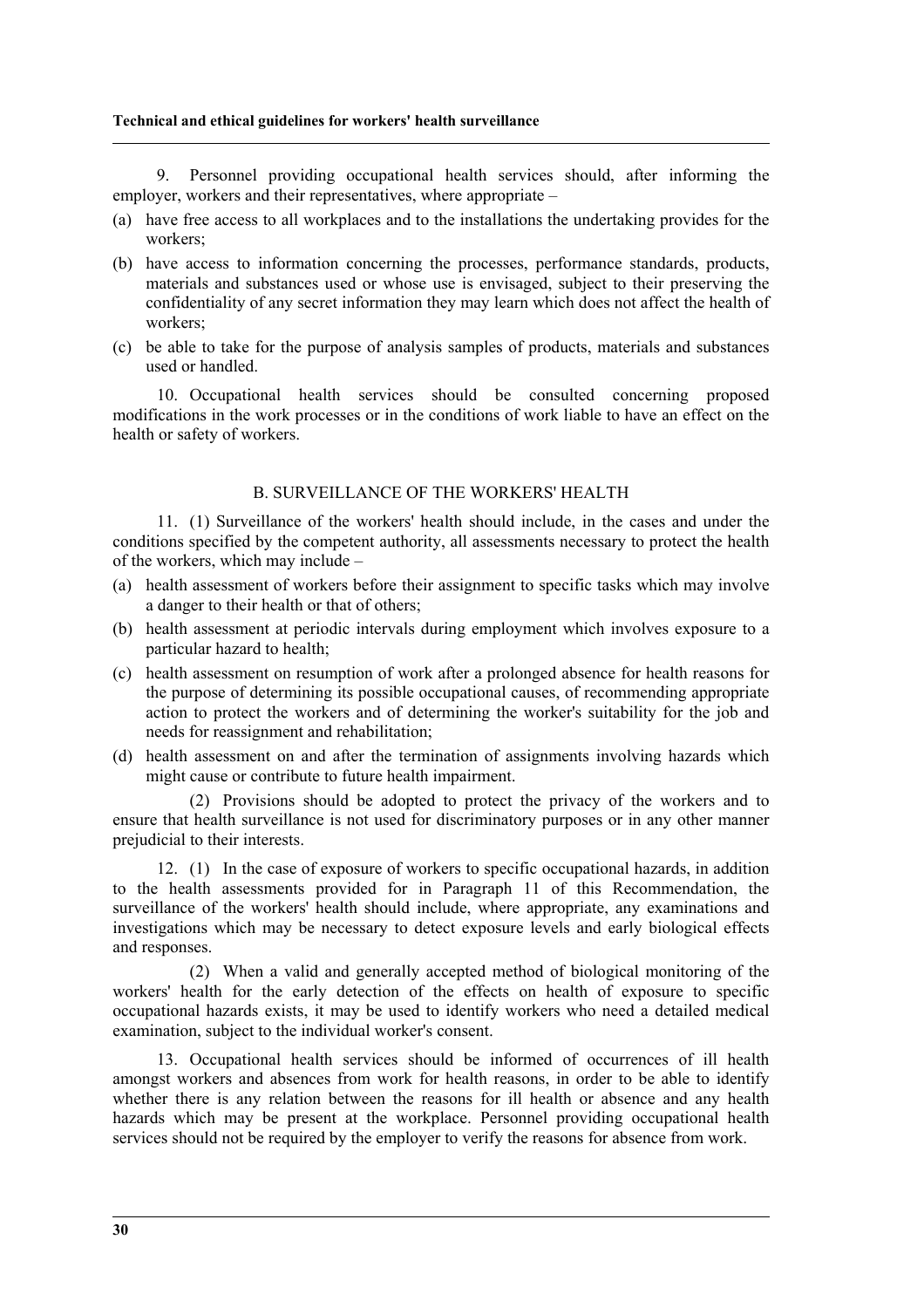14. (1) Occupational health services should record data on workers' health in personal confidential health files. These files should also contain information on jobs held by the workers, on exposure to occupational hazards involved in their work, and on the results of any assessments of workers' exposure to these hazards.

(2) The personnel providing occupational health services should have access to personal health files only to the extent that the information contained in the files is relevant to the performance of their duties. Where the files contain personal information covered by medical confidentiality this access should be restricted to medical personnel.

(3) Personal data relating to health assessments may be communicated to others only with the informed consent of the worker concerned.

15. The conditions under which, and time during which, personal health files should be kept, the conditions under which they may be communicated or transferred and the measures necessary to keep them confidential, in particular when the information they contain is placed on computer, should be prescribed by national laws or regulations or by the competent authority or, in accordance with national practice, governed by recognised ethical guide-lines.

16. (1) On completing a prescribed medical examination for the purpose of determining fitness for work involving exposure to a particular hazard, the physician who has carried out the examination should communicate his conclusions in writing to both the worker and the employer.

(2) These conclusions should contain no information of a medical nature; they might, as appropriate, indicate fitness for the proposed assignment or specify the kinds of jobs and the conditions of work which are medically contra-indicated, either temporarily or permanently.

17. Where the continued employment of a worker in a particular job is contra-indicated for health reasons, the occupational health service should collaborate in efforts to find alternative employment for him in the undertaking, or another appropriate solution.

18. Where an occupational disease has been detected through the surveillance of the worker's health, it should be notified to the competent authority in accordance with national law and practice. The employer, workers and workers' representatives should be informed that this notification has been carried out.

#### C. INFORMATION, EDUCATION, TRAINING, ADVICE

19. Occupational health services should participate in designing and implementing programmes of information, education and training on health and hygiene in relation to work for the personnel of the undertaking.

20. Occupational health services should participate in the training and regular retraining of first-aid personnel and in the progressive and continuing training of all workers in the undertaking who contribute to occupational safety and health.

21. With a view to promoting the adaptation of work to the workers and improving the working conditions and environment, occupational health services should act as advisers on occupational health and hygiene and ergonomics to the employer, the workers and their representatives in the undertaking and the safety and health committee, where they exist, and should collaborate with bodies already operating as advisers in this field.

22. (1) Each worker should be informed in an adequate and appropriate manner of the health hazards involved in his work, of the results of the health examinations he has undergone and of the assessment of his health.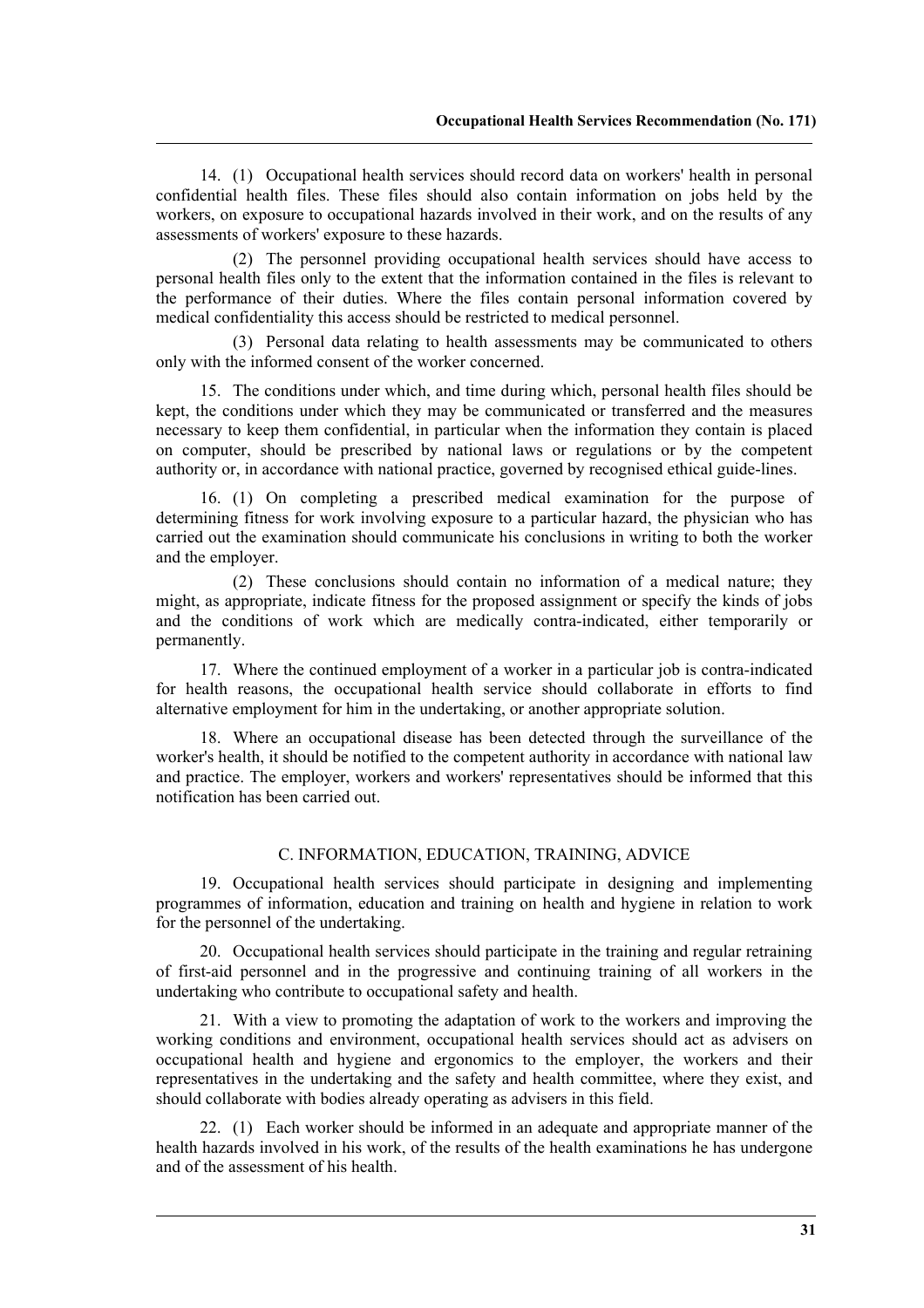(2) Each worker should have the right to have corrected any data which are erroneous or which might lead to error.

(3) In addition, occupational health services should provide workers with personal advice concerning their health in relation to their work.

#### D. FIRST AID, TREATMENT AND HEALTH PROGRAMMES

23. Taking into account national law and practice, occupational health services in undertakings should provide first-aid and emergency treatment in cases of accident or indisposition of workers at the workplace and should collaborate in the organisation of first aid.

24. Taking into account the organisation of preventive medicine at the national level, occupational health services might, where possible and appropriate –

- (a) carry out immunisations in respect of biological hazards in the working environment;
- (b) take part in campaigns for the protection of health;
- (c) collaborate with the health authorities within the framework of public health programmes.

25. Taking into account national law and practice and after consultation with the most representative organisations of employers and workers, where they exist, the competent authority should, where necessary, authorise occupational health services, in agreement with all concerned, including the worker and his own doctor or a primary health care service, where applicable, to undertake or to participate in one or more of the following functions:

- (a) treatment of workers who have not stopped work or who have resumed work after an absence;
- (b) treatment of the victims of occupational accidents;
- (c) treatment of occupational diseases and of health impairment aggravated by work;
- (d) medical aspects of vocational re-education and rehabilitation.

26. Taking into account national law and practice concerning the organisation of health care, and distance from clinics, occupational health services might engage in other health activities, including curative medical care for workers and their families, as authorised by the competent authority in consultation with the most representative organisations of employers and workers, where they exist.

27. Occupational health services should co-operate with the other services concerned in the establishment of emergency plans for action in the case of major accidents.

#### E. OTHER FUNCTIONS

28. Occupational health services should analyse the results of the surveillance of the workers' health and of the working environment, as well as the results of biological monitoring and of personal monitoring of workers' exposure to occupational hazards, where they exist, with a view to assessing possible connections between exposure to occupational hazards and health impairment and to proposing measures for improving the working conditions and environment.

29. Occupational health services should draw up plans and reports at appropriate intervals concerning their activities and health conditions in the undertaking. These plans and reports should be made available to the employer and the workers' representatives in the undertaking or the safety and health committee, where they exist, and be available to the competent authority.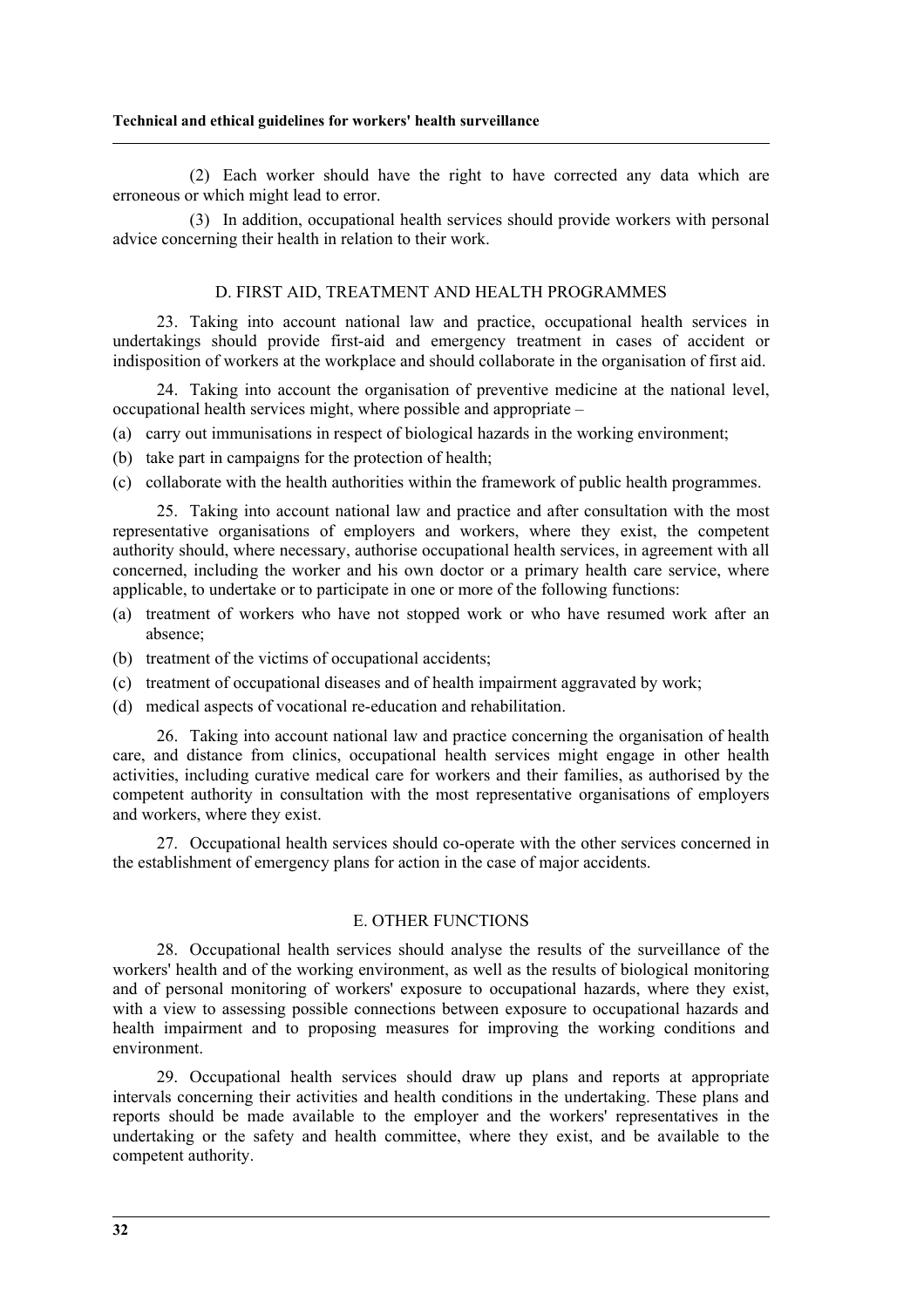30. (1) Occupational health services, in consultation with the employers' and the workers' representatives, should contribute to research, within the limits of their resources, by participating in studies or inquiries in the undertaking or in the relevant branch of economic activity, for example, with a view to collecting data for epidemiological purposes and orienting their activities.

(2) The results of the measurements carried out in the working environment and of the assessments of the workers' health may be used for research purposes, subject to the provisions of Paragraphs 6 (3), 11 (2) and 14 (3) of this Recommendation.

31. Occupational health services should participate with other services in the undertaking, as appropriate, in measures to prevent its activities from having an adverse effect on the general environment.

#### III. ORGANISATION

32. Occupational health services should, as far as possible, be located within or near the place of employment, or should be organised in such a way as to ensure that their functions are carried out at the place of employment.

33. (1) The employer, the workers and their representatives, where they exist, should co-operate and participate in the implementation of the organisational and other measures relating to occupational health services on an equitable basis.

(2) In conformity with national conditions and practice, employers and workers or their representatives in the undertaking or the safety and health committee, where they exist, should participate in decisions affecting the organisation and operation of these services, including those relating to the employment of personnel and the planning of the service's programmes.

34. (1) Occupational health services may be organised as a service within a single undertaking or as a service common to a number of undertakings, as appropriate.

(2) In accordance with national conditions and practice, occupational health services may be organised by –

- (a) the undertakings or groups of undertakings concerned:
- (b) the public authorities or official services;
- (c) social security institutions;
- (d) any other bodies authorised by the competent authority;
- (e) a combination of any of the above.

(3) The competent authority should determine the circumstances in which, in the absence of an occupational health service, appropriate existing services may, as an interim measure, be recognised as authorised bodies in accordance with subparagraph 2 (d) of this Paragraph.

35. In situations where the competent authority, after consulting the representative organisations of employers and workers concerned, where they exist, has determined that the establishment of an occupational health service, or access to such a service, is impracticable, undertakings should, as an interim measure, make arrangements, after consulting the workers' representatives in the undertaking or the safety and health committee, where they exist, with a local medical service for carrying out the health examinations prescribed by national laws or regulations, providing surveillance of the environmental health conditions in the undertaking and ensuring that first-aid and emergency treatment are properly organised.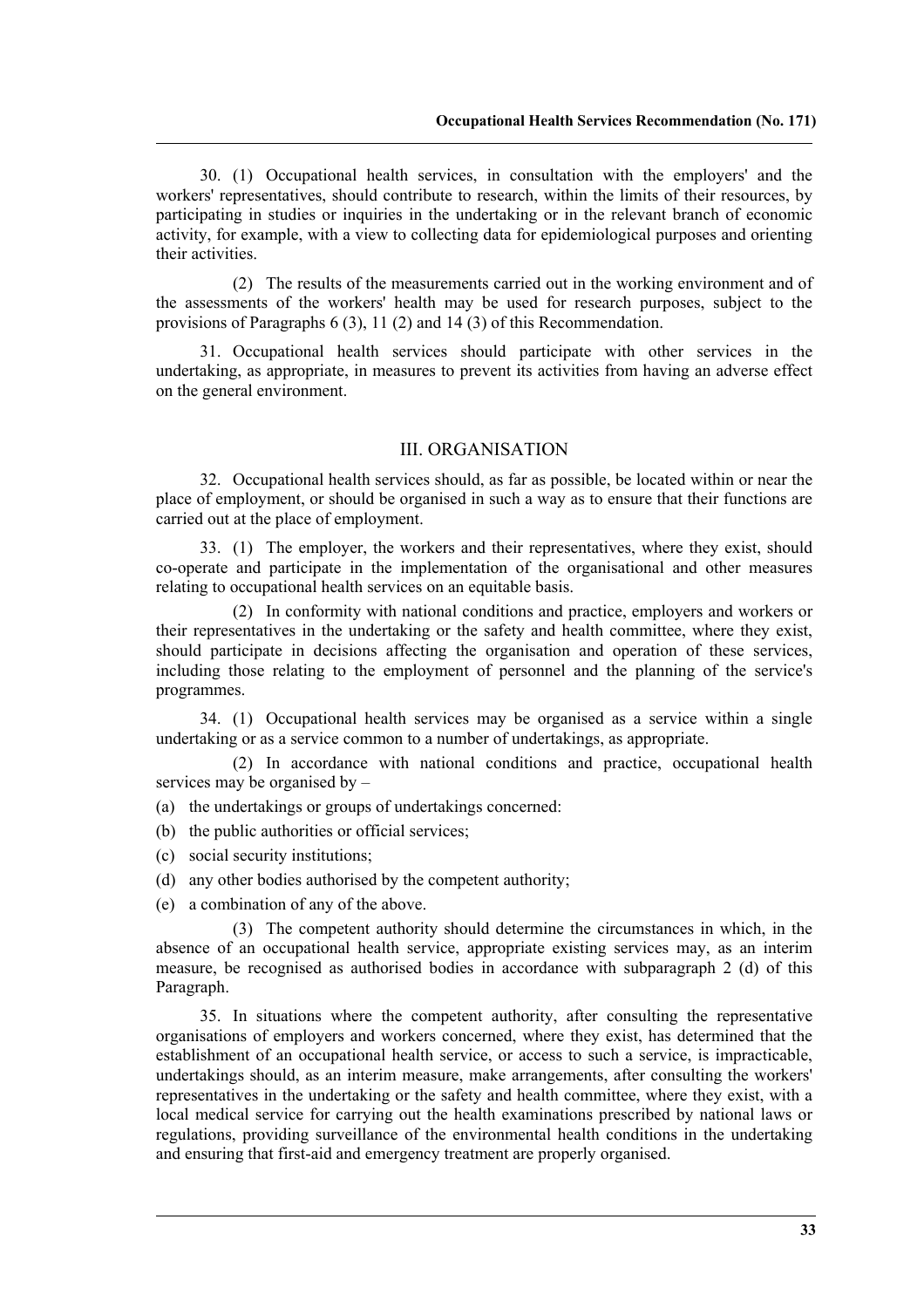#### IV. CONDITIONS OF OPERATION

36. (1) In accordance with national law and practice, occupational health services should be made up of multidisciplinary teams whose composition should be determined by the nature of the duties to be performed.

(2) Occupational health services should have sufficient technical personnel with specialised training and experience in such fields as occupational medicine, occupational hygiene, ergonomics, occupational health nursing and other relevant fields. They should, as far as possible, keep themselves up to date with progress in the scientific and technical knowledge necessary to perform their duties and should be given the opportunity to do so without loss of earnings.

(3) The occupational health services should, in addition, have the necessary administrative personnel for their operation.

37. (1) The professional independence of the personnel providing occupational health services should be safeguarded. In accordance with national law and practice, this might be done through laws or regulations and appropriate consultations between the employer, the workers, and their representatives and the safety and health committees, where they exist.

(2) The competent authority should, where appropriate and in accordance with national law and practice, specify the conditions for the engagement and termination of employment of the personnel of occupational health services in consultation with the representative organisations of employers and workers concerned.

38. Each person who works in an occupational health service should be required to observe professional secrecy as regards both medical and technical information which may come to his knowledge in connection with his functions and the activities of the service, subject to such exceptions as may be provided for by national laws or regulations.

39. (1) The competent authority may prescribe standards for the premises and equipment necessary for occupational health services to exercise their functions.

(2) Occupational health services should have access to appropriate facilities for carrying out the analyses and tests necessary for surveillance of the workers' health and of the working environment.

40. (1) Within the framework of a multidisciplinary approach, occupational health services should collaborate with –

- (a) those services which are concerned with the safety of workers in the undertaking;
- (b) the various production units, or departments, in order to help them in formulating and implementing relevant preventive programmes;
- (c) the personnel department and other departments concerned;
- (d) the workers' representatives in the undertaking, workers' safety representatives and the safety and health committee, where they exist.

(2) Occupational health services and occupational safety services might be organised together, where appropriate.

41. Occupational health services should also, where necessary, have contacts with external services and bodies dealing with questions of health, hygiene, safety, vocational rehabilitation, retraining and reassignment, working conditions and the welfare of workers, as well as with inspection services and with the national body which has been designated to take part in the international occupational Safety and Health Hazard Alert System set up within the framework of the International Labour Organisation.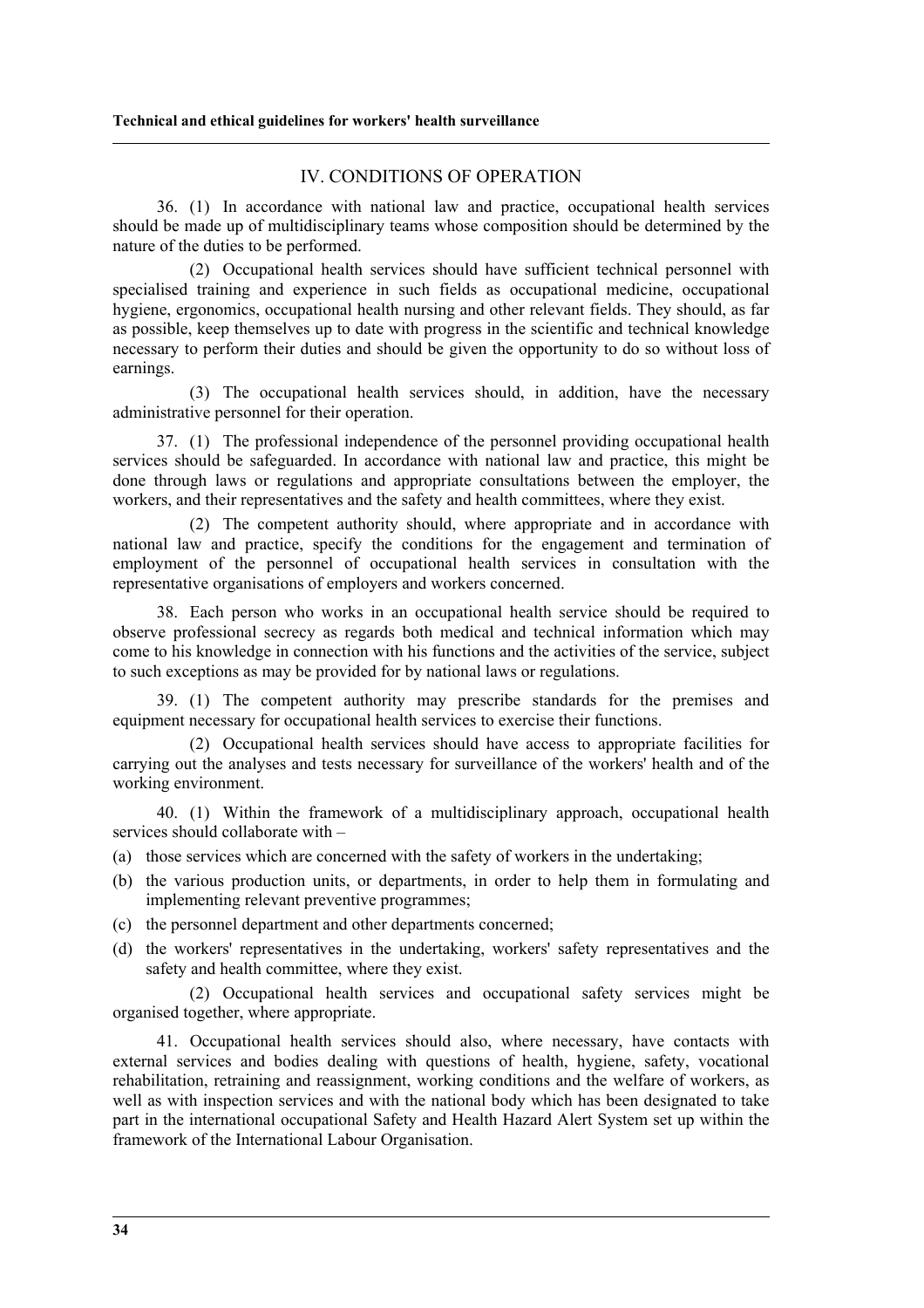42. The person in charge of an occupational health service should be able, in accordance with the provisions of Paragraph 38, to consult the competent authority, after informing the employer and the workers' representatives in the undertaking or the safety and health committee, where they exist, on the implementation of occupational safety and health standards in the undertaking.

43. The occupational health services of a national or multinational enterprise with more than one establishment should provide the highest standard of services, without discrimination, to the workers in all its establishments, regardless of the place or country in which they are situated.

### V. GENERAL PROVISIONS

44. (1) Within the framework of their responsibility for their employees' health and safety, employers should take all necessary measures to facilitate the execution of the duties of occupational health services.

(2) Workers and their organisations should provide support to the occupational health services in the execution of their duties.

45. The occupational health-related facilities provided by the occupational health services should not involve any expense to the worker.

46. In cases where occupational health services are established and their functions specified by national laws or regulations, the manner of financing these services should also be so determined.

47. For the purpose of this Recommendation the term "workers' representatives in the undertaking" means persons who are recognised as such under national law or practice.

48. This Recommendation, which supplements the Occupational Health Services Convention, 1985, supersedes the Occupational Health Services Recommendation, 1959.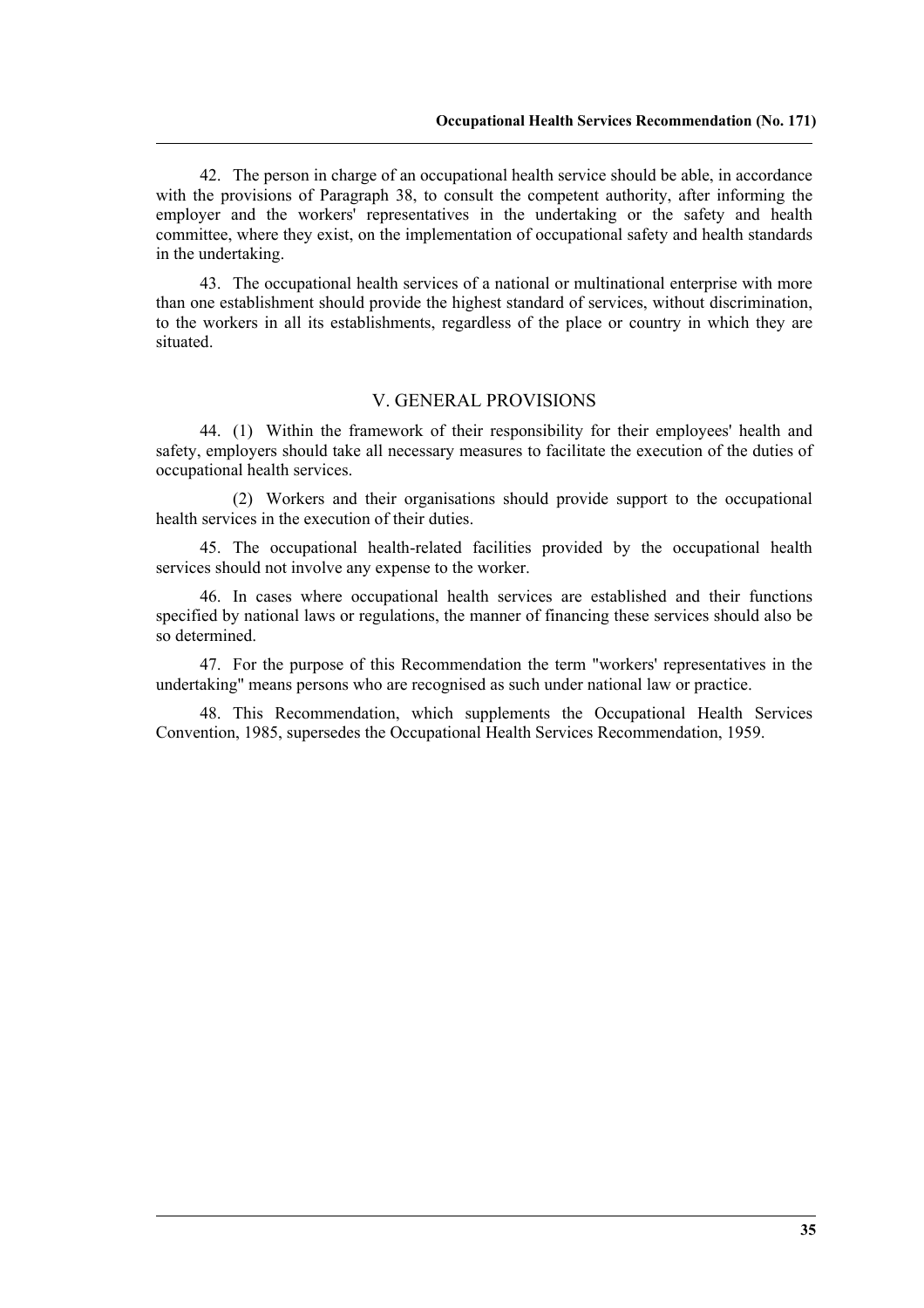## <span id="page-47-0"></span>**Appendix 3 Schedule I from the Employment Injury Benefits Convention, 1964 (No. 121)**

## <span id="page-47-3"></span>**List of occupational diseases (amended 1980)[1](#page-47-1)**

|                | Occupational diseases                                                                                                                                                                                                         | Work involving exposure<br>to risk $2$                  |
|----------------|-------------------------------------------------------------------------------------------------------------------------------------------------------------------------------------------------------------------------------|---------------------------------------------------------|
| 1.             | Pneumoconioses caused by sclerogenic mineral dust (silicosis,<br>anthraco-silicosis, asbestosis) and silico-tuberculosis, provided<br>that silicosis is an essential factor in causing the resultant in-<br>capacity or death | All work involving<br>exposure to the risk<br>concerned |
| 2.             | Bronchopulmonary diseases caused by hard-metal dust                                                                                                                                                                           | 11                                                      |
| 3 <sub>1</sub> | Bronchopulmonary diseases caused by cotton dust (byssinosis),<br>or flax, hemp or sisal dust                                                                                                                                  | 11                                                      |
| 4.             | Occupational asthma caused by sensitizing agents or irritants both<br>recognized in this regard and inherent in the work process                                                                                              | 11                                                      |
| 5.             | Extrinsic allergic alveolitis and its sequelae caused by the inhalation<br>of organic dusts, as prescribed by national legislation                                                                                            | Ħ                                                       |
| 6.             | Diseases caused by beryllium or its toxic compounds                                                                                                                                                                           | 11                                                      |
| 7.             | Diseases caused by cadmium or its toxic compounds                                                                                                                                                                             | 11                                                      |
| 8.             | Diseases caused by phosphorus or its toxic compounds                                                                                                                                                                          | 11                                                      |
| 9.             | Diseases caused by chromium or its toxic compounds                                                                                                                                                                            | 11                                                      |
| 10.            | Diseases caused by manganese or its toxic compounds                                                                                                                                                                           | 11                                                      |
| 11.            | Diseases caused by arsenic or its toxic compounds                                                                                                                                                                             | 11                                                      |
| 12.            | Diseases caused by mercury or its toxic compounds                                                                                                                                                                             | 11                                                      |
| 13.            | Diseases caused by lead or its toxic compounds                                                                                                                                                                                | 11                                                      |
| 14.            | Diseases caused by fluorine or its toxic compounds                                                                                                                                                                            | 11                                                      |
| 15.            | Diseases caused by carbon disulphide                                                                                                                                                                                          | 11                                                      |
| 16.            | Diseases caused by the toxic halogen derivatives of aliphatic<br>or aromatic hydrocarbons                                                                                                                                     | 11                                                      |
| 17.            | Diseases caused by benzene or its toxic homologues                                                                                                                                                                            | 11                                                      |
| 18.            | Diseases caused by toxic nitro- and amino-derivatives of benzene<br>or its homologues                                                                                                                                         | 11                                                      |
| 19.            | Diseases caused by nitroglycerine or other nitric acid esters                                                                                                                                                                 | 11                                                      |
| 20.            | Diseases caused by alcohols, glycols or ketones                                                                                                                                                                               | 11                                                      |

<span id="page-47-1"></span><sup>1</sup> <sup>1</sup> Ed.: The original Schedule I to the Employment Injury Benefits Convention, 1964 (No. 121), was amended in 1980 in accordance with Article 31 of the Convention.

<span id="page-47-2"></span><sup>&</sup>lt;sup>2</sup> In the application of this Schedule the degree and type of exposure should be taken into account when appropriate.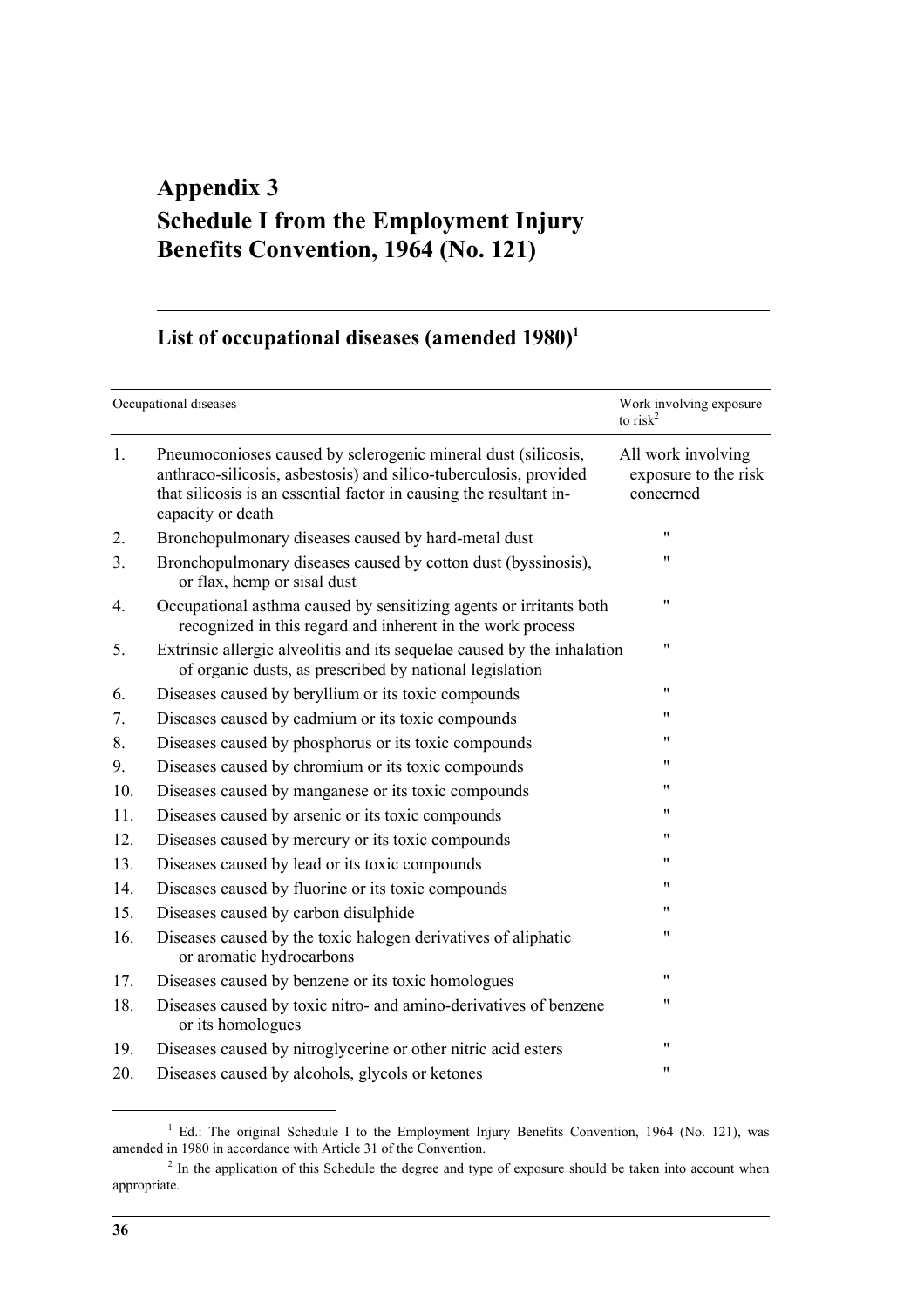|     | Occupational diseases                                                                                                                                               | Work involving exposure<br>to risk $^2$                                                                                                                                                                                                                                                                                                         |
|-----|---------------------------------------------------------------------------------------------------------------------------------------------------------------------|-------------------------------------------------------------------------------------------------------------------------------------------------------------------------------------------------------------------------------------------------------------------------------------------------------------------------------------------------|
| 21. | Diseases caused by asphyxiants: Carbon monoxide, hydrogen<br>cyanide or its toxic derivatives, hydrogen sulphide                                                    | 11                                                                                                                                                                                                                                                                                                                                              |
| 22. | Hearing impairment caused by noise                                                                                                                                  | 11                                                                                                                                                                                                                                                                                                                                              |
| 23. | Diseases caused by vibration (disorders of muscles, tendons,<br>bones, joints, peripheral blood vessels or peripheral nerves)                                       | 11                                                                                                                                                                                                                                                                                                                                              |
| 24. | Diseases caused by work in compressed air                                                                                                                           | 11                                                                                                                                                                                                                                                                                                                                              |
| 25. | Diseases caused by ionizing radiations                                                                                                                              | All work involving<br>exposure to the<br>action of ionizing<br>radiations                                                                                                                                                                                                                                                                       |
| 26. | Skin diseases caused by physical, chemical or biological agents<br>not included under other items                                                                   | All work involving<br>exposure to the risk<br>concerned                                                                                                                                                                                                                                                                                         |
| 27. | Primary epitheliomatous cancer of the skin caused by tar, pitch,<br>bitumen, mineral oil, anthracene, or the compounds, products<br>or residues of these substances | $^{\prime \prime}$                                                                                                                                                                                                                                                                                                                              |
| 28. | Lung cancer or mesotheliomas caused by asbestos                                                                                                                     | 11                                                                                                                                                                                                                                                                                                                                              |
| 29. | Infectious or parasitic diseases contracted in an occupation where<br>there is a particular risk of contamination                                                   | (a) Health or<br>laboratory work;<br>(b) Veterinary work<br>(c) Work handling<br>animals, animal<br>carcasses, parts of<br>such carcasses, or<br>merchandise<br>which may have<br>been<br>contaminated by<br>animals, animal<br>carcasses, or parts<br>of such carcasses<br>(d) Other work<br>carrying a<br>particular risk of<br>contamination |

### **Schedule I from the Employment Injury Benefits Convention (No. 121)**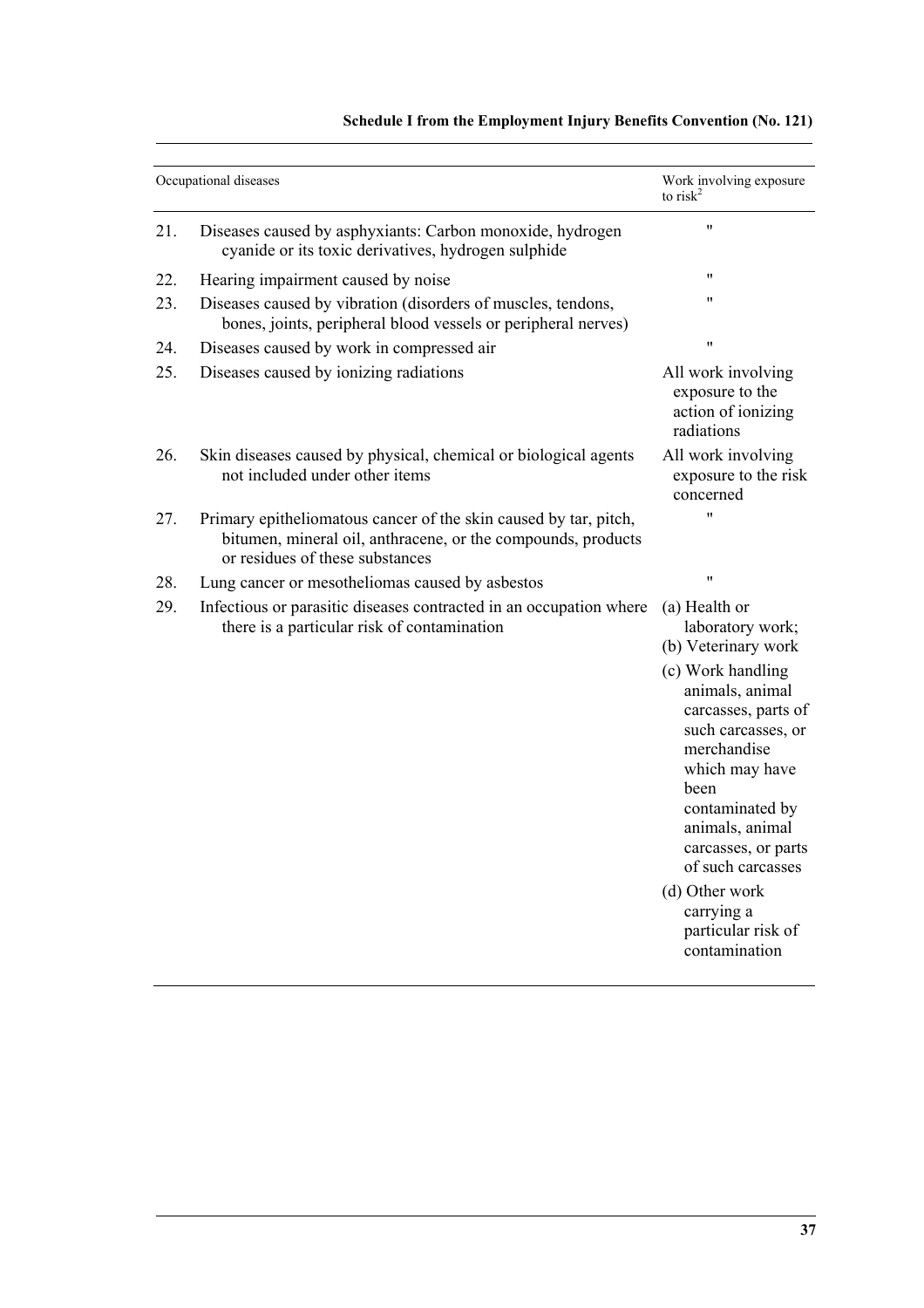## <span id="page-49-0"></span>**Appendix 4**  Proposed list of occupational diseases<sup>1</sup>

#### **1. Diseases caused by agents**

#### *1.1 Diseases caused by chemical agents*

- 1.1.1 Diseases caused by beryllium or its toxic compounds
- 1.1.2 Diseases caused by cadmium or its toxic compounds
- 1.1.3 Diseases caused by phosphorus or its toxic compounds
- 1.1.4 Diseases caused by chromium or its toxic compounds
- 1.1.5 Diseases caused by manganese or its toxic compounds
- 1.1.6 Diseases caused by arsenic or its toxic compounds
- 1.1.7 Diseases caused by mercury or its toxic compounds
- 1.1.8 Diseases caused by lead or its toxic compounds
- 1.1.9 Diseases caused by fluorine or its toxic compounds
- 1.1.10 Diseases caused by carbon disulphide
- 1.1.11 Diseases caused by the toxic halogen derivatives of aliphatic or aromatic hydrocarbons
- 1.1.12 Diseases caused by benzene or its toxic homologues
- 1.1.13 Diseases caused by toxic nitro- and amino-derivatives of benzene or its homologues
- 1.1.14 Diseases caused by nitroglycerine or other nitric acid esters
- 1.1.15 Diseases caused by alcohols, glycols or ketones
- 1.1.16 Diseases caused by asphyxiants: carbon monoxide, hydrogen cyanide or its toxic derivatives, hydrogen sulphide
- 1.1.17 Diseases caused by acrylonitrile
- 1.1.18 Diseases caused by oxides of nitrogen
- 1.1.19 Diseases caused by vanadium or its toxic compounds
- 1.1.20 Diseases caused by antimony or its toxic compounds
- 1.1.21 Diseases caused by hexane
- 1.1.22 Diseases of teeth due to mineral acids
- 1.1.23 Diseases due to pharmaceutical agents
- 1.1.24 Diseases due to thallium or its compounds
- 1.1.25 Diseases due to osmium or its compounds
- 1.1.26 Diseases due to selenium or its compounds
- 1.1.27 Diseases due to copper or its compounds
- 1.1.28 Diseases due to tin or its compounds
- <span id="page-49-1"></span>1.1.29 Diseases due to zinc or its compounds

 $\overline{a}$ 

<sup>&</sup>lt;sup>1</sup> List of occupational diseases proposed by the Informal Consultation on the Revision of the List of Occupational Diseases appended to the Employment Injury Benefits Convention, 1964 (No. 121), Geneva, 9-12 Dec. 1991.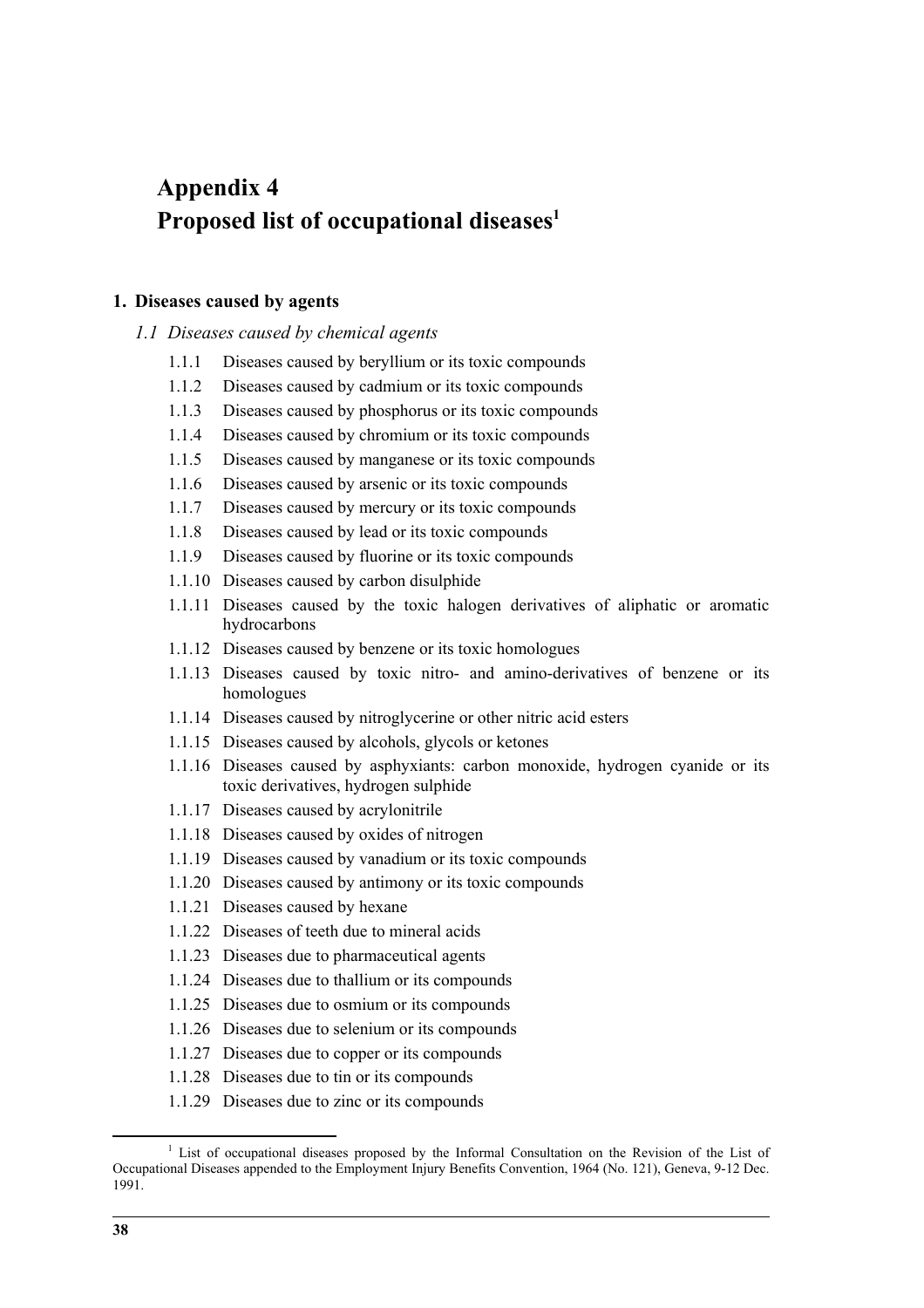- 1.1.30 Diseases due to ozone, phosgene
- 1.1.31 Diseases due to irritants: benzoquinone and other corneal irritants
- 1.1.32 Diseases caused by any other chemical agents not mentioned in the preceding items 1.1.1 to 1.1.31, where a link between the exposure of a worker to these chemical agents and the diseases suffered is established

#### *1.2 Diseases caused by physical agents*

- 1.2.1 Hearing impairment caused by noise
- 1.2.2 Diseases caused by vibration (disorders of muscles, tendons, bones, joints, peripheral blood vessels or peripheral nerves)
- 1.2.3 Diseases caused by work in compressed air
- 1.2.4 Diseases caused by ionizing radiations
- 1.2.5 Diseases caused by heat radiation
- 1.2.6 Diseases caused by ultraviolet radiation
- 1.2.7 Diseases due to extreme temperature (e.g. sunstroke, frostbite)
- 1.2.8 Diseases caused by any other physical agents not mentioned in the preceding items 1.2.1 to 1.2.7, where a direct link between the exposure of a worker to these physical agents and the diseases suffered is established

#### *1.3 Biological agents*

1.3.1 Infectious or parasitic diseases contracted in an occupation where there is a particular risk of contamination

#### **2. Diseases by target organ systems**

- *2.1 Occupational respiratory diseases* 
	- 2.1.1 Pneumoconioses caused by sclerogenic mineral dust (silicosis, anthracosilicosis, asbestosis) and silicotuberculosis, provided that silicosis is an essential factor in causing the resultant incapacity or death
	- 2.1.2 Bronchopulmonary diseases caused by hard metal dust
	- 2.1.3 Bronchopulmonary diseases caused by cotton, flax, hemp or sisal dust (byssinosis)
	- 2.1.4 Occupational asthma caused by recognized sensitizing agents or irritants inherent to the work process
	- 2.1.5 Extrinsic allergic alveolitis caused by the inhalation of organic dusts as prescribed by national legislation
	- 2.1.6 Siderosis
	- 2.1.7 Chronic obstructive pulmonary diseases
	- 2.1.8 Diseases of the lung, due to aluminium
	- 2.1.9 Upper airways disorders caused by recognized sensitizing agents or irritants inherent to the work process
	- 2.1.10 Any other respiratory disease not mentioned in the preceding items 2.1.1 to 2.1.9, caused by an agent where a direct link between the exposure of a worker to this agent and the disease suffered is established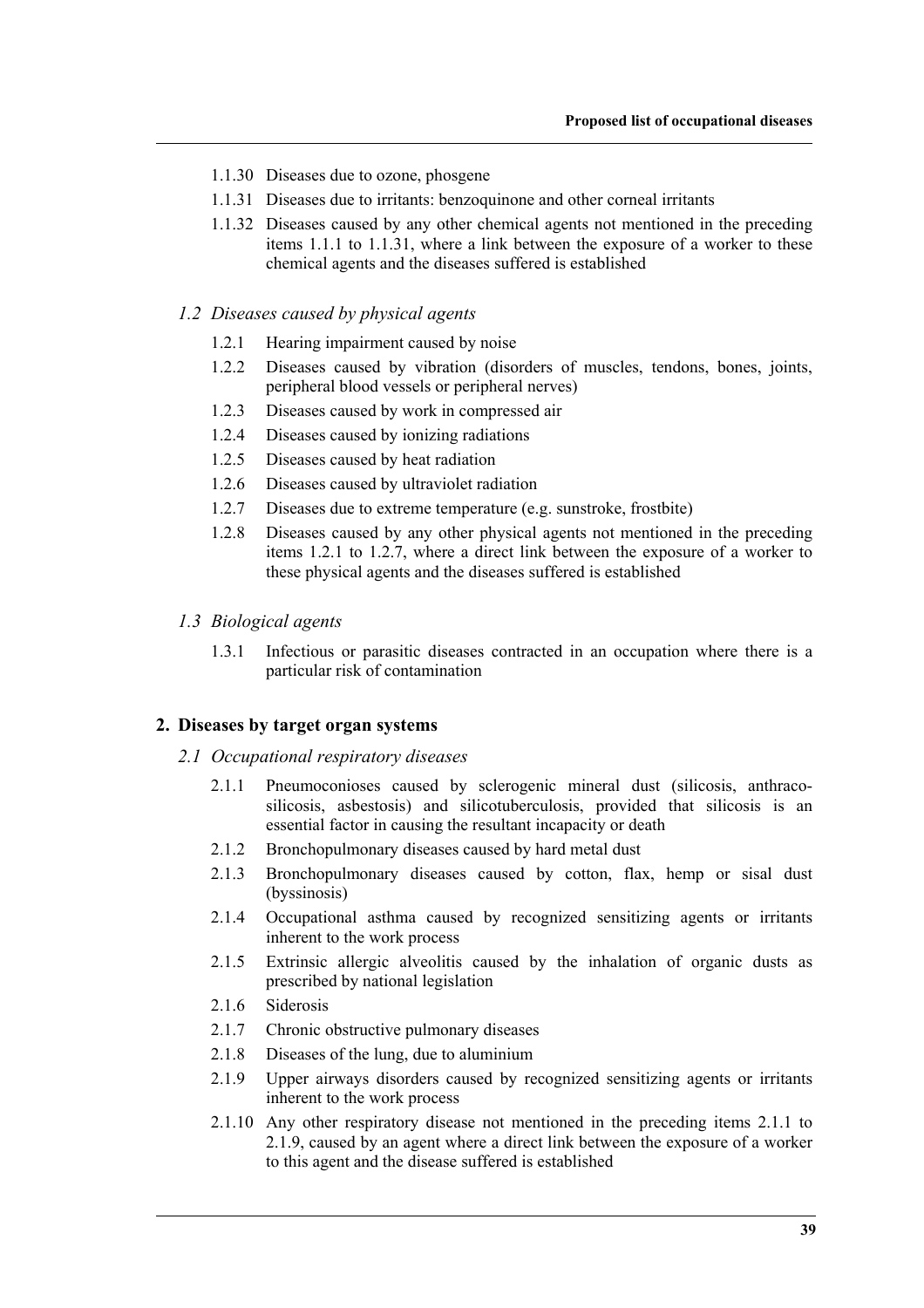- *2.2 Occupational skin diseases* 
	- 2.2.1 Skin diseases caused by physical, chemical or biological agents not included under other items
	- 2.2.2 Occupational vitiligo

#### *2.3 Occupational musculo-skeletal disorders*

2.3.1 Musculo-skeletal diseases caused by specific work activities or work environment where particular risk factors are present

Examples of such activities or environment include:

- (a) rapid or repetitive motion
- (b) forceful exertion
- (c) excessive mechanical force concentration
- (d) awkward or non-neutral postures
- (e) vibration

Local or environmental cold may potentiate risk

#### **3. Occupational cancer**

- *3.1 Cancer caused by the following agents:* 
	- 3.1.1 Asbestos
	- 3.1.2 Benzidine and salts
	- 3.1.3 Bis chloromethyl ether (BCME)
	- 3.1.4 Chromium and chromium compounds
	- 3.1.5 Coal tars and coal-tar pitches; soot
	- 3.1.6 Betanaphthylamine
	- 3.1.7 Vinyl chloride
	- 3.1.8 Benzene or its toxic homologues
	- 3.1.9 Toxic nitro- and amino-derivatives of benzene or its homologues
	- 3.1.10 Ionizing radiations
	- 3.1.11 Tar, pitch, bitumen, mineral oil, anthracene, or the compounds, products or residues of these substances
	- 3.1.12 Coke-oven emissions
	- 3.1.13 Compounds of nickel
	- 3.1.14 Dust from wood
	- 3.1.15 Cancer caused by any other agents not mentioned in the preceding items 3.1.1 to 3.1.14, where a direct link between the exposure of a worker to this agent and the cancer suffered is established

#### **4. Other**

*4.1 Miners' nystagmus*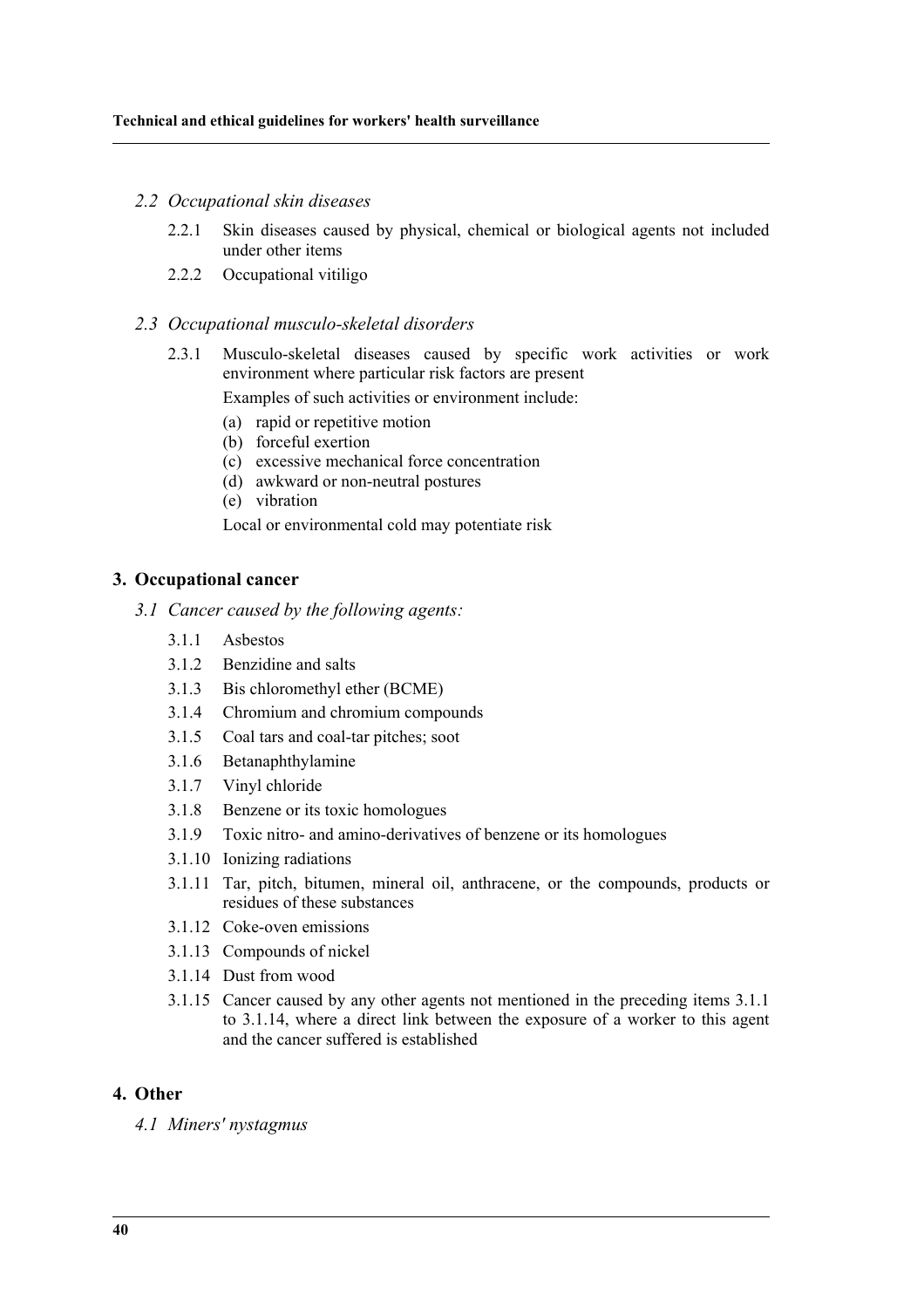### **Occupational Safety and Health Series**

**Organization of occupational health services in developing countries** (No. 7), 12.50 Swiss francs. **Guidelines for the use of ILO international classification of radiographs of pneumoconioses**, revised edition 1980 (No. 22) (distributed with a set of standard films), 7.50 Swiss francs. **Occupational health problems of young workers** (No. 26), 10 Swiss francs. **Safety and health in shipbuilding and ship repairing** (No. 27), 12.50 Swiss francs. **Safe construction and installation of escalators** (No. 28), 6 Swiss francs. **Médecine du travail, protection de la maternité et santé de la famille** (No. 29), 9 Swiss francs (in French). **Organization of family planning in occupational health services** (No. 31), 9 Swiss francs. **Radiation protection in mining and milling of uranium and thorium** (No. 32), 35 Swiss francs. **Migrant workers – Occupational safety and health** (No. 34), 12.50 Swiss francs. **Safe use of pesticides** (No. 38), 12.50 Swiss francs. **5th International report on the prevention and suppression of dust in mining, tunnelling and quarrying** (No. 40), 15 Swiss francs. **Safety and health of migrant workers – International Symposium** (No. 41), 30 Swiss francs. **Civil engineering work –A compendium of occupational safety practice** (No. 45), 20 Swiss francs. **Prevention of occupational cancer – International Symposium** (No. 46), 47.50 Swiss francs. **Education and training policies in occupational safety and health and ergonomics – International Symposium** (No. 47), 35 Swiss francs. **6th International report on the prevention and suppression of dust in mining, tunnelling and quarrying** (No. 48), 17.50 Swiss francs. **Dermatoses et professions** (No. 49), 15 Swiss francs (in French). **Human stress, work and job satisfaction – A critical approach** (No. 50), 15 Swiss francs. **Stress in industry – Causes, effects and prevention** (No. 51), 12.50 Swiss francs. **Success with occupational safety programmes** (No. 52), 17.50 Swiss francs. **Occupational hazards from non-ionising electromagnetic radiation** (No. 53), 17.50 Swiss francs. **The cost of occupational accidents and diseases** (No. 54), 17.50 Swiss francs. **The provisions of the basic safety standards for radiation protection relevant to the protection of workers against ionizing radiation** (No. 55), 6 Swiss francs. **Psychosocial factors at work: Recognition and control** (No. 56), 15 Swiss francs. **Protection of workers against radio frequency and microwave radiation: A technical review** (No. 57), 17.50 Swiss francs. **Ergonomics in developing countries: An international symposium** (No. 58), 60 Swiss francs. **Maximum weights in load lifting and carrying** (No. 59), 10 Swiss francs. **Safety in the use of industrial robots** (No. 60), 12.50 Swiss francs. **Working with visual display units** (No. 61), 12.50 Swiss francs. **Guidelines for the radiation protection of workers in industry** (ionising radiations) (No. 62), 10 Swiss francs. **Safety in the use of mineral and synthetic fibres** (No. 64), 15 Swiss francs. **International data on anthropometry** (No. 65), 17.50 Swiss francs. **International directory of occupational safety and health institutions** (No. 66), 35 Swiss francs. **Occupational lung diseases: Prevention and control** (No. 67), 17.50 Swiss francs. **The use of lasers in the workplace: A practical guide** (No. 68), 17.50 Swiss francs. **Protection of workers from power frequency electric and magnetic fields: A practical guide** (No. 69), 20 Swiss francs. **Visual display units: Radiation protection guidance** (No. 70), 15 Swiss francs. **Safety in the use of radiofrequency dielectric heaters and sealers** (No. 71), 25 Swiss francs.

*Prices subject to change without notice.*